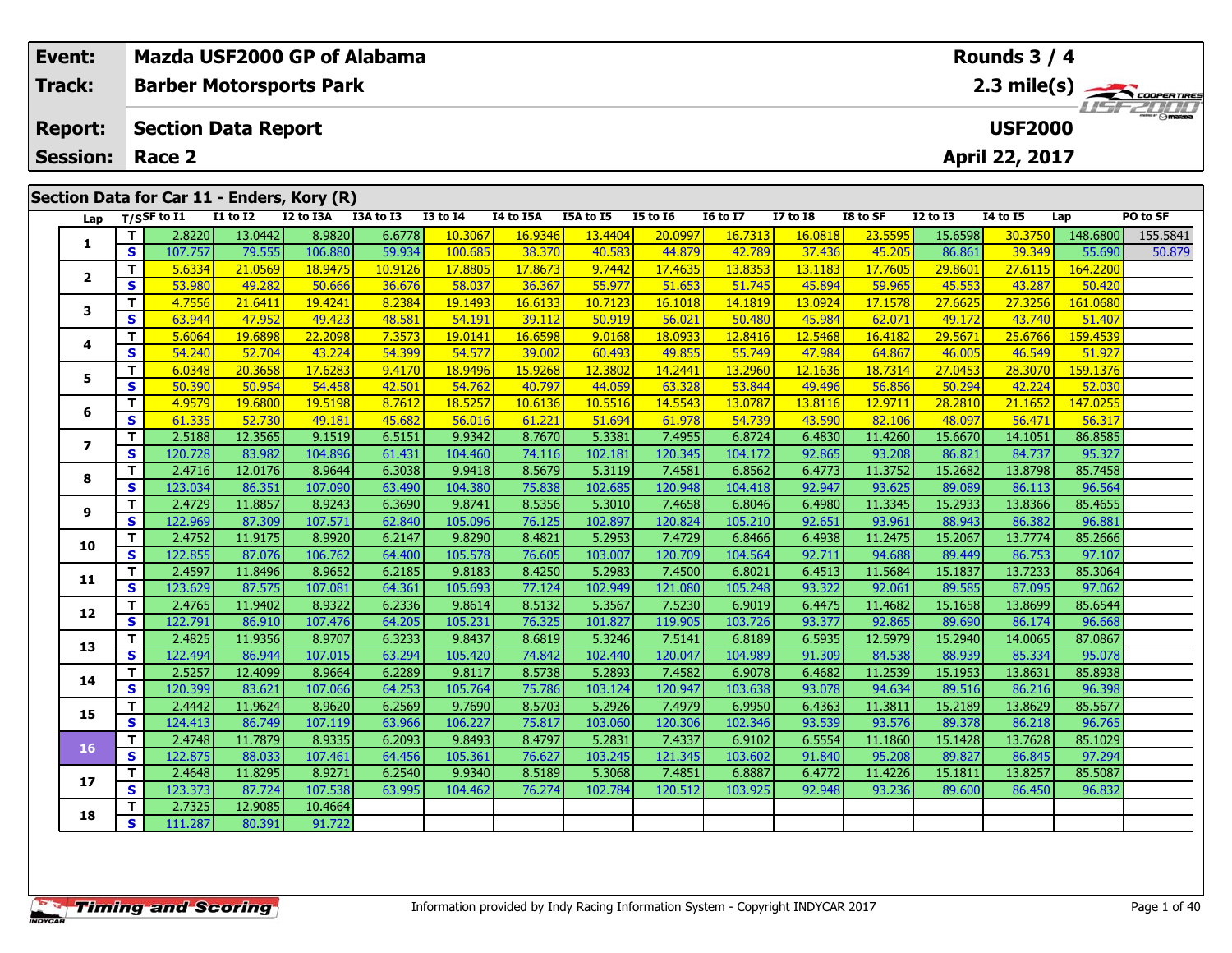| <b>Track:</b><br><b>Barber Motorsports Park</b>                                                                                                                                                                                  | $2.3 \text{ mile(s)}$                                                             |  |  |  |  |  |  |  |  |  |  |  |
|----------------------------------------------------------------------------------------------------------------------------------------------------------------------------------------------------------------------------------|-----------------------------------------------------------------------------------|--|--|--|--|--|--|--|--|--|--|--|
| <b>Section Data Report</b><br><b>Report:</b><br><b>Session:</b><br>Race 2                                                                                                                                                        | <b>USF2000</b><br>April 22, 2017                                                  |  |  |  |  |  |  |  |  |  |  |  |
| Section Data for Car 12 - de la Vara, Moises (R)                                                                                                                                                                                 |                                                                                   |  |  |  |  |  |  |  |  |  |  |  |
| I3A to I3<br>$I1$ to $I2$<br>I2 to I3A<br><b>I3 to I4</b><br>T/SSF to I1<br>I4 to I5A<br>I5A to I5<br><b>I5 to 16</b><br><b>16 to 17</b><br><b>I7 to 18</b><br>Lap                                                               | I8 to SF<br><b>I2 to I3</b><br><b>14 to 15</b><br>Lap<br>PI to PO                 |  |  |  |  |  |  |  |  |  |  |  |
| T<br>2.7608<br>13.2078<br>9.0245<br>6.5905<br>10.303<br>17.1861<br>13.4755<br>20.2583<br>16.4597<br>16.4667                                                                                                                      | 15.6150<br>149.0092<br>554.8299<br>23.2762<br>30.6616                             |  |  |  |  |  |  |  |  |  |  |  |
| 1<br>S<br>106.377<br>60.728<br>44.527<br>110.146<br>78.569<br>100.720<br>37.808<br>40.477<br>43.495<br>36.561                                                                                                                    | 45.755<br>87.110<br>38.981<br>55.567<br>1.575                                     |  |  |  |  |  |  |  |  |  |  |  |
| 17.7982<br>$\mathbf{T}$<br>6.4502<br>20.4830<br>18.7203<br>11.5767<br>17.5035<br>18.7119<br>8.7330<br>13,6101<br>13.0595<br>$\overline{2}$                                                                                       | 18.3804<br>30.2970<br>27.4449<br>165.0268                                         |  |  |  |  |  |  |  |  |  |  |  |
| $\mathbf{s}$<br>51.281<br>34.572<br>62.459<br>47.144<br>50.663<br>59.287<br>34.725<br>50.682<br>52.601<br>46.100                                                                                                                 | 44.896<br>57.942<br>43.550<br>50.174                                              |  |  |  |  |  |  |  |  |  |  |  |
| 5.0199<br>20.6584<br>20.2725<br>8.1386<br>19.008<br>16.0629<br>10.4456<br>16.2609<br>14.4456<br>13.0784<br>$\mathbf{T}$<br>3                                                                                                     | 28.4111<br>26.5085<br>160.4347<br>17.0434                                         |  |  |  |  |  |  |  |  |  |  |  |
| <b>S</b><br>47.355<br>55.473<br>49.559<br>60.577<br>50.233<br>49.176<br>54.593<br>40.452<br>52.219<br>46.034                                                                                                                     | 62.488<br>47.877<br>45.088<br>51.610                                              |  |  |  |  |  |  |  |  |  |  |  |
| $\mathbf{T}$<br>17.6014<br>7.6753<br>18.2862<br>5.7721<br>19.7861<br>22.3112<br>7.3996<br>18.8821<br>12.5495<br>13.0651<br>4                                                                                                     | 29.7108<br>159,2705<br>15.9419<br>25,2767                                         |  |  |  |  |  |  |  |  |  |  |  |
| 54.088<br>$\mathbf{s}$<br>52.447<br>43.028<br>54.958<br>49.329<br>57.047<br>52.683<br>36.916<br>71.066<br>46.080<br>9.5340<br>13.7828<br>$\mathbf{T}$<br>19.0518                                                                 | 66.805<br>45.782<br>47.286<br>51.987                                              |  |  |  |  |  |  |  |  |  |  |  |
| 6.4384<br>20.4132<br>17.2675<br>15.8573<br>13.0110<br>13.1574<br>11.8701<br>5<br>$\mathbf{s}$<br>47.231<br>55.596<br>41.923<br>65.447<br>50.836<br>41.979<br>54.469<br>40.976<br>54,411<br>50.719                                | 19.0616<br>26.8015<br>28.8683<br>159.4451<br>55.871<br>50.752<br>41.403<br>51.930 |  |  |  |  |  |  |  |  |  |  |  |
| 14.5525<br>13.1256<br>T<br>4.7831<br>20.9608<br>18.5333<br>8.7662<br>18.3621<br>10.4054<br>10.4288<br>13.6613                                                                                                                    | 20.8342<br>146.3239<br>12.7448<br>27.2995                                         |  |  |  |  |  |  |  |  |  |  |  |
| 6<br>S<br>49.508<br>51.799<br>45.656<br>56.515<br>52.303<br>61.986<br>54.543<br>44.069<br>63.576<br>62.446                                                                                                                       | 83.563<br>49.826<br>57.369<br>56.587                                              |  |  |  |  |  |  |  |  |  |  |  |
| $\mathbf{T}$<br>9.0672<br>2.5024<br>12.3618<br>10.6280<br>8.7647<br>5.3127<br>7.5041<br>6.5792<br>6.4502<br>7.0656                                                                                                               | 15.5174<br>14.0774<br>87.5862<br>11.3503                                          |  |  |  |  |  |  |  |  |  |  |  |
| $\overline{\phantom{a}}$<br>$\mathbf{s}$<br>83.946<br>105.876<br>62.049<br>120.207<br>101.323<br>121.520<br>74.135<br>102.670<br>91.507<br>97.641                                                                                | 93.830<br>94.535<br>87.658<br>84.904                                              |  |  |  |  |  |  |  |  |  |  |  |
| 8.9692<br>6.3191<br>8.5938<br>7.4978<br>T<br>2.4924<br>11.8947<br>9.9491<br>5.3127<br>6.9654<br>6.5257                                                                                                                           | 11.1999<br>15.2883<br>13.9065<br>85.7198                                          |  |  |  |  |  |  |  |  |  |  |  |
| 8<br>122.007<br>87.243<br>107.033<br>63.336<br>104.304<br>75.609<br>102.670<br>120.308<br>102.781<br>92.258<br><b>S</b>                                                                                                          | 95.090<br>88.972<br>85.947<br>96.594                                              |  |  |  |  |  |  |  |  |  |  |  |
| 11.8457<br>8.9879<br>9.9095<br>8.5499<br>5.2894<br>7.4794<br>6.9524<br>T<br>2.4628<br>6.3414<br>6.8898                                                                                                                           | 11.6298<br>15.3293<br>13.8393<br>86.3380                                          |  |  |  |  |  |  |  |  |  |  |  |
| 9<br>$\mathbf{s}$<br>106.810<br>123.474<br>87.604<br>63.113<br>104.720<br>75.998<br>103.122<br>120.604<br>103.909<br>86.595                                                                                                      | 91.575<br>88.734<br>86.365<br>95.902                                              |  |  |  |  |  |  |  |  |  |  |  |
| 5.3589<br>7.5479<br>$\mathbf{T}$<br>2.5075<br>12.0237<br>9.0708<br>9.9808<br>8.9660<br>7.0621<br>6.6562<br>6.4034<br>10                                                                                                          | 11.2149<br>15.4742<br>14.3249<br>86.7922                                          |  |  |  |  |  |  |  |  |  |  |  |
| $\mathbf{s}$<br>121.273<br>105.834<br>62.502<br>119.509<br>101.373<br>86.307<br>103.972<br>72.471<br>101.785<br>90.449                                                                                                           | 94.963<br>87.903<br>83.437<br>95.400                                              |  |  |  |  |  |  |  |  |  |  |  |
| 8.9827<br>6.2909<br>9.8836<br>8.7928<br>5.3548<br>7.5457<br>6.7707<br>$\mathbf{T}$<br>2.4813<br>12.0443<br>6.8563<br>11                                                                                                          | 11.2958<br>15.2736<br>86.2989<br>14.1476                                          |  |  |  |  |  |  |  |  |  |  |  |
| <b>S</b><br>122.553<br>86.159<br>106.872<br>63.620<br>104.995<br>73.898<br>101.863<br>119.544<br>104.416<br>88.919                                                                                                               | 94.283<br>89.057<br>84.483<br>95.946                                              |  |  |  |  |  |  |  |  |  |  |  |
| 5.3497<br>7.5377<br>2.5035<br>11.8472<br>8.9548<br>6.2836<br>9.9691<br>8.5374<br>6.8972<br>T.<br>6.6839<br>12                                                                                                                    | 15.2384<br>11.2639<br>13.8871<br>85.8280                                          |  |  |  |  |  |  |  |  |  |  |  |
| S<br>121.466<br>87.593<br>107.205<br>104.094<br>101.960<br>119.671<br>103.797<br>63.694<br>76.109<br>90.074                                                                                                                      | 94.550<br>89.263<br>96.472<br>86.067                                              |  |  |  |  |  |  |  |  |  |  |  |
| 8.9372<br>9.9351<br>5.3497<br>7.5664<br>6.9259<br>$\mathbf{T}$<br>2.4853<br>12.0247<br>6.2376<br>8.5482<br>6.6073<br>13                                                                                                          | 11.2592<br>15.1748<br>13.8979<br>85.8766                                          |  |  |  |  |  |  |  |  |  |  |  |
| $\mathbf{s}$<br>122.356<br>107.416<br>119.217<br>86.300<br>64.164<br>104.451<br>76.013<br>101.960<br>103.367<br>91.118<br>8.9537<br>6.2564<br>5.3265<br>7.5392<br>T<br>2.4787<br>12.0261<br>9.9700<br>8.5647<br>6.9481<br>6.6977 | 94.589<br>89.637<br>86.001<br>96.417<br>11.2005<br>15.2101<br>13.8912<br>85.9616  |  |  |  |  |  |  |  |  |  |  |  |
| 14<br>63.971<br><b>S</b><br>122.682<br>86.290<br>107.218<br>75.866<br>102.404<br>119.647<br>103.037<br>89.888<br>104.085                                                                                                         | 95.085<br>89.429<br>86.042<br>96.322                                              |  |  |  |  |  |  |  |  |  |  |  |
| 9.0464<br>6.2644<br>5.3662<br>7.5869<br>6.9477<br>2.4751<br>12.0413<br>9.8662<br>8.5469<br>6.5853<br>$\mathbf T$                                                                                                                 | 15.3108<br>86.0247<br>11.2983<br>13.9131                                          |  |  |  |  |  |  |  |  |  |  |  |
| 15<br>$\mathbf{s}$<br>122.860<br>86.181<br>106.120<br>63.889<br>105.180<br>101.646<br>118.895<br>103.043<br>91.423<br>76.024                                                                                                     | 94.262<br>88.841<br>85.907<br>96.251                                              |  |  |  |  |  |  |  |  |  |  |  |

**<sup>T</sup>** 2.5010 12.2094 9.1938 **<sup>S</sup>** 121.588 84.994 104.418

104.418

**16**

**17**

**18**

**<sup>T</sup>** 2.4883 11.9904 9.0091 6.2288 9.9395 8.5999 5.3549 7.5513 6.9656 6.6036 11.3875 15.2379 13.9548 86.1189 **<sup>S</sup>** 122.208 86.547 106.559 64.254 104.404 75.556 101.861 119.456 102.778 91.169 93.524 89.266 85.650 96.146

**<sup>T</sup>** 2.5111 12.0048 8.9887 6.2537 9.9141 8.5730 5.3155 7.5242 6.9842 6.8733 11.4107 15.2424 13.8885 86.3533 **<sup>S</sup>** 121.099 86.443 106.801 63.998 104.672 75.793 102.616 119.886 102.504 87.592 93.333 89.240 86.059 95.885

96.146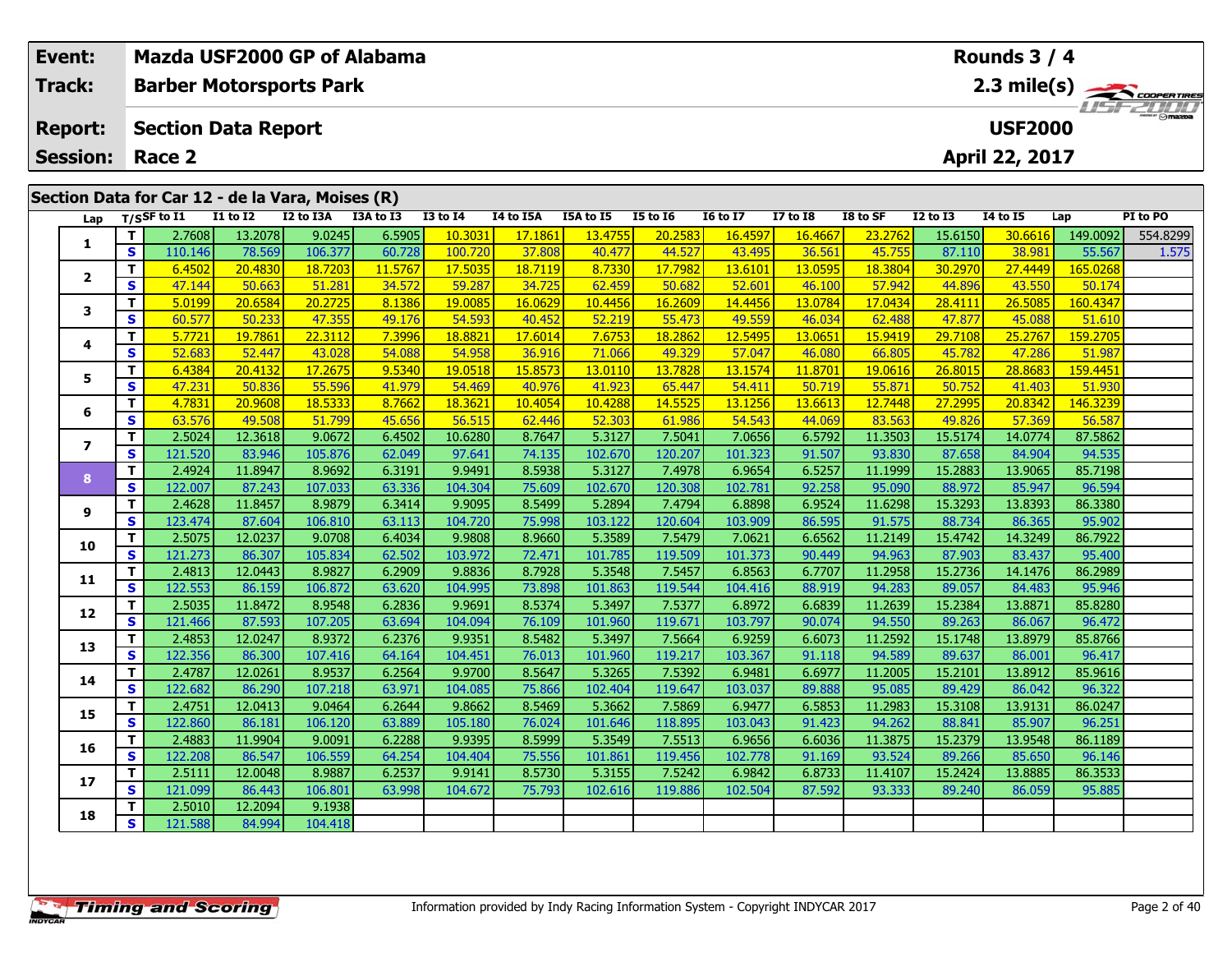| Event:                 | Mazda USF2000 GP of Alabama    | Rounds $3/4$                                               |
|------------------------|--------------------------------|------------------------------------------------------------|
| Track:                 | <b>Barber Motorsports Park</b> | $2.3$ mile(s) $\overbrace{\hspace{2.5cm}}^{3}$ coorentines |
| <b>Report:</b>         | Section Data Report            | $\tau = H_0 H_2$<br><b>USF2000</b>                         |
| <b>Session: Race 2</b> |                                | April 22, 2017                                             |

| Section Data for Car 12 - de la Vara, Moises (R) |                                                      |  |  |  |  |  |  |  |  |  |
|--------------------------------------------------|------------------------------------------------------|--|--|--|--|--|--|--|--|--|
|                                                  | Lap T/SPO to SF                                      |  |  |  |  |  |  |  |  |  |
| $\mathbf{1}$                                     | $\overline{r}$<br>145.3864<br>54.447<br>$\mathsf{s}$ |  |  |  |  |  |  |  |  |  |
| $\overline{\mathbf{2}}$                          | $\overline{\mathsf{r}}$<br>$\mathbf{s}$              |  |  |  |  |  |  |  |  |  |
| $\mathbf{3}$                                     | $\overline{\mathbf{r}}$<br>$\overline{\mathbf{s}}$   |  |  |  |  |  |  |  |  |  |
| $\overline{\mathbf{4}}$                          | $\overline{1}$<br>$\overline{\mathbf{s}}$            |  |  |  |  |  |  |  |  |  |
| $5\phantom{a}$                                   | $\overline{\mathbf{r}}$                              |  |  |  |  |  |  |  |  |  |
| $\bf 6$                                          | $\overline{\mathbf{s}}$<br>$\overline{\mathbf{T}}$   |  |  |  |  |  |  |  |  |  |
| $\overline{\mathbf{z}}$                          | $\overline{\mathbf{s}}$<br>$\overline{\mathbf{T}}$   |  |  |  |  |  |  |  |  |  |
|                                                  | $\overline{\mathbf{s}}$<br>$\overline{\mathbf{r}}$   |  |  |  |  |  |  |  |  |  |
| 8 <sup>1</sup>                                   | $\overline{\mathbf{s}}$<br>$\overline{\mathsf{r}}$   |  |  |  |  |  |  |  |  |  |
| $\boldsymbol{9}$                                 | $\mathbf{s}$<br>$\overline{\mathbf{r}}$              |  |  |  |  |  |  |  |  |  |
| 10                                               | $\overline{\mathbf{s}}$<br>$\overline{I}$            |  |  |  |  |  |  |  |  |  |
| $11$                                             | $\mathsf{s}$                                         |  |  |  |  |  |  |  |  |  |
| 12                                               | $\overline{\mathbf{r}}$<br>$\mathbf{s}$              |  |  |  |  |  |  |  |  |  |
| 13                                               | $rac{1}{s}$                                          |  |  |  |  |  |  |  |  |  |
| 14                                               | $\overline{\mathbf{r}}$<br>$\mathsf{s}$              |  |  |  |  |  |  |  |  |  |
| 15                                               | $\mathbf{T}$<br>$\overline{\mathbf{s}}$              |  |  |  |  |  |  |  |  |  |
| 16                                               | $\overline{I}$<br>$\mathsf{s}$                       |  |  |  |  |  |  |  |  |  |
| $17$                                             | $\overline{\mathsf{r}}$<br>$\mathbf{s}$              |  |  |  |  |  |  |  |  |  |
| 18                                               | $\frac{T}{S}$                                        |  |  |  |  |  |  |  |  |  |
|                                                  |                                                      |  |  |  |  |  |  |  |  |  |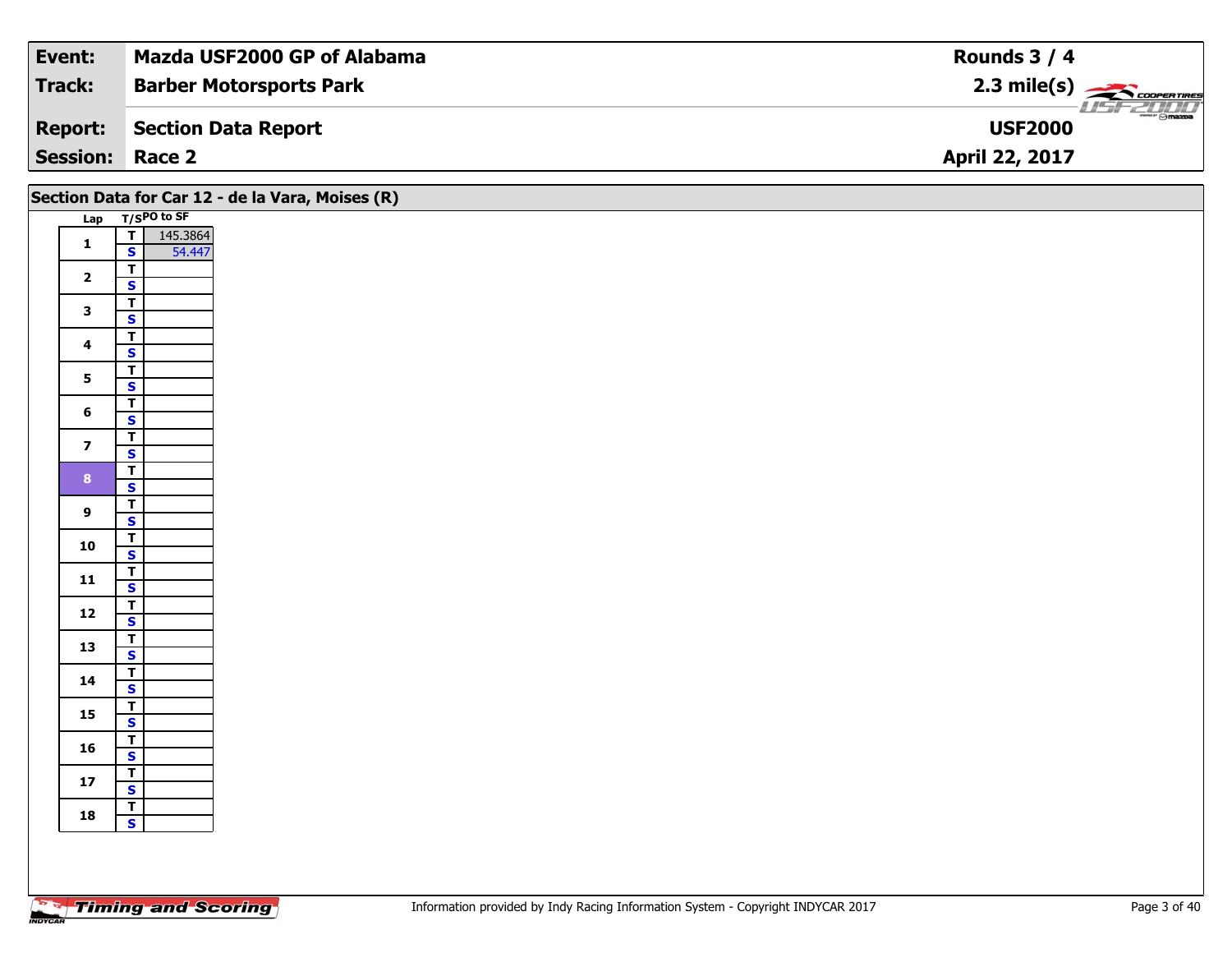| Event:                                      | Mazda USF2000 GP of Alabama    | Rounds $3/4$                      |  |  |  |  |  |  |  |
|---------------------------------------------|--------------------------------|-----------------------------------|--|--|--|--|--|--|--|
| <b>Track:</b>                               | <b>Barber Motorsports Park</b> | $2.3 \text{ mile(s)}$             |  |  |  |  |  |  |  |
| <b>Report:</b>                              | Section Data Report            | <b>USF 2000</b><br><b>USF2000</b> |  |  |  |  |  |  |  |
| <b>Session: Race 2</b>                      |                                | <b>April 22, 2017</b>             |  |  |  |  |  |  |  |
| Section Data for Car 2 - Donison, Ricky (R) |                                |                                   |  |  |  |  |  |  |  |

| Lap | $T/S$ SF to I1 | <b>I1 to I2</b> | I2 to I3A | I3A to I3 | <b>I3 to I4</b> | I4 to I5A | I5A to I5 | <b>I5 to 16</b> | <b>16 to 17</b> | $I7$ to $I8$ | I8 to SF | <b>I2 to I3</b> | <b>14 to 15</b> | Lap      | PI to PO |
|-----|----------------|-----------------|-----------|-----------|-----------------|-----------|-----------|-----------------|-----------------|--------------|----------|-----------------|-----------------|----------|----------|
|     | 2.8454         | 13.7902         | 9.2438    | 6.5164    | 10.3716         | 672.3493  | 7.2084    | 18.8517         | 12.0441         | 13.8628      | 21.8063  | 15.7602         | 23.9387         | 158.0989 | 558,3140 |
|     |                | 75.251          | 103.853   | 61.418    | 100.055         | J.966 I   | 75.669    | 47.850          | 59.441          | 43.429       | 48.839   | 86.308          | 49.929          | 52.372   | 1.566    |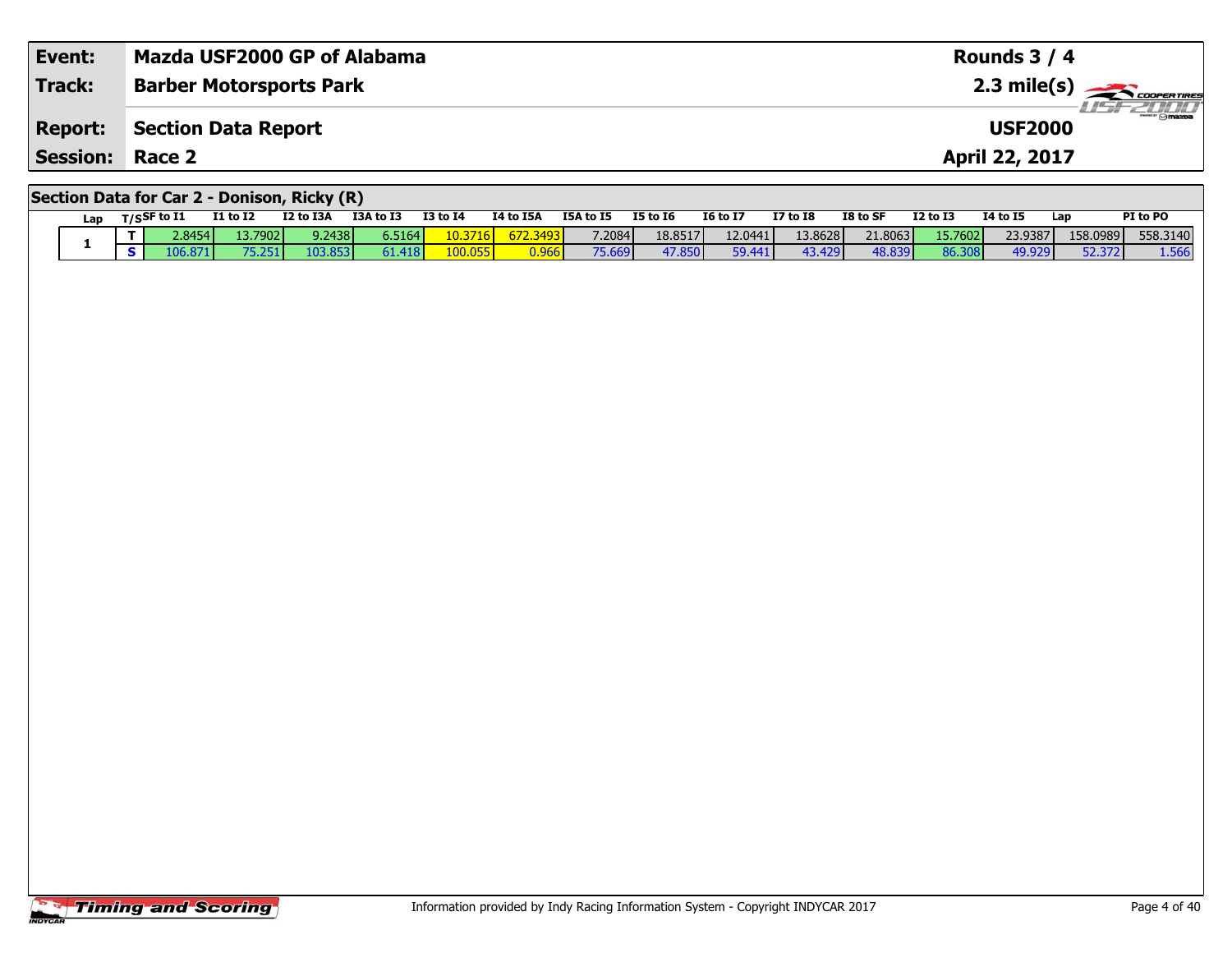| Event:                                      | Mazda USF2000 GP of Alabama    | Rounds $3/4$                      |  |  |  |  |  |  |  |  |
|---------------------------------------------|--------------------------------|-----------------------------------|--|--|--|--|--|--|--|--|
| <b>Track:</b>                               | <b>Barber Motorsports Park</b> | $\overbrace{1.3 \text{ mile(s)}}$ |  |  |  |  |  |  |  |  |
| <b>Report:</b>                              | <b>Section Data Report</b>     | <b>USF2000</b>                    |  |  |  |  |  |  |  |  |
| <b>Session:</b>                             | Race 2                         | April 22, 2017                    |  |  |  |  |  |  |  |  |
| Section Data for Car 2 - Donison, Ricky (R) |                                |                                   |  |  |  |  |  |  |  |  |

## **Lap T/SPO to SF 1 <sup>T</sup>** 148.5143 **<sup>S</sup>** 53.30153.301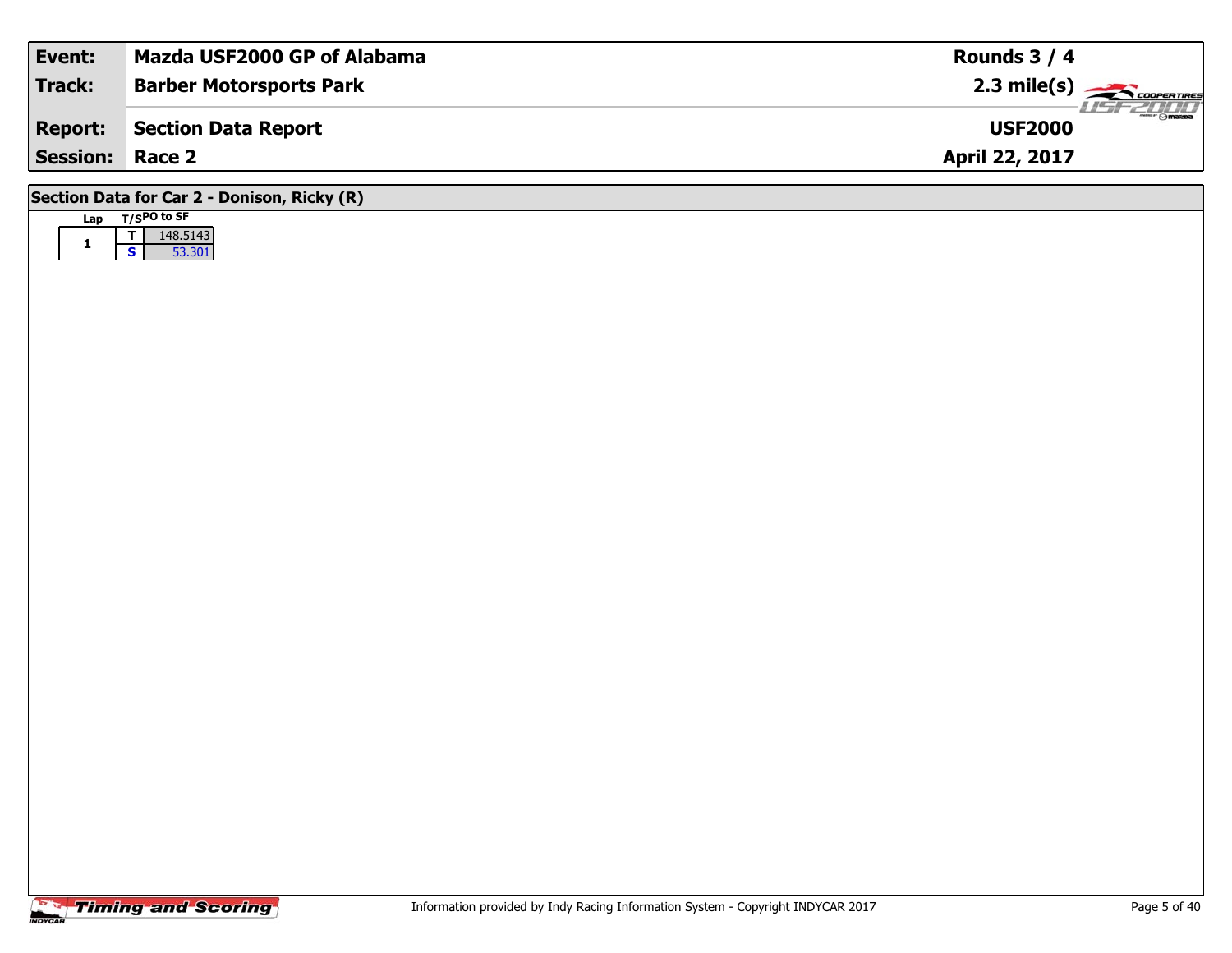| Event:                  |                                                | Mazda USF2000 GP of Alabama    |                   |                   |                  |                                         |                   |                   |                   |                   |                   |                   |                   | Rounds 3 / 4      |                    |             |
|-------------------------|------------------------------------------------|--------------------------------|-------------------|-------------------|------------------|-----------------------------------------|-------------------|-------------------|-------------------|-------------------|-------------------|-------------------|-------------------|-------------------|--------------------|-------------|
| <b>Track:</b>           |                                                | <b>Barber Motorsports Park</b> |                   |                   |                  |                                         |                   |                   |                   |                   |                   |                   |                   |                   |                    | 2.3 mile(s) |
| <b>Report:</b>          |                                                | <b>Section Data Report</b>     |                   |                   |                  | <i><b>ISFZONI</b></i><br><b>USF2000</b> |                   |                   |                   |                   |                   |                   |                   |                   |                    |             |
| <b>Session:</b>         |                                                | Race 2                         |                   |                   |                  |                                         |                   |                   |                   |                   |                   |                   |                   | April 22, 2017    |                    |             |
|                         | Section Data for Car 20 - Horton, Chandler (R) |                                |                   |                   |                  |                                         |                   |                   |                   |                   |                   |                   |                   |                   |                    |             |
| Lap                     |                                                | $T/S$ SF to $I1$               | <b>I1 to I2</b>   | I2 to I3A         | $I3A$ to $I3$    | <b>I3 to 14</b>                         | I4 to I5A         | I5A to I5         | <b>I5 to 16</b>   | <b>16 to 17</b>   | <b>I7 to I8</b>   | I8 to SF          | <b>I2 to I3</b>   | 14 to 15          | Lap                | PI to PO    |
|                         | T                                              | 2.8201                         | 14.6288           | 10.7490           | 6.6420           | 11.3645                                 | 16.4794           | 13.6749           | 21.4416           | 16.2226           | 16.7587           | 22.5977           | 17.3910           | 30.1543           | 153.3793           | 546.1026    |
| 1                       | $\mathbf{s}$                                   | 107.830                        | 70.937            | 89.311            | 60.257           | 91.313                                  | 39.429            | 39.887            | 42.070            | 44.130            | 35.924            | 47.129            | 78.214            | 39.637            | 53.984             | 1.601       |
| $\overline{\mathbf{2}}$ | T.                                             | 6.4874                         | 19.7007           | 20.2732           | 10.3958          | 18.7613                                 | 21.5092           | 6.7181            | 16.6530           | 13.5053           | 12.7924           | 17.7540           | 30.6690           | 28.2273           | 164.5504           |             |
|                         | $\mathbf{s}$                                   | 46.874                         | 52.675            | 47.353            | 38.499           | 55.312                                  | 30.209            | 81.192            | 54.167            | 53.009            | 47.063            | 59.986            | 44.352            | 42.343            | 50.319             |             |
| 3                       | $\overline{\mathbf{T}}$                        | 7.1927                         | 18.7808           | 22.6417<br>42.400 | 7.8796<br>50.793 | 19.8445<br>52.293                       | 16.3334           | 7.7276<br>70.585  | 17.1863<br>52.486 | 14.3910<br>49.747 | 12.3329<br>48.816 | 16.9272           | 30.5213<br>44.566 | 24.0610<br>49.675 | 161.2377<br>51.353 |             |
|                         | S<br>T.                                        | 42.278<br>6.5172               | 55.255<br>18.5873 | 24.1736           | 9.5074           | 19.946                                  | 39.782<br>17.7457 | 5.6371            | 15.4031           | 11.7666           | 14.1177           | 62.916<br>16.1496 | 33.6810           | 23.3828           | 159.5519           |             |
| 4                       | S                                              | 46.660                         | 55.830            | 39.713            | 42.096           | 52.025                                  | 36.616            | 96.762            | 58.563            | 60.842            | 42.645            | 65.946            | 40.386            | 51.116            | 51.895             |             |
|                         | T                                              | 6.7167                         | 22.6716           | 20.0268           | 7.6857           | 16.3514                                 | 15.7079           | 12.1717           | 13.4947           | 11.9927           | 15.3770           | 16.6231           | 27.7125           | 27.8796           | 158.8193           |             |
| 5                       | <b>S</b>                                       | 45.274                         | 45.772            | 47.936            | 52.074           | 63.464                                  | 41.366            | 44.813            | 66.844            | 59.695            | 39.152            | 64.067            | 49.084            | 42.871            | 52.135             |             |
|                         | T.                                             | 4.8528                         | 20.0255           | 20.2014           | 7.6259           | 18.4436                                 | 14.2143           | 6.5272            | 13.6020           | 11.7288           | 13.4192           | 12.2947           | 27.8273           | 20.7415           | 142.9354           |             |
| 6                       | $\mathbf{s}$                                   | 62.663                         | 51.820            | 47.521            | 52.483           | 56.265                                  | 45.713            | 83.566            | 66.317            | 61.039            | 44.864            | 86.623            | 48.881            | 57.625            | 57.928             |             |
| $\overline{\mathbf{z}}$ | $\mathbf{T}$                                   | 2.6628                         | 12.6774           | 9.3397            | 6.5356           | 10.0529                                 | 8.8274            | 5.3429            | 7.5346            | 6.9926            | 6.8504            | 11.3327           | 15.8753           | 14.1703           | 88.1490            |             |
|                         | S                                              | 114.200                        | 81.856            | 102.787           | 61.238           | 103.227                                 | 73.609            | 102.090           | 119.720           | 102.381           | 87.885            | 93.976            | 85.682            | 84.347            | 93.932             |             |
| 8                       | T.                                             | 2.5396                         | 12.3222           | 9.0709            | 6.3758           | 10.0563                                 | 8.6402            | 5.3189            | 7.5399            | 6.8704            | 6.7351            | 11.2539           | 15.4467           | 13.9591           | 86.7232            |             |
|                         | $\mathbf{s}$<br>T.                             | 119.740<br>2.5335              | 84.216<br>12.2628 | 105.833<br>9.0838 | 62.773<br>6.3230 | 103.192<br>9.9725                       | 75.203<br>8.5268  | 102.550<br>5.3173 | 119.636<br>7.5094 | 104.202<br>6.9824 | 89.389            | 94.634<br>11.2794 | 88.059<br>15.4068 | 85.624            | 95.476<br>86.5692  |             |
| 9                       | $\mathbf{s}$                                   | 120.028                        | 84.624            | 105.683           | 63.297           | 104.059                                 | 76.204            | 102.581           | 120.122           | 102.531           | 6.7783<br>88.820  | 94.420            | 88.287            | 13.8441<br>86.335 | 95.646             |             |
|                         | T                                              | 2.5301                         | 12.1708           | 9.0578            | 6.2917           | 9.9998                                  | 8.5949            | 5.3202            | 7.5716            | 7.5331            | 6.8219            | 11.2913           | 15.3495           | 13.9151           | 87.1832            |             |
| 10                      | $\mathbf{s}$                                   | 120.189                        | 85.264            | 105.986           | 63.612           | 103.775                                 | 75.600            | 102.525           | 119.135           | 95.035            | 88.252            | 94.320            | 88.617            | 85.894            | 94.972             |             |
|                         | T.                                             | 2.5262                         | 12.0703           | 9.0323            | 6.3306           | 10.0564                                 | 8.5674            | 5.3533            | 7.5536            | 6.7251            | 6.8477            | 11.2577           | 15.3629           | 13.9207           | 86.3206            |             |
| 11                      | $\overline{\mathbf{s}}$                        | 120.375                        | 85.974            | 106.285           | 63.221           | 103.191                                 | 75.842            | 101.891           | 119.419           | 106.453           | 87.919            | 94.602            | 88.540            | 85.860            | 95.921             |             |
| 12                      | T                                              | 2.5336                         | 12.2332           | 9.0635            | 6.3534           | 10.0272                                 | 8.5445            | 5.3534            | 7.5383            | 6.8139            | 6.8982            | 11.2678           | 15.4169           | 13.8979           | 86.6270            |             |
|                         | <b>S</b>                                       | 120.023                        | 84.829            | 105.919           | 62.994           | 103.491                                 | 76.046            | 101.889           | 119.662           | 105.066           | 87.276            | 94.517            | 88.230            | 86.001            | 95.582             |             |
| 13                      | T                                              | 2.5318                         | 12.1597           | 8.9321            | 6.3779           | 9.9436                                  | 8.4982            | 5.3323            | 7.5583            | 6.8685            | 6.7427            | 11.3318           | 15.3100           | 13.8305           | 86.2769            |             |
|                         | <b>S</b>                                       | 120.109                        | 85.342            | 107.478           | 62.752           | 104.361                                 | 76.460            | 102.293           | 119.345           | 104.231           | 89.288            | 93.983            | 88.846            | 86.420            | 95.970             |             |
| 14                      | T.                                             | 2.5213                         | 12.2095           | 9.0505            | 6.3011           | 9.9270                                  | 8.5620            | 5.3421            | 7.5674            | 6.9197            | 6.7977            | 11.3208           | 15.3516           | 13.9041           | 86.5191            |             |
|                         | S                                              | 120.609<br>2.5059              | 84.993<br>12.2514 | 106.071<br>9.0826 | 63.517<br>6.3603 | 104.536<br>9.9158                       | 75.890<br>8.6609  | 102.105<br>5.3485 | 119.202<br>7.5655 | 103.460<br>6.7620 | 88.566<br>6.7503  | 94.075            | 88.605<br>15.4429 | 85.962<br>14.0094 | 95.701             |             |
| 15                      | $\mathbf T$<br>$\mathbf{s}$                    | 121.350                        | 84.703            | 105.697           | 62.926           | 104.654                                 | 75.024            | 101.983           | 119.231           | 105.872           | 89.188            | 11.3463<br>93.863 | 88.081            | 85.316            | 86.5495<br>95.668  |             |
|                         | T.                                             | 2.5680                         | 12.1836           | 9.2089            | 6.4313           | 9.9997                                  | 8.5776            | 5.3345            | 7.5297            | 6.7831            | 6.7557            | 11.2616           | 15.6402           | 13.9121           | 86.6337            |             |
| 16                      | $\mathbf{s}$                                   | 118.415                        | 85.174            | 104.247           | 62.231           | 103.776                                 | 75.752            | 102.250           | 119.798           | 105.543           | 89.117            | 94.569            | 86.970            | 85.913            | 95.575             |             |
|                         | T                                              | 2.5279                         | 12.2513           | 9.1490            | 6.3806           | 10.0656                                 | 8.5379            | 5.3375            | 7.5224            | 6.8049            | 6.7111            | 11.3159           | 15.5296           | 13.8754           | 86.6041            |             |
| 17                      | <b>S</b>                                       | 120.294                        | 84.703            | 104.930           | 62.726           | 103.096                                 | 76.105            | 102.193           | 119.915           | 105.205           | 89.709            | 94.115            | 87.589            | 86.140            | 95.607             |             |
| 18                      | T.                                             | 2.7593                         | 13.4847           |                   |                  |                                         |                   |                   |                   |                   |                   |                   |                   |                   |                    |             |
|                         | S.                                             | 110.206                        | 76.956            |                   |                  |                                         |                   |                   |                   |                   |                   |                   |                   |                   |                    |             |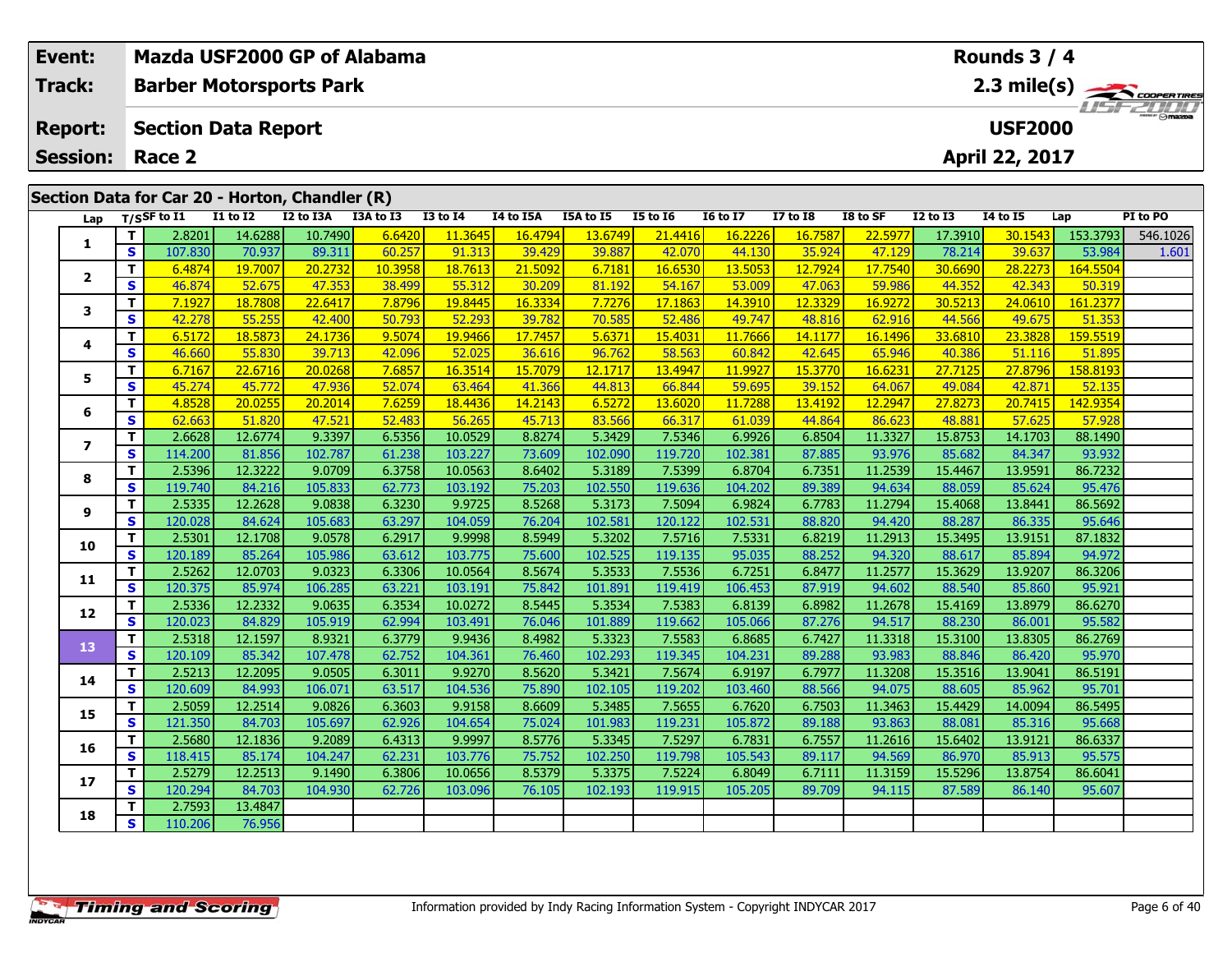| Event:                 | Mazda USF2000 GP of Alabama    | Rounds $3/4$                                |
|------------------------|--------------------------------|---------------------------------------------|
| Track:                 | <b>Barber Motorsports Park</b> | $2.3 \text{ mile(s)}$                       |
| <b>Report:</b>         | Section Data Report            | $\overline{\gamma}$ mazoa<br><b>USF2000</b> |
| <b>Session: Race 2</b> |                                | April 22, 2017                              |

|                         |                                           | Section Data for Car 20 - Horton, Chandler (R) |
|-------------------------|-------------------------------------------|------------------------------------------------|
|                         | Lap T/SPO to SF                           |                                                |
| $\mathbf 1$             | 135.7967<br>58.292<br>$\frac{1}{s}$       |                                                |
|                         |                                           |                                                |
| $\overline{2}$          | $\overline{\mathbf{r}}$                   |                                                |
|                         | $\overline{\mathbf{s}}$                   |                                                |
| $\mathbf{3}$            | $\frac{1}{s}$                             |                                                |
|                         |                                           |                                                |
| $\overline{\mathbf{4}}$ | $\overline{\mathbf{r}}$<br>$\mathbf{s}$   |                                                |
|                         | $\overline{I}$                            |                                                |
| $5\phantom{a}$          | $\overline{\mathbf{s}}$                   |                                                |
|                         | $\overline{\mathsf{r}}$                   |                                                |
| 6                       | $\mathbf{s}$                              |                                                |
|                         | $\overline{1}$                            |                                                |
| $\overline{\mathbf{z}}$ | $\overline{\mathbf{s}}$                   |                                                |
| $\bf{8}$                | $\overline{\mathsf{r}}$                   |                                                |
|                         | $\overline{\mathbf{s}}$                   |                                                |
| $\mathbf{9}$            | $\overline{\mathbf{T}}$                   |                                                |
|                         | $\overline{\mathbf{s}}$                   |                                                |
| 10                      | $\overline{1}$<br>$\overline{\mathbf{s}}$ |                                                |
|                         |                                           |                                                |
| $11$                    | $\frac{1}{s}$                             |                                                |
|                         |                                           |                                                |
| 12                      | $rac{1}{s}$                               |                                                |
| 13                      | $\overline{1}$                            |                                                |
|                         | $\mathbf{s}$                              |                                                |
| 14                      | $\overline{t}$<br>$\mathbf{s}$            |                                                |
|                         | $\mathbf{T}$                              |                                                |
| 15                      | $\overline{\mathbf{s}}$                   |                                                |
|                         |                                           |                                                |
| 16                      | $rac{1}{s}$                               |                                                |
| $17\,$                  | $\mathbf{T}$                              |                                                |
|                         | $\mathbf{s}$                              |                                                |
| 18                      | $\overline{\mathbf{r}}$                   |                                                |
|                         | $\overline{\mathbf{s}}$                   |                                                |
|                         |                                           |                                                |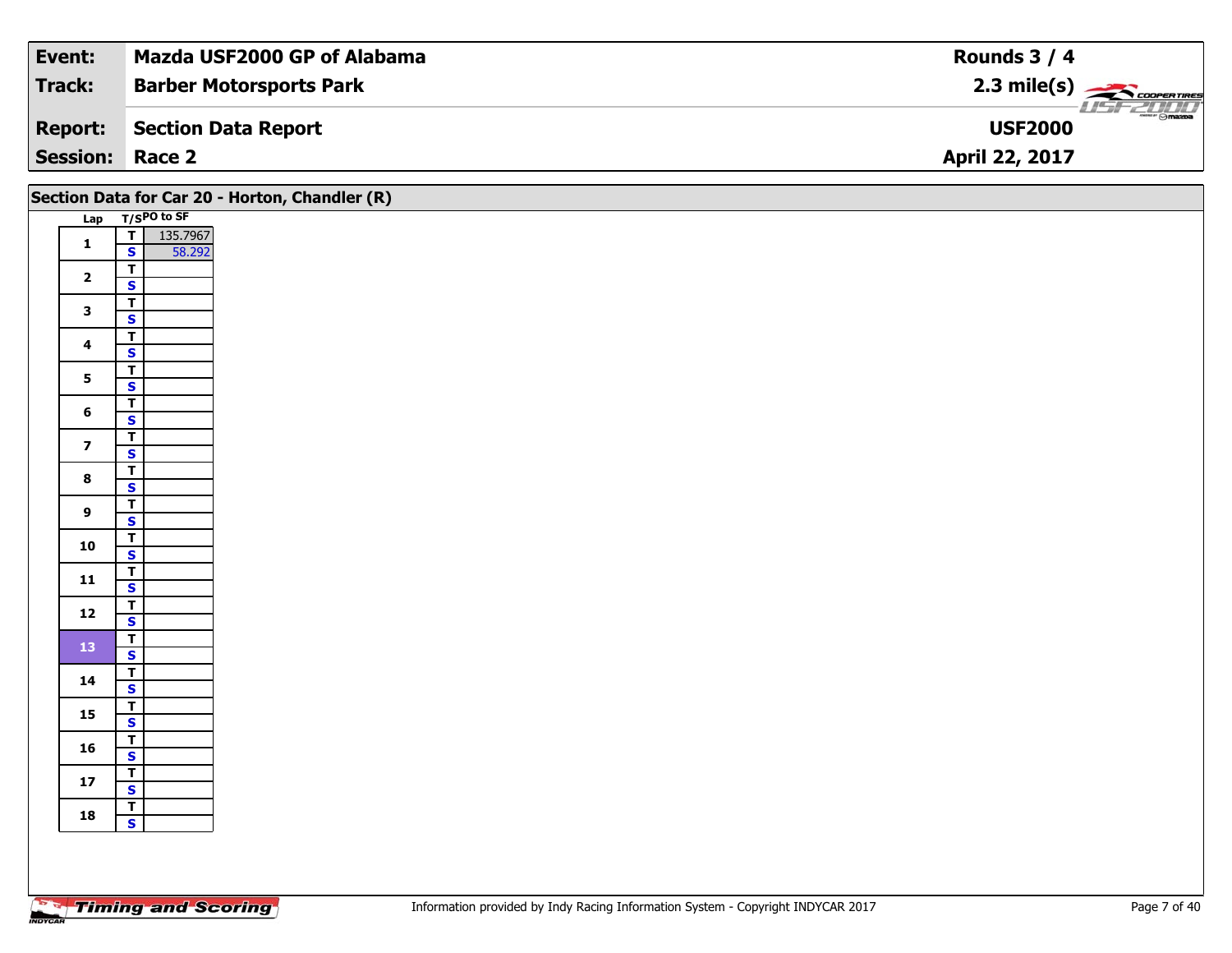| Event:                                       |                          | Mazda USF2000 GP of Alabama                 |                                    |                   |                  |                   |                  |                   |                   |                   |                  |                               |                   | Rounds $3/4$      |                   |          |  |
|----------------------------------------------|--------------------------|---------------------------------------------|------------------------------------|-------------------|------------------|-------------------|------------------|-------------------|-------------------|-------------------|------------------|-------------------------------|-------------------|-------------------|-------------------|----------|--|
| <b>Track:</b>                                |                          | <b>Barber Motorsports Park</b>              |                                    |                   |                  |                   |                  |                   |                   |                   |                  |                               |                   |                   |                   |          |  |
| <b>Section Data Report</b><br><b>Report:</b> |                          |                                             |                                    |                   |                  |                   |                  |                   |                   |                   |                  | 2.3 mile(s)<br><b>USF2000</b> |                   |                   |                   |          |  |
|                                              |                          |                                             |                                    |                   |                  |                   |                  |                   |                   |                   |                  |                               |                   |                   |                   |          |  |
| <b>Session:</b>                              | April 22, 2017<br>Race 2 |                                             |                                    |                   |                  |                   |                  |                   |                   |                   |                  |                               |                   |                   |                   |          |  |
|                                              |                          | Section Data for Car 21 - VeeKay, Rinus (R) |                                    |                   |                  |                   |                  |                   |                   |                   |                  |                               |                   |                   |                   |          |  |
| Lap                                          |                          | $T/S$ SF to I1                              | $\overline{11}$ to $\overline{12}$ | I2 to I3A         | I3A to I3        | <b>I3 to I4</b>   | I4 to I5A        | I5A to I5         | <b>I5 to 16</b>   | <b>I6 to I7</b>   | $I7$ to $I8$     | I8 to SF                      | <b>I2 to I3</b>   | <b>14 to 15</b>   | Lap               | PO to SF |  |
|                                              | Т                        | 2.8811                                      | 13.2021                            | 9.1566            | 6.5966           | 10.1936           | 16.6501          | 13.3355           | 20.0601           | 17.0067           | 16.0471          | 23.3773                       | 15.7532           | 29.9856           | 148.5068          | 155.8875 |  |
| 1                                            | $\mathbf{s}$             | 105.547                                     | 78.603                             | 104.842           | 60.672           | 101.802           | 39.025           | 40.902            | 44.967            | 42.096            | 37.517           | 45.557                        | 86.346            | 39.860            | 55.755            | 50.780   |  |
|                                              | T                        | 5.4643                                      | 21.2002                            | 19.0157           | 10.4938          | 18.4821           | 17.6611          | 9.7861            | 17.4246           | 13.7247           | 13.0223          | 17.9299                       | 29.5095           | 27.4472           | 164.2048          |          |  |
| $\overline{2}$                               | S                        | 55.650                                      | 48.949                             | 50.485            | 38.139           | 56.148            | 36.791           | 55.738            | 51.769            | 52.162            | 46.232           | 59.398                        | 46.095            | 43.546            | 50.425            |          |  |
| 3                                            | T.                       | 4.9534                                      | 21,2661                            | 19.4273           | 8.1612           | 19,4768           | 16.3613          | 10.9700           | 16.1490           | 13.6381           | 13.2975          | 17.3873                       | 27.5885           | 27.3313           | 161.0880          |          |  |
|                                              | S                        | 61.390                                      | 48.797                             | 49.415            | 49.040           | 53,280            | 39.714           | 49.722            | 55.858            | 52.493            | 45.275           | 61.252                        | 49.304            | 43.731            | 51.400            |          |  |
| 4                                            | T                        | 5.4005                                      | 19.8339                            | 21,9682           | 7.2300           | 19.5058           | 16.3581          | 9.2624            | 17.4724           | 13.4662           | 12.6762          | 16.3700                       | 29.1982           | 25.6205           | 159.5437          |          |  |
|                                              | $\mathbf{s}$             | 56.308                                      | 52.321                             | 43.700            | 55.356           | 53.201            | 39.722           | 58.889            | 51.627            | 53.163            | 47.494           | 65.058                        | 46.586            | 46.651            | 51.898            |          |  |
| 5                                            | T                        | 5.7019                                      | 20.6982                            | 17.5174           | 9.3708           | 18.8215           | 15.9005          | 12.2380           | 14.5978           | 13.3393           | 12.2198          | 18.6184                       | 26.8882           | 28.1385           | 159.0236          |          |  |
|                                              | $\mathbf{s}$             | 53.332                                      | 50.136                             | 54.803            | 42.710           | 55.135            | 40.865           | 44.571            | 61.793            | 53.669            | 49.268           | 57.201                        | 50.588            | 42.477            | 52.068            |          |  |
| 6                                            | T.                       | 4.9189                                      | 19.4917                            | 19.5778           | 8.7687           | 18.6153           | 10.8924          | 10.2566           | 14.8635           | 12,9897           | 13.5875          | 13.1328                       | 28.3465           | 21.1490           | 147.0949          |          |  |
|                                              | <b>S</b>                 | 61.821                                      | 53.239                             | 49.035            | 45.643           | 55.746            | 59.654           | 53.181            | 60.689            | 55.114            | 44.309           | 81.095                        | 47.986            | 56.515            | 56.290            |          |  |
| $\overline{ }$                               | T.                       | 2.5467                                      | 12.5259                            | 9.2060            | 6.3903           | 9.9453            | 8.7314           | 5.2969            | 7.4218            | 6.9708            | 6.5889           | 11.3097                       | 15.5963           | 14.0283           | 86.9337           |          |  |
|                                              | S                        | 119.406                                     | 82.847                             | 104.280           | 62.630           | 104.343           | 74.418           | 102.976           | 121.540           | 102.701           | 91.373           | 94.167                        | 87.215            | 85.201            | 95.245            |          |  |
| 8                                            | T<br>$\mathbf{s}$        | 2.4973<br>121.768                           | 12.0837                            | 8.9499            | 6.2550           | 9.8711            | 8.5708           | 5.2785            | 7.4031            | 6.8711            | 6.5456           | 11.3998                       | 15.2049           | 13.8493           | 85.7259           |          |  |
|                                              | T                        | 2.4711                                      | 85.878<br>11.9142                  | 107.264<br>8.9454 | 63.985<br>6.2752 | 105.128<br>9.8460 | 75.812<br>8.5515 | 103.335<br>5.2948 | 121.847<br>7.4246 | 104.191<br>6.7902 | 91.977<br>6.5250 | 93.423<br>11.2070             | 89.460<br>15.2206 | 86.302<br>13.8463 | 96.587<br>85.2450 |          |  |
| 9                                            | S                        | 123.059                                     | 87.100                             | 107.318           | 63.779           | 105.396           | 75.983           | 103.017           | 121.494           | 105.433           | 92.268           | 95.030                        | 89.368            | 86.321            | 97.132            |          |  |
|                                              | T.                       | 2.4734                                      | 11.8306                            | 8.9650            | 6.1955           | 9.8175            | 8.6036           | 5.2989            | 7.4362            | 6.7645            | 6.5187           | 11.2550                       | 15.1605           | 13.9025           | 85.1589           |          |  |
| 10                                           | <b>S</b>                 | 122.944                                     | 87.716                             | 107.083           | 64.600           | 105.702           | 75.523           | 102.937           | 121.305           | 105.833           | 92.357           | 94.625                        | 89.722            | 85.972            | 97.230            |          |  |
|                                              | T                        | 2.4501                                      | 11.9302                            | 8.9917            | 6.2260           | 9.7849            | 8.5860           | 5.2989            | 7.4325            | 6.8008            | 6.4565           | 11.2278                       | 15.2177           | 13.8849           | 85.1854           |          |  |
| 11                                           | $\mathbf{s}$             | 124.114                                     | 86.983                             | 106.765           | 64.283           | 106.054           | 75.678           | 102.937           | 121.365           | 105.268           | 93.246           | 94.854                        | 89.385            | 86.081            | 97.200            |          |  |
|                                              | T.                       | 2.4713                                      | 11.9378                            | 8.9104            | 6.1814           | 9.8579            | 8.5181           | 5.2888            | 7.4049            | 6.7647            | 6.4794           | 11.2984                       | 15.0918           | 13.8069           | 85.1131           |          |  |
| 12                                           | $\mathbf{s}$             | 123.049                                     | 86.928                             | 107.739           | 64.747           | 105.269           | 76.281           | 103.134           | 121.817           | 105.830           | 92.917           | 94.261                        | 90.130            | 86.567            | 97.282            |          |  |
| 13                                           | T.                       | 2.5053                                      | 11.9903                            | 8.9421            | 6.1514           | 9.8368            | 8.5221           | 5.2906            | 7.4361            | 6.7524            | 6.4871           | 11.2016                       | 15.0935           | 13.8127           | 85.1158           |          |  |
|                                              | <b>S</b>                 | 121.379                                     | 86.547                             | 107.357           | 65.063           | 105.494           | 76.246           | 103.099           | 121.306           | 106.023           | 92.807           | 95.076                        | 90.120            | 86.531            | 97.279            |          |  |
| 14                                           | Т                        | 2.4652                                      | 11.8940                            | 8.9619            | 6.1562           | 9.7884            | 8.5279           | 5.2774            | 7.4422            | 6.7620            | 6.4477           | 11.2047                       | 15.1181           | 13.8053           | 84.9276           |          |  |
|                                              | S                        | 123.353                                     | 87.248                             | 107.120           | 65.012           | 106.016           | 76.194           | 103.357           | 121.207           | 105.872           | 93.374           | 95.049                        | 89.973            | 86.577            | 97.495            |          |  |

**8 T** 2.8642 14.0210 13.1171<br>**S** 106.170 74.012 73.187

73.187

**15**

**16**

**17**

**18**

**<sup>T</sup>** 2.4564 12.3019 9.0119 6.3523 9.8458 8.5874 5.2665 7.4231 6.9184 6.4377 11.1988 15.3642 13.8539 85.8002 **<sup>S</sup>** 123.795 84.355 106.526 63.005 105.398 75.666 103.571 121.519 103.479 93.519 95.099 88.532 86.274 96.503

**<sup>T</sup>** 2.4705 11.9590 8.9021 6.2136 9.7935 8.5518 5.2666 7.3755 6.9010 6.4748 11.3194 15.1157 13.8184 85.2278 **<sup>S</sup>** 123.089 86.774 107.840 64.411 105.961 75.981 103.569 122.303 103.740 92.983 94.086 89.988 86.495 97.151

**<sup>T</sup>** 2.4781 11.9729 8.9530 6.2139 9.8283 8.5605 5.2791 7.4004 6.8616 6.5005 11.2931 15.1669 13.8396 85.3414 **<sup>S</sup>** 122.711 86.673 107.227 64.408 105.586 75.904 103.323 121.891 104.336 92.615 94.305 89.684 86.363 97.022

97.151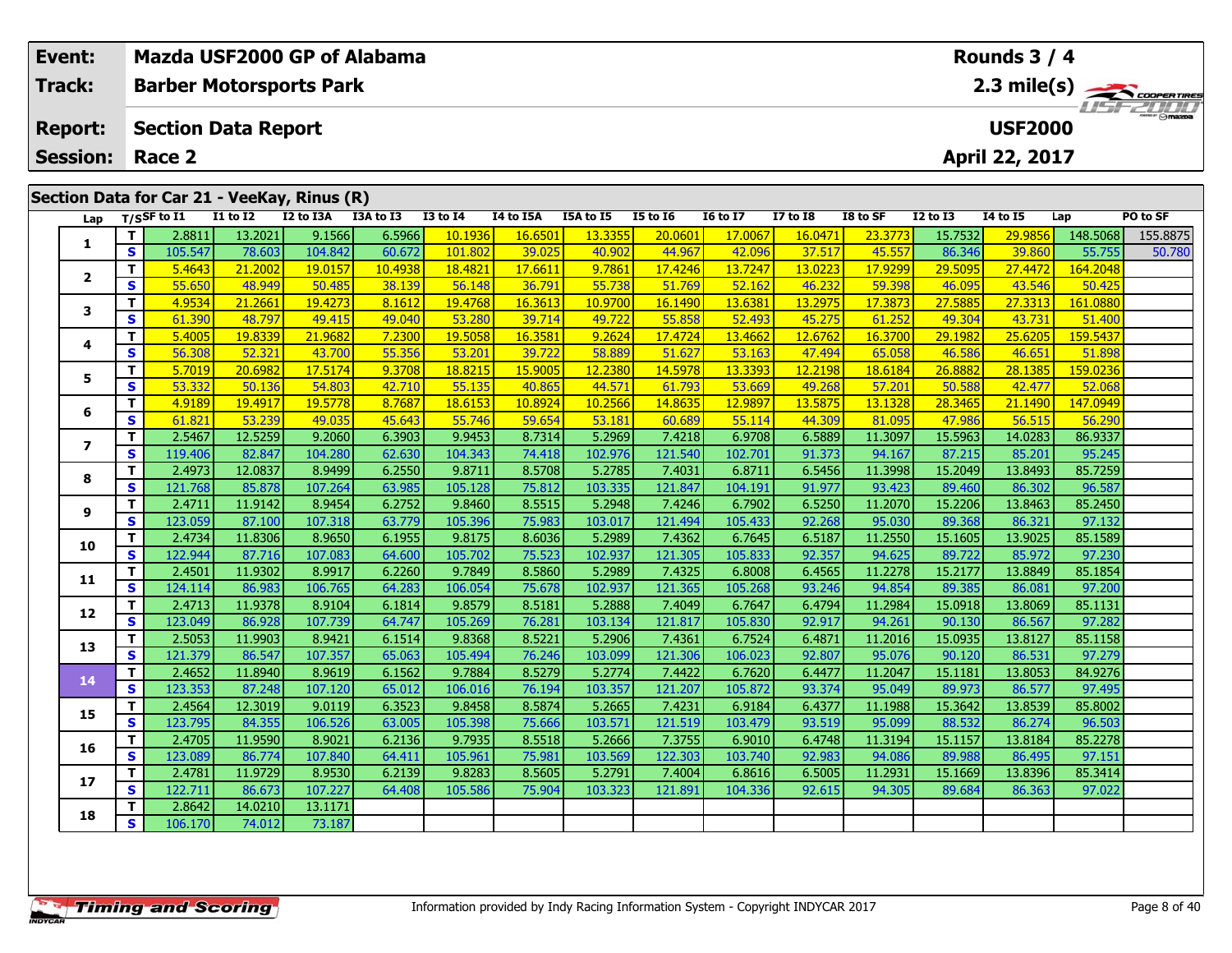| Event:                                     | Mazda USF2000 GP of Alabama    | Rounds $3/4$                               |  |  |  |  |  |  |  |
|--------------------------------------------|--------------------------------|--------------------------------------------|--|--|--|--|--|--|--|
| <b>Track:</b>                              | <b>Barber Motorsports Park</b> | $2.3$ mile(s) $\rightarrow$ COOPER TIRES   |  |  |  |  |  |  |  |
| <b>Report:</b>                             | Section Data Report            | $\overline{\odot}$ mazpa<br><b>USF2000</b> |  |  |  |  |  |  |  |
| <b>Session:</b>                            | Race 2                         | April 22, 2017                             |  |  |  |  |  |  |  |
| Section Data for Car 22 - Ming, Calvin (R) |                                |                                            |  |  |  |  |  |  |  |

|  | Lap | T/SSF to I1 |                 | <b>I1 to I2</b> | I2 to I3A | <b>I3A to I3</b> | <b>I3 to I4</b> | <b>I4 to I5A</b>    | <b>I5A to I5</b> | <b>I5 to 16</b> | <b>16 to 17</b> | <b>I7 to I8</b> | I8 to SF | <b>12 to 13</b> | <b>14 to 15</b> | Lap      | PO to SF |
|--|-----|-------------|-----------------|-----------------|-----------|------------------|-----------------|---------------------|------------------|-----------------|-----------------|-----------------|----------|-----------------|-----------------|----------|----------|
|  |     |             | 2.9394 <b>l</b> | 13.1825         | 9.2200    | 10.2689          | 15.7097         | $-411.979r$<br>כצונ | 10.15051         | 18.1917         | 14.6834         | 17.3419         | 23.8392  | 27.9600         | 24.9778         | 170.7436 | 159.2746 |
|  |     |             | 103.4531        | 78.72c          |           | 38.975           | 66.056          |                     | 53.737           | 49.586          | 48.756          | 34.716          | 44.674   | 48.649          | 47.852          | 48.494   | 49.700   |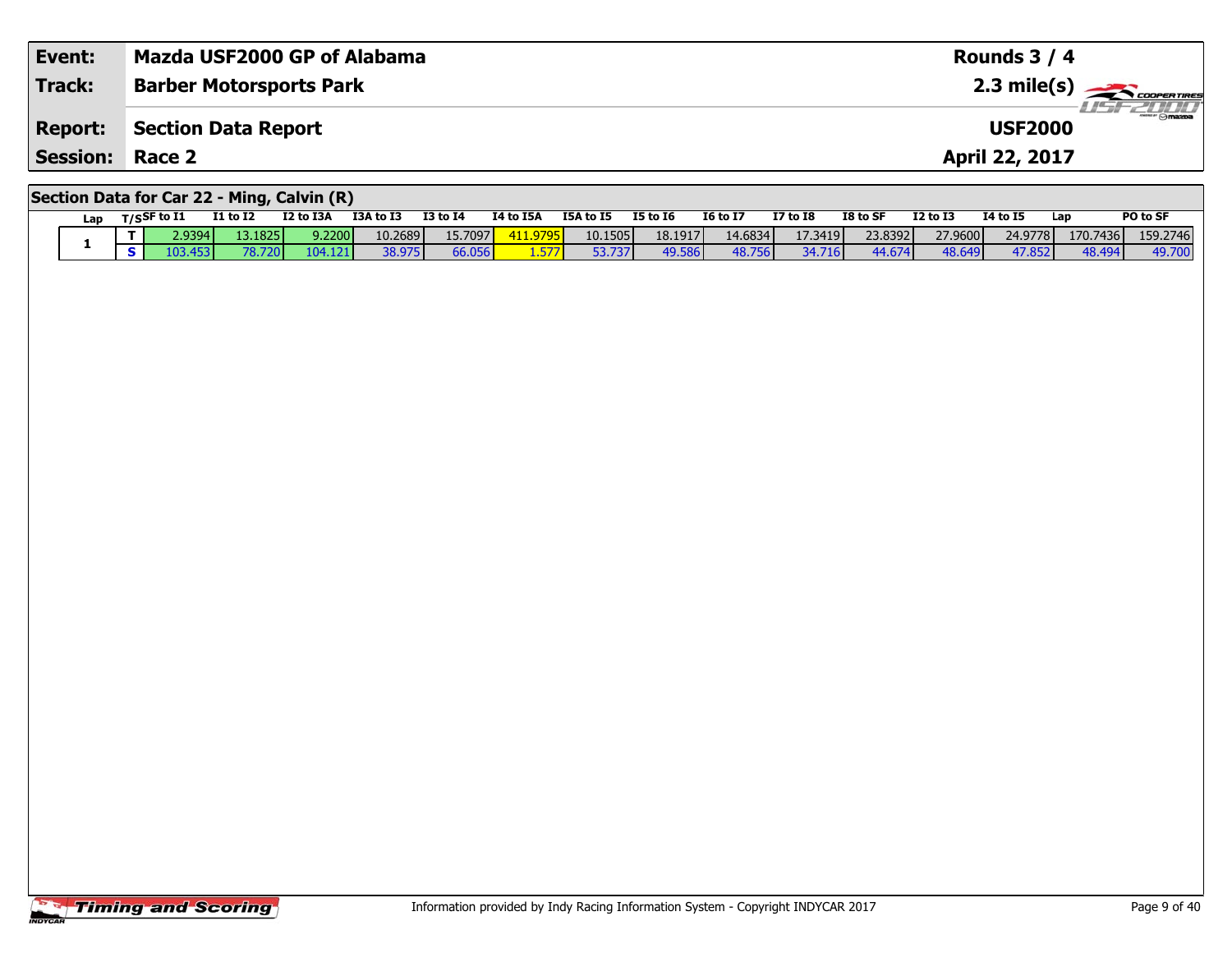| Event:<br>Track: |          | Mazda USF2000 GP of Alabama<br><b>Barber Motorsports Park</b> |                   |                   |                  |                   |                   |                   |                   |                   |                   |                                                               |                   | Rounds $3/4$      |                    |          |  |
|------------------|----------|---------------------------------------------------------------|-------------------|-------------------|------------------|-------------------|-------------------|-------------------|-------------------|-------------------|-------------------|---------------------------------------------------------------|-------------------|-------------------|--------------------|----------|--|
|                  |          |                                                               |                   |                   |                  |                   |                   |                   |                   |                   |                   |                                                               |                   |                   |                    |          |  |
| <b>Report:</b>   |          | <b>Section Data Report</b>                                    |                   |                   |                  |                   |                   |                   |                   |                   |                   | $\frac{2.3 \text{ mile(s)}}{1157 - 211117}$<br><b>USF2000</b> |                   |                   |                    |          |  |
| <b>Session:</b>  |          | Race 2                                                        |                   |                   |                  |                   |                   |                   |                   |                   |                   |                                                               |                   | April 22, 2017    |                    |          |  |
|                  |          |                                                               |                   |                   |                  |                   |                   |                   |                   |                   |                   |                                                               |                   |                   |                    |          |  |
|                  |          | Section Data for Car 23 - Kohl, Lucas                         |                   |                   |                  |                   |                   |                   |                   |                   |                   |                                                               |                   |                   |                    |          |  |
| Lap              |          | $T/S$ SF to I1                                                | $I1$ to $I2$      | I2 to I3A         | I3A to I3        | <b>I3 to 14</b>   | I4 to I5A         | I5A to I5         | <b>I5 to 16</b>   | <b>I6 to I7</b>   | <b>I7 to I8</b>   | I8 to SF                                                      | <b>I2 to I3</b>   | <b>I4 to I5</b>   | Lap                | PI to PO |  |
| 1                | T.       | 2.8462                                                        |                   | 15.3129           | 6.8632           | 10.2156           | 13.9649           | 13.9577           | 21.6562           | 15.8961           | 17.1778           | 21.6233                                                       | 26.6191           | 27.9226           | 157.1061           | 562.5305 |  |
|                  | S        | 106.841                                                       | 19.2964           | 62.692            | 58.315<br>9.4110 | 101.583           | 46.529            | 39.079<br>6.0232  | 41.653<br>16.9385 | 45.037            | 35.048<br>12.9360 | 49.252                                                        | 51.100<br>30.5890 | 42.805<br>28.8882 | 52.703<br>165.0810 | 1.554    |  |
| $\mathbf{2}$     | T.<br>S. | 7.1264<br>42.671                                              | 53.778            | 21.1780<br>45.330 | 42.528           | 19.7115<br>52.646 | 22.8650<br>28.418 | 90.559            | 53.254            | 12.9581<br>55.248 | 46.540            | 16.6369<br>64.014                                             | 44.468            | 41.374            | 50.157             |          |  |
|                  | T.       | 7.3888                                                        | 18.4390           | 23.0619           | 7.8419           | 20.2044           | 17.9402           | 6.3875            | 16.8311           | 14.2913           | 12.2260           | 17.0219                                                       | 30.9038           | 24.3277           | 161.6340           |          |  |
| 3                | S        | 41.156                                                        | 56.279            | 41.627            | 51.037           | 51.361            | 36.219            | 85.394            | 53.594            | 50.094            | 49.243            | 62.566                                                        | 44.015            | 49.130            | 51.227             |          |  |
|                  | T.       | 6.7945                                                        | 17.5767           | 25.5685           | 9.1472           | 20.3015           | 18.7735           | 5.6165            | 14.0502           | 11.2060           | 14.0908           | 16.0421                                                       | 34.7157           | 24.3900           | 159.1675           |          |  |
| 4                | S.       | 44.755                                                        | 59.040            | 37.546            | 43.754           | 51.116            | 34.611            | 97.116            | 64.202            | 63.886            | 42.726            | 66.388                                                        | 39.182            | 49.005            | 52.021             |          |  |
|                  | T.       | 7.0651                                                        | 22.5407           | 20.4716           | 7.4699           | 17.4788           | 15.5783           | 10.7635           | 13.8960           | 10.9949           | 16.2683           | 16.6643                                                       | 27.9415           | 26.3418           | 159.1914           |          |  |
| 5                | S        | 43.041                                                        | 46.038            | 46.894            | 53.579           | 59.371            | 41.710            | 50.676            | 64.914            | 65.113            | 37.007            | 63.909                                                        | 48.681            | 45.374            | 52.013             |          |  |
|                  | T.       | 4.1638                                                        | 20.2719           | 20.9491           | 7.1650           | 18.5622           | 14.4170           | 6.0036            | 13.3681           | 11.0823           | 13.1003           | 12.2348                                                       | 28.1141           | 20,4206           | 141.3181           |          |  |
| 6                | S        | 73.032                                                        | 51.190            | 45.825            | 55.859           | 55.905            | 45.070            | 90.855            | 67.477            | 64.599            | 45.957            | 87.047                                                        | 48.382            | 58.530            | 58.591             |          |  |
|                  | T.       | 2.5781                                                        | 12.8701           | 9.3363            | 6.7143           | 10.1206           | 9.1249            | 5.2816            | 7.5428            | 7.3064            | 6.9433            | 11.3201                                                       | 16.0506           | 14.4065           | 89.1385            |          |  |
| $\overline{ }$   | S.       | 117.952                                                       | 80.631            | 102.824           | 59.608           | 102.536           | 71.209            | 103.274           | 119.590           | 97.984            | 86.709            | 94.080                                                        | 84.746            | 82.964            | 92.889             |          |  |
| 8                | T.       | 2.4694                                                        | 12.1413           | 9.0410            | 6.5502           | 10.1479           | 8.9529            | 5.2645            | 7.4686            | 7.3199            | 6.6623            | 11.3261                                                       | 15.5912           | 14.2174           | 87.3441            |          |  |
|                  | S        | 123.144                                                       | 85.471            | 106.183           | 61.102           | 102.260           | 72.577            | 103.610           | 120.778           | 97.803            | 90.366            | 94.031                                                        | 87.243            | 84.068            | 94.797             |          |  |
| 9                | Τ.       | 2.4591                                                        | 12.2832           | 9.1581            | 6.4833           | 9.9009            | 8.7842            | 5.2744            | 7.4462            | 7.1230            | 6.9215            | 11.2424                                                       | 15.6414           | 14.0586           | 87.0763            |          |  |
|                  | S        | 123.659                                                       | 84.483            | 104.825           | 61.732           | 104.811           | 73.971            | 103.415           | 121.142           | 100.507           | 86.982            | 94.731                                                        | 86.963            | 85.018            | 95.089             |          |  |
| 10               | T.       | 2.5197                                                        | 12.4405           | 9.1016            | 6.4067           | 9.8756            | 8.7018            | 5.2577            | 7.4690            | 7.1066            | 6.7886            | 11.7001                                                       | 15.5083           | 13.9595           | 87.3679            |          |  |
|                  | S.       | 120.685                                                       | 83.415            | 105.476           | 62.470           | 105.080           | 74.671            | 103.744           | 120.772           | 100.739           | 88.685            | 91.025                                                        | 87.710            | 85.621            | 94.772             |          |  |
| 11               | T.<br>S. | 2.5589                                                        | 12.5284           | 9.0233            | 6.3678           | 9.9294            | 9.0019            | 5.3244            | 7.4800            | 6.8638            | 6.6360            | 11.1970                                                       | 15.3911           | 14.3263           | 86.9109            |          |  |
|                  | T.       | 118.837<br>2.4891                                             | 82.830            | 106.391<br>9.0217 | 62.852<br>6.4413 | 104.511<br>9.9457 | 72.182<br>8.6883  | 102.444           | 120.594<br>7.4595 | 104.302<br>6.9695 | 90.724<br>6.8880  | 95.115                                                        | 88.378<br>15.4630 | 83.429<br>13.9888 | 95.270<br>86.8159  |          |  |
| 12               | S.       | 122.169                                                       | 12.3295<br>84.166 | 106.410           | 62.135           | 104.339           | 74.787            | 5.3005<br>102.906 | 120.926           | 102.720           | 87.405            | 11.2828<br>94.391                                             | 87.967            | 85.442            | 95.374             |          |  |
|                  | T.       | 2.5111                                                        | 12.1701           | 8.9039            | 6.3093           | 9.9746            | 8.7459            | 5.3178            | 7.5278            | 6.8857            | 6.6239            | 11.7041                                                       | 15.2132           | 14.0637           | 86.6742            |          |  |
| 13               | S.       | 121.099                                                       | 85.269            | 107.818           | 63.434           | 104.037           | 74.295            | 102.571           | 119.829           | 103.970           | 90.890            | 90.994                                                        | 89.411            | 84.987            | 95.530             |          |  |

**<sup>T</sup>** 2.5810 12.1220 8.9717 6.2768 9.8860 8.6100 5.3058 7.4968 6.8541 6.6555 11.4157 15.2485 13.9158 86.1754 **<sup>S</sup>** 117.819 85.607 107.003 63.763 104.969 75.467 102.803 120.324 104.450 90.458 93.293 89.204 85.890 96.083

**T** 2.4926 12.2805 9.0374 6.3209 9.8506 8.6687 5.2842 7.4743 6.9955 6.7328 11.1864 15.3583 13.9529 86.3239<br>S S 121.997 84.502 106.225 63.318 105.347 74.956 103.224 120.686 102.339 89.420 95.205 88.566 85.662 95.918

**<sup>T</sup>** 2.4782 11.9842 8.9091 6.2129 9.8581 8.6456 5.2775 7.4334 6.8245 6.7767 11.2233 15.1220 13.9231 85.6235 **<sup>S</sup>** 122.706 86.591 107.755 64.419 105.266 75.156 103.355 121.350 104.903 88.841 94.892 89.950 85.845 96.702

**<sup>T</sup>** 2.4817 12.1604 9.0414 6.3108 9.9488 8.7746 5.2627 7.4337 6.7544 6.6898 11.2997 15.3522 14.0373 86.1580 **<sup>S</sup>** 122.533 85.337 106.178 63.419 104.307 74.052 103.645 121.345 105.992 89.995 94.250 88.601 85.147 96.103

**<sup>T</sup>** 2.6480 14.2282 **<sup>S</sup>** 114.838 72.935

72.935

**14**

**15**

**16**

**17**

**18**

96.083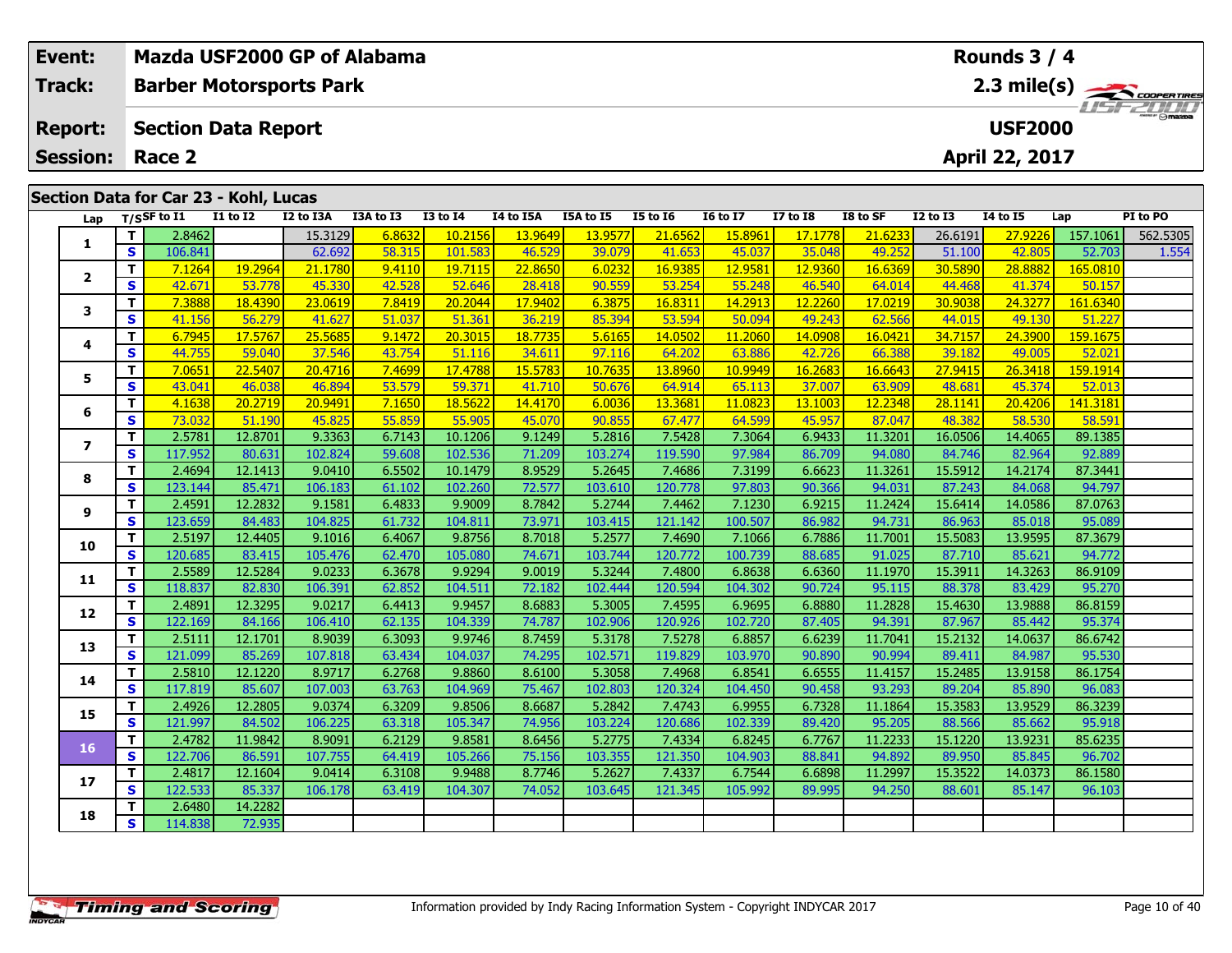| Event:                 | Mazda USF2000 GP of Alabama    | Rounds $3/4$                    |
|------------------------|--------------------------------|---------------------------------|
| Track:                 | <b>Barber Motorsports Park</b> | $2.3 \text{ mile(s)}$           |
| <b>Report:</b>         | Section Data Report            | $\odot$ mazpa<br><b>USF2000</b> |
| <b>Session: Race 2</b> |                                | <b>April 22, 2017</b>           |

|                         |                                                    | Section Data for Car 23 - Kohl, Lucas |
|-------------------------|----------------------------------------------------|---------------------------------------|
|                         | Lap T/SPO to SF                                    |                                       |
| $\mathbf 1$             | 152.0066<br>T<br>$\mathbf{s}$<br>52.076            |                                       |
| $\overline{2}$          | $\overline{L}$<br>$\mathbf{s}$                     |                                       |
| $\mathbf{3}$            | $\overline{\mathbf{r}}$<br>$\mathbf{s}$            |                                       |
| $\overline{\mathbf{4}}$ | $\overline{\mathbf{r}}$                            |                                       |
| 5 <sub>5</sub>          | $\mathbf{s}$<br>$\mathbf{T}$                       |                                       |
|                         | $\overline{\mathbf{s}}$<br>$\overline{\mathsf{T}}$ |                                       |
| $6\overline{6}$         | $\mathbf{s}$<br>$\overline{I}$                     |                                       |
| $\overline{7}$          | $\overline{\mathbf{s}}$                            |                                       |
| $\bf8$                  | $\overline{\mathsf{r}}$<br>$\overline{\mathbf{s}}$ |                                       |
| $\overline{9}$          | $\overline{\mathsf{T}}$<br>$\mathbf{s}$            |                                       |
| 10                      | $\mathbf{T}$<br>$\overline{\mathbf{s}}$            |                                       |
| $11$                    | $\overline{\mathbf{T}}$<br>$\mathbf{s}$            |                                       |
| $12$                    | $\overline{I}$<br>$\overline{\mathbf{s}}$          |                                       |
| 13                      | $\overline{\mathsf{r}}$                            |                                       |
| $14$                    | $\mathbf{s}$<br>$\overline{\mathsf{T}}$            |                                       |
|                         | $\mathbf{s}$<br>$\overline{\mathbf{r}}$            |                                       |
| 15                      | $\overline{\mathbf{s}}$<br>$\overline{1}$          |                                       |
| <b>16</b>               | $\mathbf{s}$                                       |                                       |
| $17$                    | $rac{T}{s}$                                        |                                       |
| 18                      | $\overline{1}$<br>$\overline{\mathbf{s}}$          |                                       |
|                         |                                                    |                                       |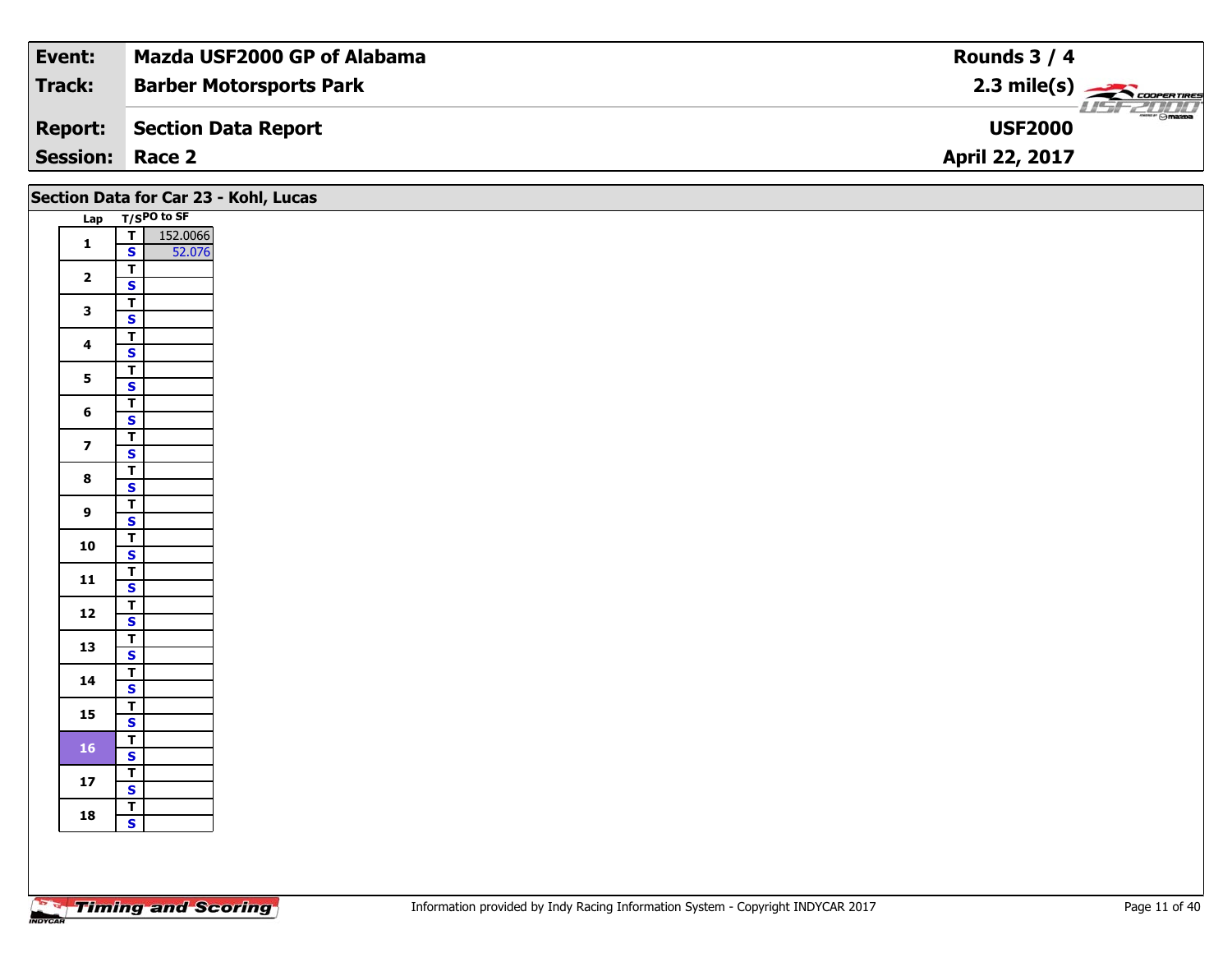| 2.3 mile(s)<br>Track:<br><b>Barber Motorsports Park</b><br><b>USF2000</b><br><b>Section Data Report</b><br><b>Report:</b><br>April 22, 2017<br><b>Session:</b><br>Race 2<br>Section Data for Car 27 - Kaminsky, Colin (R)<br>$\overline{11}$ to $\overline{12}$<br>I2 to I3A<br>I3A to I3<br>$T/S$ SF to $I1$<br><b>I3 to 14</b><br>I5A to I5<br><b>I5 to 16</b><br><b>I6 to I7</b><br><b>I7 to I8</b><br>I8 to SF<br><b>I2 to I3</b><br><b>I4 to I5</b><br>I4 to I5A<br>Lap<br>Lap<br>10.3843<br>17.0149<br>151.9240<br>т<br>2.7826<br>15.0289<br>6.6306<br>15.5927<br>20.8498<br>17.0566<br>16.1655<br>22.9200<br>29.1996<br>10.9061<br>13.6069<br>1 | USF2000  |
|--------------------------------------------------------------------------------------------------------------------------------------------------------------------------------------------------------------------------------------------------------------------------------------------------------------------------------------------------------------------------------------------------------------------------------------------------------------------------------------------------------------------------------------------------------------------------------------------------------------------------------------------------------|----------|
|                                                                                                                                                                                                                                                                                                                                                                                                                                                                                                                                                                                                                                                        |          |
|                                                                                                                                                                                                                                                                                                                                                                                                                                                                                                                                                                                                                                                        |          |
|                                                                                                                                                                                                                                                                                                                                                                                                                                                                                                                                                                                                                                                        |          |
|                                                                                                                                                                                                                                                                                                                                                                                                                                                                                                                                                                                                                                                        |          |
|                                                                                                                                                                                                                                                                                                                                                                                                                                                                                                                                                                                                                                                        |          |
|                                                                                                                                                                                                                                                                                                                                                                                                                                                                                                                                                                                                                                                        | PI to PO |
|                                                                                                                                                                                                                                                                                                                                                                                                                                                                                                                                                                                                                                                        | 552.5157 |
| $\mathbf s$<br>109.283<br>69.049<br>92.447<br>60.361<br>95.151<br>40.087<br>43.264<br>37.243<br>79.943<br>40.933<br>41.672<br>41.973<br>46.466<br>54.501                                                                                                                                                                                                                                                                                                                                                                                                                                                                                               | 1.582    |
| т<br>19.1298<br>11.0006<br>18.4054<br>20.5824<br>6.9390<br>17.1231<br>14.3330<br>12.7210<br>18.0179<br>30.1304<br>27.5214<br>6.3213<br>20.2912<br>164.8647<br>$\mathbf{2}$                                                                                                                                                                                                                                                                                                                                                                                                                                                                             |          |
| $\mathbf{s}$<br>36.382<br>52.680<br>43.429<br>50.223<br>48.106<br>51.142<br>50.183<br>56.382<br>31.569<br>78.607<br>49.948<br>47.327<br>59.108<br>45.145                                                                                                                                                                                                                                                                                                                                                                                                                                                                                               |          |
| 29.3153<br>T.<br>6.4536<br>19.8625<br>21.2738<br>8.0415<br>19.7229<br>15.4291<br>9.0421<br>16.7168<br>14.9548<br>12.4064<br>16.8353<br>24.4712<br>160.7388<br>3                                                                                                                                                                                                                                                                                                                                                                                                                                                                                        |          |
| $\mathbf{s}$<br>47.120<br>52.246<br>45.126<br>49.770<br>52.615<br>42.113<br>60.324<br>53.960<br>47.872<br>48.527<br>63.260<br>46.400<br>48.842<br>51.512                                                                                                                                                                                                                                                                                                                                                                                                                                                                                               |          |
| T.<br>23.1954<br>7.8474<br>6.6328<br>17.1980<br>12.4640<br>31.0428<br>24.4116<br>159.7755<br>5.7108<br>20.2298<br>18.7744<br>17.7788<br>13.3620<br>16.5821<br>4                                                                                                                                                                                                                                                                                                                                                                                                                                                                                        |          |
| S<br>53.248<br>51.297<br>41.388<br>51.001<br>55.274<br>36.548<br>82.236<br>52.451<br>57.438<br>45.057<br>43.818<br>48.961<br>51.823<br>64.226                                                                                                                                                                                                                                                                                                                                                                                                                                                                                                          |          |
| 17.7060<br>9.2395<br>18.928<br>13.088<br>13.3773<br>12.2367<br>18.5614<br>26.9455<br>158.6280<br>T.<br>6.1502<br>20.2887<br>16.1844<br>12.8674<br>29,2724<br>5<br>S<br>49.444<br>54.219<br>43.317<br>54.824<br>40.148<br>67.431<br>49.200<br>50.481<br>40.831<br>51.148<br>41.676<br>55.637<br>57.377<br>52.198                                                                                                                                                                                                                                                                                                                                        |          |
| T.<br>5.0450<br>20.6320<br>19.2711<br>8.2316<br>18.4040<br>13.5642<br>7.2050<br>14.1392<br>12.1973<br>13.4432<br>12.4662<br>27.5027<br>20.7692<br>144.5988                                                                                                                                                                                                                                                                                                                                                                                                                                                                                             |          |
| 6<br>$\mathbf s$<br>60.276<br>50.297<br>49.816<br>48.621<br>56.386<br>47.904<br>75.705<br>63.797<br>58.694<br>44.784<br>85.431<br>49.458<br>57.548<br>57.262                                                                                                                                                                                                                                                                                                                                                                                                                                                                                           |          |
| 2.5549<br>9.1353<br>6.7171<br>10.2781<br>8.9200<br>5.3524<br>7.5351<br>7.2158<br>11.3759<br>15.8524<br>T.<br>12.4138<br>6.8162<br>14.2724<br>88.3146                                                                                                                                                                                                                                                                                                                                                                                                                                                                                                   |          |
| $\overline{ }$<br>$\mathbf{s}$<br>119.023<br>83.595<br>105.087<br>59.583<br>119.712<br>99.214<br>88.326<br>93.619<br>85.806<br>83.744<br>93.756<br>100.965<br>72.844<br>101.908                                                                                                                                                                                                                                                                                                                                                                                                                                                                        |          |
| 8.9346<br>6.2652<br>5.3124<br>7.5065<br>7.0270<br>15.1998<br>86.2931<br>T<br>2.5142<br>12.0855<br>9.9274<br>8.7261<br>6.7212<br>11.2730<br>14.0385                                                                                                                                                                                                                                                                                                                                                                                                                                                                                                     |          |
| 8<br>$\mathbf s$<br>104.532<br>120.169<br>94.474<br>95.952<br>120.949<br>85.865<br>107.447<br>63.881<br>74.463<br>102.676<br>101.880<br>89.574<br>89.490<br>85.139                                                                                                                                                                                                                                                                                                                                                                                                                                                                                     |          |
| T<br>2.4992<br>12.0734<br>8.9905<br>6.2656<br>9.9651<br>8.5292<br>5.3051<br>7.4852<br>6.9855<br>6.7520<br>11.2648<br>15.2561<br>13.8343<br>86.1156                                                                                                                                                                                                                                                                                                                                                                                                                                                                                                     |          |
| 9<br>$\overline{\mathbf{s}}$<br>106.779<br>63.877<br>102.817<br>120.511<br>94.542<br>121.675<br>85.952<br>104.136<br>76.182<br>102.485<br>89.165<br>89.160<br>86.396<br>96.150                                                                                                                                                                                                                                                                                                                                                                                                                                                                         |          |
| 8.9751<br>5.3031<br>7.4934<br>6.9488<br>11.2990<br>15.1814<br>85.9117<br>2.5125<br>11.9626<br>6.2063<br>9.8857<br>8.6067<br>6.7185<br>13.9098<br>T.<br>10                                                                                                                                                                                                                                                                                                                                                                                                                                                                                              |          |
| $\overline{\mathbf{s}}$<br>121.031<br>106.963<br>64.487<br>102.856<br>120.379<br>94.256<br>89.598<br>85.927<br>96.378<br>86.748<br>104.973<br>75.496<br>103.026<br>89.610                                                                                                                                                                                                                                                                                                                                                                                                                                                                              |          |
| 7.4829<br>2.5064<br>12.0788<br>8.9968<br>6.2578<br>9.9162<br>8.5921<br>5.3032<br>6.9262<br>6.7214<br>11.1570<br>15.2546<br>85.9388<br>13.8953<br>Т<br>11                                                                                                                                                                                                                                                                                                                                                                                                                                                                                               |          |
| 120.548<br>95.456<br>S<br>121.326<br>85.913<br>106.705<br>63.957<br>104.650<br>75.624<br>102.854<br>103.362<br>89.571<br>89.168<br>86.017<br>96.348                                                                                                                                                                                                                                                                                                                                                                                                                                                                                                    |          |
| T<br>12.0464<br>8.9387<br>6.1912<br>9.9314<br>8.9296<br>5.2917<br>7.0162<br>6.7571<br>11.2970<br>15.1299<br>86.3230<br>2.4851<br>7.4386<br>14.2213<br>12                                                                                                                                                                                                                                                                                                                                                                                                                                                                                               |          |
| $\mathbf{s}$<br>122.366<br>107.398<br>64.645<br>104.490<br>103.077<br>121.265<br>102.037<br>89.098<br>94.273<br>86.144<br>72.766<br>89.903<br>84.045<br>95.919                                                                                                                                                                                                                                                                                                                                                                                                                                                                                         |          |
| T<br>2.5119<br>12.0956<br>8.8968<br>6.1859<br>9.8745<br>8.5556<br>5.2855<br>7.4941<br>6.9193<br>6.7391<br>11.2292<br>15.0827<br>13.8411<br>85.7875<br>13                                                                                                                                                                                                                                                                                                                                                                                                                                                                                               |          |
| 103.198<br>120.367<br>$\mathbf s$<br>121.060<br>107.904<br>64.700<br>105.092<br>75.947<br>103.466<br>89.336<br>94.842<br>90.185<br>86.353<br>96.518<br>85.794<br>2.4929<br>8.9995<br>8.6660<br>5.3646<br>7.5089<br>6.9564<br>13.8590<br>12.5372<br>15.1761<br>94.4118<br>т<br>11.9830<br>6.1766<br>9.8677<br>14.0306                                                                                                                                                                                                                                                                                                                                   |          |
| 14<br>$\mathbf{s}$<br>121.983<br>106.673<br>101.677<br>120.130<br>84.947<br>89.630<br>85.187<br>87.701<br>86.600<br>64.797<br>105.164<br>74.980<br>102.914<br>43.441                                                                                                                                                                                                                                                                                                                                                                                                                                                                                   |          |
| т<br>12.1593<br>9.0926<br>6.1952<br>5.3297<br>7.5669<br>11.1560<br>15.2878<br>86.1654<br>2.5241<br>9.9135<br>8.6190<br>6.9307<br>6.6784<br>13.9487                                                                                                                                                                                                                                                                                                                                                                                                                                                                                                     |          |
| 15<br>S<br>85.344<br>105.580<br>64.603<br>75.388<br>102.342<br>119.209<br>103.295<br>90.148<br>95.464<br>88.975<br>85.687<br>120.475<br>104.678<br>96.094                                                                                                                                                                                                                                                                                                                                                                                                                                                                                              |          |
| 2.5066<br>8.9614<br>5.3053<br>7.5136<br>11.1878<br>15.0764<br>85.4845<br>T<br>11.8989<br>6.1150<br>9.8902<br>8.5116<br>6.8994<br>6.6947<br>13.8169                                                                                                                                                                                                                                                                                                                                                                                                                                                                                                     |          |
| 16<br>$\mathbf s$<br>107.126<br>102.813<br>120.055<br>95.193<br>90.222<br>121.316<br>87.212<br>65.450<br>104.925<br>76.340<br>103.764<br>89.929<br>86.505<br>96.860                                                                                                                                                                                                                                                                                                                                                                                                                                                                                    |          |
| 8.9409<br>7.4947<br>2.5071<br>12.0349<br>6.2081<br>9.9130<br>8.5322<br>5.2947<br>6.9268<br>6.7872<br>11.2029<br>15.1490<br>13.8269<br>85.8425<br>Т                                                                                                                                                                                                                                                                                                                                                                                                                                                                                                     |          |
| 17<br>$\overline{\mathbf{s}}$<br>103.019<br>120.358<br>121.292<br>86.226<br>107.372<br>64.469<br>104.683<br>76.155<br>103.354<br>88.703<br>95.065<br>89.790<br>86.442<br>96.456                                                                                                                                                                                                                                                                                                                                                                                                                                                                        |          |

**<sup>T</sup>** 2.7008 13.7962 **<sup>S</sup>** 112.593 75.218

**18**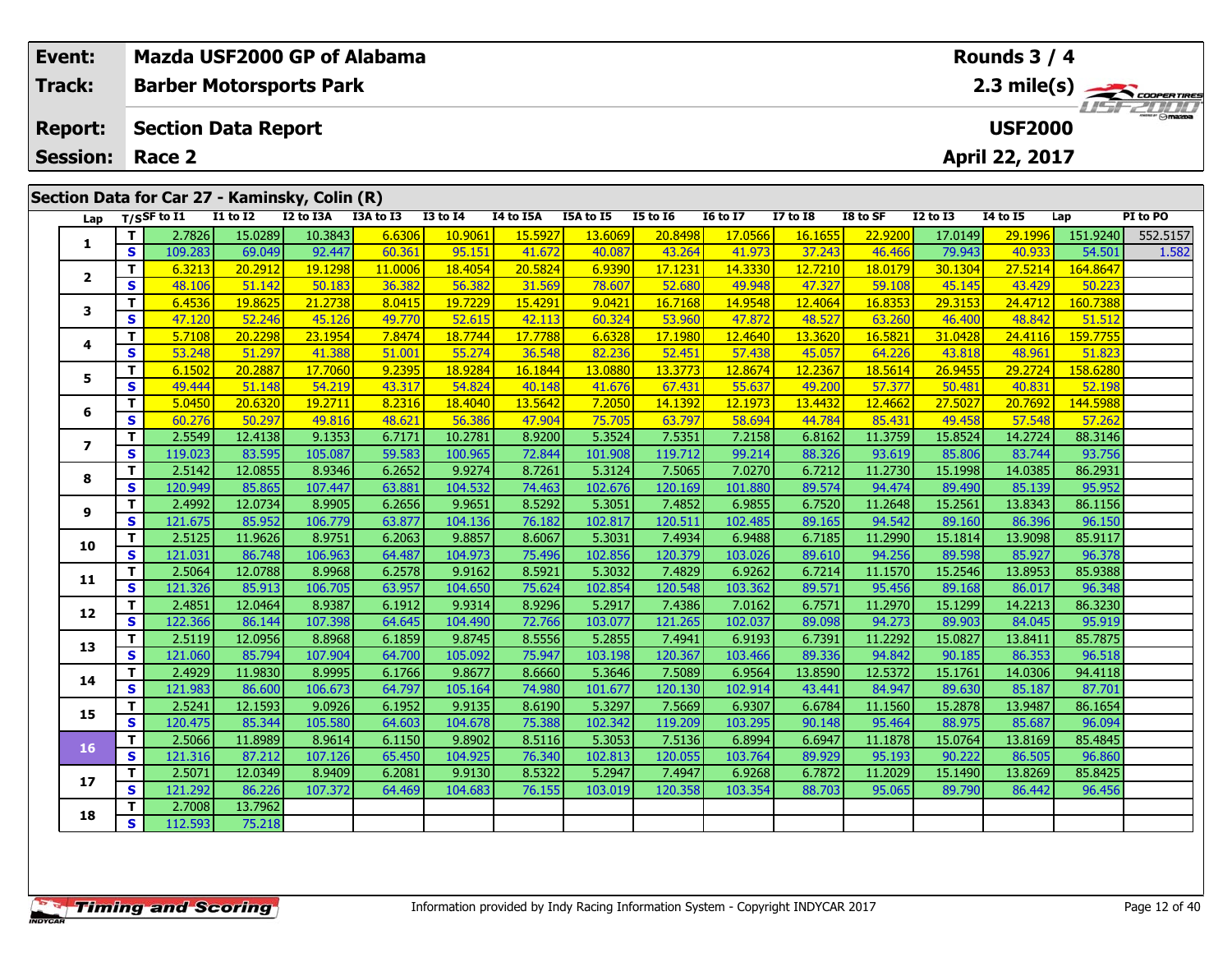| Event:                 | Mazda USF2000 GP of Alabama    | Rounds $3/4$                                               |
|------------------------|--------------------------------|------------------------------------------------------------|
| Track:                 | <b>Barber Motorsports Park</b> | $2.3 \text{ mile(s)}$                                      |
| <b>Report:</b>         | Section Data Report            | $\overline{\phantom{a}}$ $\otimes$ mazoa<br><b>USF2000</b> |
| <b>Session: Race 2</b> |                                | April 22, 2017                                             |

|                         |                                                               | Section Data for Car 27 - Kaminsky, Colin (R) |
|-------------------------|---------------------------------------------------------------|-----------------------------------------------|
|                         | Lap T/SPO to SF                                               |                                               |
| $\mathbf{1}$            | 143.1106<br>55.313<br>$\overline{\mathbf{r}}$<br>$\mathbf{s}$ |                                               |
| $\overline{\mathbf{2}}$ | $\overline{\mathsf{T}}$                                       |                                               |
|                         | $\mathbf{s}$<br>$\overline{\mathbf{r}}$                       |                                               |
| $\mathbf{3}$            | $\overline{\mathbf{s}}$                                       |                                               |
| $\overline{\mathbf{4}}$ | $\overline{\mathsf{T}}$<br>$\mathbf{s}$                       |                                               |
|                         | $\overline{1}$                                                |                                               |
| $5\overline{)}$         | $\overline{\mathbf{s}}$                                       |                                               |
| $6\phantom{1}$          | $\overline{\mathbf{r}}$<br>$\mathsf{s}$                       |                                               |
| $\overline{\mathbf{z}}$ | $\overline{1}$                                                |                                               |
|                         | $\overline{\mathbf{s}}$<br>$\overline{\mathsf{r}}$            |                                               |
| $\bf8$                  | $\overline{\mathbf{s}}$                                       |                                               |
| $\overline{9}$          | $\overline{\mathsf{T}}$<br>$\overline{\mathbf{s}}$            |                                               |
| 10                      | $\overline{1}$<br>$\overline{\mathbf{s}}$                     |                                               |
|                         | $rac{1}{s}$                                                   |                                               |
| 11                      | $\overline{\mathbf{r}}$                                       |                                               |
| 12                      | $\overline{\mathbf{s}}$                                       |                                               |
| 13                      | $\overline{1}$<br>$\mathbf{s}$                                |                                               |
| 14                      | $\overline{\mathsf{T}}$                                       |                                               |
|                         | $\mathsf{s}$<br>$\overline{\mathsf{r}}$                       |                                               |
| 15                      | $\overline{\mathbf{s}}$                                       |                                               |
| <b>16</b>               | $\overline{I}$<br>$\mathsf{s}$                                |                                               |
| ${\bf 17}$              | $\overline{\mathsf{r}}$                                       |                                               |
|                         | $\mathbf{s}$                                                  |                                               |
| 18                      | $rac{T}{s}$                                                   |                                               |
|                         |                                                               |                                               |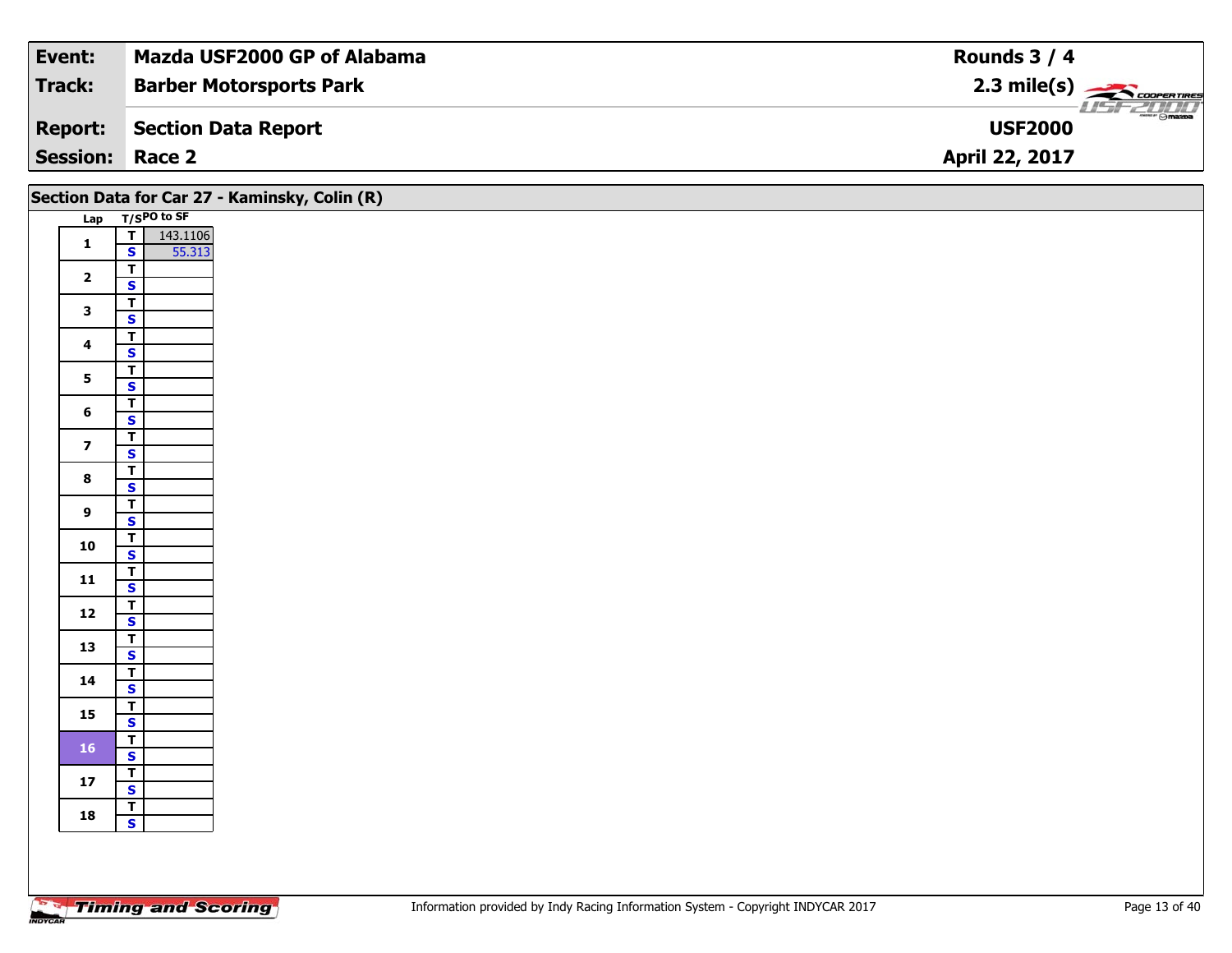|                                                                                                                                                                                                                                                  | Event:          |                              | Mazda USF2000 GP of Alabama    |                   |                   |                  |                   |                   |                   |                   |                   |                   |                   |                   | Rounds $3/4$      |                    |                       |
|--------------------------------------------------------------------------------------------------------------------------------------------------------------------------------------------------------------------------------------------------|-----------------|------------------------------|--------------------------------|-------------------|-------------------|------------------|-------------------|-------------------|-------------------|-------------------|-------------------|-------------------|-------------------|-------------------|-------------------|--------------------|-----------------------|
|                                                                                                                                                                                                                                                  | Track:          |                              | <b>Barber Motorsports Park</b> |                   |                   |                  |                   |                   |                   |                   |                   |                   |                   |                   |                   |                    | $2.3 \text{ mile(s)}$ |
|                                                                                                                                                                                                                                                  | <b>Report:</b>  |                              | <b>Section Data Report</b>     |                   |                   |                  |                   |                   |                   |                   |                   |                   |                   |                   | <b>USF2000</b>    |                    |                       |
|                                                                                                                                                                                                                                                  | <b>Session:</b> |                              | Race 2                         |                   |                   |                  |                   |                   |                   |                   |                   |                   |                   |                   | April 22, 2017    |                    |                       |
|                                                                                                                                                                                                                                                  |                 |                              |                                |                   |                   |                  |                   |                   |                   |                   |                   |                   |                   |                   |                   |                    |                       |
| Section Data for Car 3 - Askew, Oliver (R)<br>$T/S$ SF to $I1$<br><b>I1 to I2</b><br>I2 to I3A<br>I3A to I3<br><b>I3 to 14</b><br>I4 to I5A<br>I5A to I5<br><b>I5 to 16</b><br><b>16 to 17</b><br><b>I7 to I8</b><br>I8 to SF<br><b>I2 to I3</b> |                 |                              |                                |                   |                   |                  |                   |                   |                   |                   |                   |                   | 14 to 15          |                   | PO to SF          |                    |                       |
|                                                                                                                                                                                                                                                  | Lap             |                              |                                |                   |                   |                  |                   |                   |                   |                   |                   |                   |                   |                   |                   | Lap                |                       |
|                                                                                                                                                                                                                                                  | 1               | $\mathbf{T}$<br>$\mathbf{s}$ | 2.7958<br>108.767              | 12.4371<br>83.438 | 9.0709<br>105.833 | 6.2640<br>63.893 | 10.6498<br>97.441 | 16.0122<br>40.580 | 13.3376<br>40.896 | 20.0611<br>44.965 | 17.1581<br>41.724 | 16.2496<br>37.050 | 22.7851<br>46.741 | 15.3349<br>88.701 | 29.3498<br>40.724 | 146.8213<br>56.395 | 163.0623<br>48.545    |
|                                                                                                                                                                                                                                                  |                 | T                            | 5.4849                         | 21.0982           | 18.8494           | 10.0214          | 19.4316           | 17.0999           | 10.4833           | 17.3376           | 13.5089           | 11.8760           | 18.5900           | 28.8708           | 27.5832           | 163.7812           |                       |
|                                                                                                                                                                                                                                                  | $\mathbf{2}$    | $\mathbf{s}$                 | 55.441                         | 49.186            | 50.930            | 39.937           | 53,404            | 37.999            | 52.031            | 52.028            | 52.995            | 50.694            | 57.289            | 47.114            | 43.332            | 50.555             |                       |
|                                                                                                                                                                                                                                                  |                 | $\mathbf{T}$                 | 5.7747                         | 20.1518           | 19.7712           | 8.3033           | 19.4072           | 16.7953           | 11.3592           | 16.0526           | 13.6493           | 13.0379           | 17.4283           | 28.0745           | 28.1545           | 161.7308           |                       |
|                                                                                                                                                                                                                                                  | 3               | $\overline{\mathbf{s}}$      | 52.659                         | 51.496            | 48.555            | 48.201           | 53,471            | 38.688            | 48.019            | 56.193            | 52,450            | 46.177            | 61.108            | 48.451            | 42.452            | 51.196             |                       |
|                                                                                                                                                                                                                                                  |                 | T.                           | 5.5742                         | 19.3277           | 18.1951           | 8.7510           | 21.5264           | 15.8560           | 10.4168           | 16.8783           | 14.3386           | 11.3740           | 17.1694           | 26.9461           | 26.2728           | 159.4075           |                       |
|                                                                                                                                                                                                                                                  | 4               | $\mathbf{s}$                 | 54.553                         | 53.691            | 52.761            | 45.735           | 48.207            | 40.980            | 52.363            | 53.444            | 49.929            | 52.932            | 62.029            | 50.480            | 45.493            | 51.942             |                       |
|                                                                                                                                                                                                                                                  | 5               | $\mathbf{T}$                 | 5.5312                         | 20.0750           | 18.3239           | 8.8320           | 19.5842           | 15.8268           | 12.3209           | 14.4495           | 13.7855           | 10.6228           | 19.1643           | 27.1559           | 28.1477           | 158.5161           |                       |
|                                                                                                                                                                                                                                                  |                 | $\overline{\mathbf{s}}$      | 54.977                         | 51.693            | 52.391            | 45.316           | 52.988            | 41.055            | 44.271            | 62.427            | 51.932            | 56.675            | 55.572            | 50.090            | 42.463            | 52.234             |                       |
|                                                                                                                                                                                                                                                  | 6               | $\mathbf T$                  | 5.4714                         | 19.1458           | 19.0617           | 8.7181           | 17.9068           | 12.2563           | 10.0331           | 15.6275           | 13.5401           | 14.1444           | 13.1965           | 27.7798           | 22.2894           | 149.1017           |                       |
|                                                                                                                                                                                                                                                  |                 | $\mathbf{s}$                 | 55.578                         | 54.201            | 50.363            | 45.908           | 57.952            | 53.015            | 54.366            | 57.722            | 52.873            | 42.564            | 80.703            | 48.965            | 53.623            | 55.533             |                       |
|                                                                                                                                                                                                                                                  | $\overline{ }$  | $\mathbf T$                  | 2.5213                         | 12.2046           | 9.1319            | 6.4915           | 9.8577            | 8.6300            | 5.2938            | 7.4585            | 6.8743            | 6.4172            | 11.4013           | 15.6234           | 13.9238           | 86.2821            |                       |
|                                                                                                                                                                                                                                                  |                 | $\overline{\mathbf{s}}$      | 120.609                        | 85.028            | 105.126           | 61.654           | 105.271           | 75.292            | 103.036           | 120.942           | 104.143           | 93.817            | 93.410            | 87.063            | 85.841            | 95.964             |                       |
|                                                                                                                                                                                                                                                  | 8               | $\overline{\mathbf{T}}$      | 2.4628                         | 11.9687           | 8.9493            | 6.1812           | 9.8353            | 8.4940            | 5.2780            | 7.4267            | 6.6569            | 6.4959            | 11.1472           | 15.1305           | 13.7720           | 84.8960            |                       |
|                                                                                                                                                                                                                                                  |                 | $\mathbf{s}$                 | 123.474                        | 86.703            | 107.271<br>8.8980 | 64.749           | 105.510           | 76.498            | 103.345<br>5.2705 | 121.460           | 107.544           | 92.681            | 95.540            | 89.900            | 86.787            | 97.531<br>84.6947  |                       |
|                                                                                                                                                                                                                                                  | 9               | $\mathbf{T}$<br>$\mathbf{s}$ | 2.4446<br>124.393              | 11.8462<br>87.600 | 107.889           | 6.1431<br>65.151 | 9.7523<br>106.408 | 8.4735<br>76.683  | 103.492           | 7.4171<br>121.617 | 6.7611<br>105.886 | 6.4843<br>92.847  | 11.2040<br>95.055 | 15.0411<br>90.434 | 13.7440<br>86.964 | 97.763             |                       |
|                                                                                                                                                                                                                                                  |                 | $\mathbf T$                  | 2.4514                         | 11.7781           | 8.9219            | 6.1704           | 9.7467            | 8.5780            | 5.2793            | 7.4360            | 6.6403            | 6.3393            | 11.4057           | 15.0923           | 13.8573           | 84.7471            |                       |
|                                                                                                                                                                                                                                                  | 10              | $\mathbf{s}$                 | 124.048                        | 88.107            | 107.600           | 64.862           | 106.470           | 75.749            | 103.319           | 121.308           | 107.813           | 94.970            | 93.374            | 90.127            | 86.253            | 97.702             |                       |
|                                                                                                                                                                                                                                                  |                 | T                            | 2.4507                         | 11.8686           | 8.9449            | 6.1944           | 9.7590            | 8.5382            | 5.2937            | 7.4308            | 6.6523            | 6.5129            | 11.1560           | 15.1393           | 13.8319           | 84.8015            |                       |
|                                                                                                                                                                                                                                                  | 11              | $\mathbf{s}$                 | 124.083                        | 87.435            | 107.324           | 64.611           | 106.335           | 76.102            | 103.038           | 121.393           | 107.618           | 92.439            | 95.464            | 89.847            | 86.411            | 97.640             |                       |
|                                                                                                                                                                                                                                                  |                 | $\mathbf T$                  | 2.4569                         | 11.8972           | 8.8934            | 6.1984           | 9.7855            | 8.4970            | 5.2897            | 7.4168            | 6.6850            | 6.5033            | 11.1845           | 15.0918           | 13.7867           | 84.8077            |                       |
|                                                                                                                                                                                                                                                  | 12              | $\mathbf{s}$                 | 123.770                        | 87.224            | 107.945           | 64.569           | 106.047           | 76.471            | 103.116           | 121.622           | 107.092           | 92.575            | 95.221            | 90.130            | 86.694            | 97.633             |                       |
|                                                                                                                                                                                                                                                  |                 | T                            | 2.4582                         | 11.8089           | 8.9076            | 6.2090           | 9.7628            | 8.4876            | 5.2859            | 7.4285            | 6.7608            | 6.3884            | 11.2826           | 15.1166           | 13.7735           | 84.7803            |                       |
|                                                                                                                                                                                                                                                  | 13              | $\overline{\mathbf{s}}$      | 123.705                        | 87.877            | 107.773           | 64.459           | 106.294           | 76.556            | 103.190           | 121.430           | 105.891           | 94.240            | 94.393            | 89.982            | 86.777            | 97.664             |                       |
|                                                                                                                                                                                                                                                  | 14              | $\mathbf T$                  | 2.4464                         | 11.8006           | 8.8879            | 6.1525           | 9.7385            | 8.4624            | 5.2803            | 7.4423            | 6.7290            | 6.5738            | 11.1217           | 15.0404           | 13.7427           | 84.6354            |                       |
|                                                                                                                                                                                                                                                  |                 | $\overline{\mathbf{s}}$      | 124.301                        | 87.939            | 108.012           | 65.051           | 106.559           | 76.784            | 103.300           | 121.205           | 106.392           | 91.583            | 95.759            | 90.438            | 86.972            | 97.831             |                       |
|                                                                                                                                                                                                                                                  | 15              | $\mathbf T$                  | 2.4392                         | 11.9183           | 8.9226            | 6.1682           | 9.7010            | 8.5020            | 5.2714            | 7.4387            | 6.6416            | 6.5052            | 11.2407           | 15.0908           | 13.7734           | 84.7489            |                       |
|                                                                                                                                                                                                                                                  |                 | $\overline{\mathbf{s}}$      | 124.668                        | 87.070            | 107.592           | 64.886           | 106.97            | 76.426            | 103.474           | 121.264           | 107.792           | 92.548            | 94.745            | 90.136            | 86.778            | 97.700             |                       |
|                                                                                                                                                                                                                                                  | 16              | $\mathbf{T}$                 | 2.4567                         | 11.8271           | 8.8886            | 6.1713           | 9.7442            | 8.5161            | 5.2655            | 7.4019            | 6.7026            | 6.4295            | 11.2304           | 15.0599           | 13.7816           | 84.6339            |                       |
|                                                                                                                                                                                                                                                  |                 | $\overline{\mathbf{s}}$      | 123.780                        | 87.741            | 108.004           | 64.853           | 106.497           | 76.299            | 103.590           | 121.867           | 106.811           | 93.638            | 94.832            | 90.321            | 86.726            | 97.833             |                       |
|                                                                                                                                                                                                                                                  | 17              | $\mathbf T$<br>$\mathbf{s}$  | 2.4558<br>123.826              | 11.7101<br>88.618 | 8.9072<br>107.778 | 6.1820<br>64.741 | 9.7356<br>106.591 | 8.4453<br>76.939  | 5.2625<br>103.649 | 7.4026<br>121.855 | 6.5814<br>108.778 | 6.8020<br>88.510  | 11.3029<br>94.224 | 15.0892<br>90.146 | 13.7078<br>87.193 | 84.7874<br>97.656  |                       |
|                                                                                                                                                                                                                                                  |                 | $\mathbf{T}$                 | 2.8939                         | 15.3628           | 15.9952           | 9.7929           |                   |                   |                   |                   |                   |                   |                   | 25.7881           |                   |                    |                       |
|                                                                                                                                                                                                                                                  | 18              | $\overline{\mathbf{s}}$      | 105.080                        | 67.548            | 60.018            | 40.869           |                   |                   |                   |                   |                   |                   |                   | 52.746            |                   |                    |                       |
|                                                                                                                                                                                                                                                  |                 |                              |                                |                   |                   |                  |                   |                   |                   |                   |                   |                   |                   |                   |                   |                    |                       |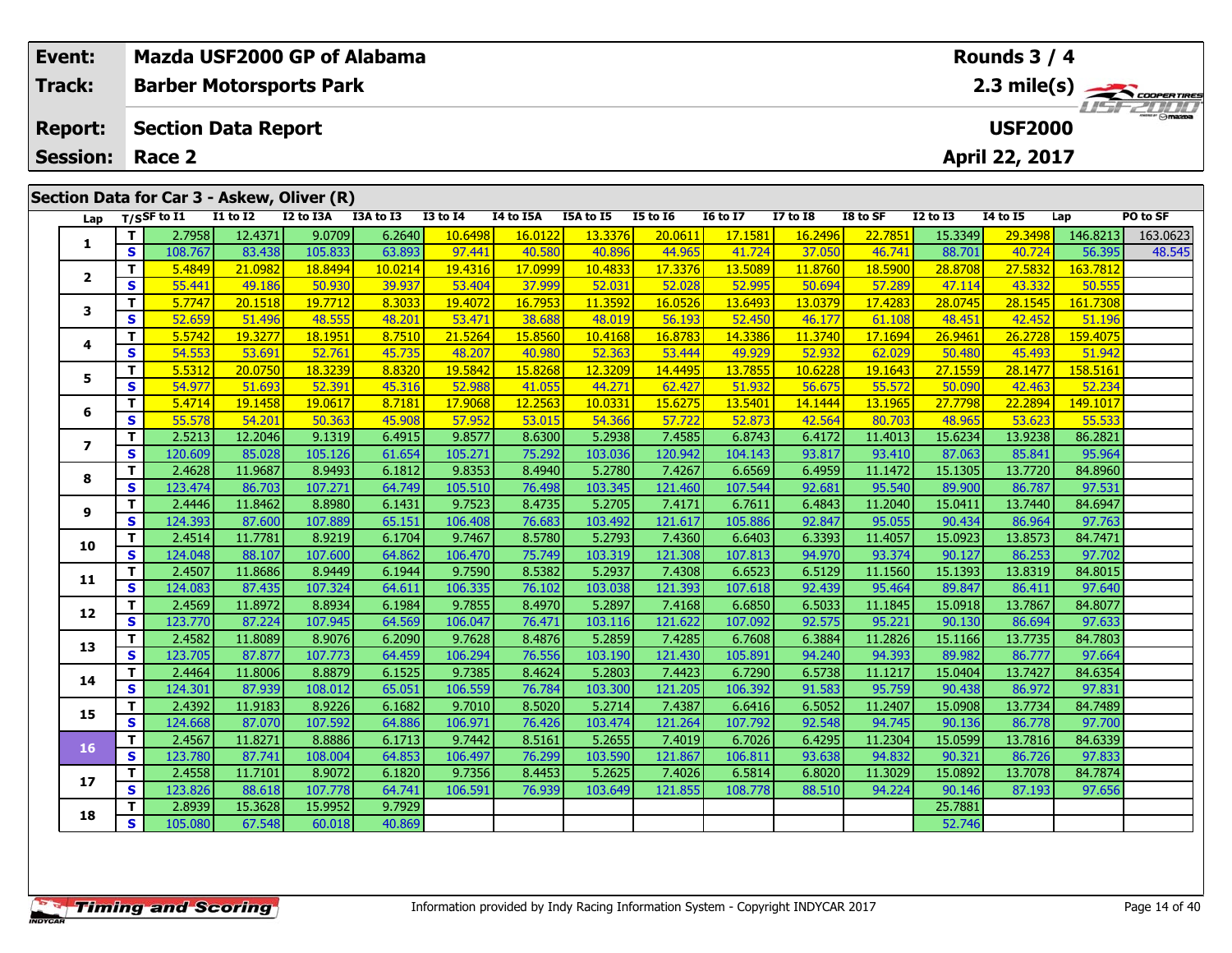|                                                                                                                                                                                                                                                                                             | Event:<br><b>Track:</b>           |                   | <b>Barber Motorsports Park</b>       |                   |                   | Mazda USF2000 GP of Alabama |                   |                  |                   |                   |                   |                  |                   |                   | Rounds $3/4$      |                   | 2.3 mile(s) $\frac{1}{\sqrt{1-\frac{1}{2}}}\frac{1}{\sqrt{1-\frac{1}{2}}}\frac{1}{\sqrt{1-\frac{1}{2}}}\frac{1}{\sqrt{1-\frac{1}{2}}}\frac{1}{\sqrt{1-\frac{1}{2}}}\frac{1}{\sqrt{1-\frac{1}{2}}}\frac{1}{\sqrt{1-\frac{1}{2}}}\frac{1}{\sqrt{1-\frac{1}{2}}}\frac{1}{\sqrt{1-\frac{1}{2}}}\frac{1}{\sqrt{1-\frac{1}{2}}}\frac{1}{\sqrt{1-\frac{1}{2}}}\frac{1}{\sqrt{1-\frac{1}{2}}}\frac{1}{\sqrt{1-\frac{1}{2}}$ |
|---------------------------------------------------------------------------------------------------------------------------------------------------------------------------------------------------------------------------------------------------------------------------------------------|-----------------------------------|-------------------|--------------------------------------|-------------------|-------------------|-----------------------------|-------------------|------------------|-------------------|-------------------|-------------------|------------------|-------------------|-------------------|-------------------|-------------------|---------------------------------------------------------------------------------------------------------------------------------------------------------------------------------------------------------------------------------------------------------------------------------------------------------------------------------------------------------------------------------------------------------------------|
|                                                                                                                                                                                                                                                                                             | <b>Report:</b><br><b>Session:</b> |                   | <b>Section Data Report</b><br>Race 2 |                   |                   |                             |                   |                  |                   |                   |                   |                  |                   | April 22, 2017    | <b>USF2000</b>    |                   |                                                                                                                                                                                                                                                                                                                                                                                                                     |
| Section Data for Car 31 - Sowery, Toby (R)<br>$\overline{11}$ to $\overline{12}$<br>I2 to I3A<br>$T/S$ SF to I1<br>I3A to I3<br><b>I3 to I4</b><br>I4 to I5A<br>I5A to I5<br><b>I5 to 16</b><br><b>16 to 17</b><br><b>I7 to I8</b><br>I8 to SF<br><b>I2 to I3</b><br><b>I4 to I5</b><br>Lap |                                   |                   |                                      |                   |                   |                             |                   |                  |                   |                   |                   |                  |                   | PI to PO          |                   |                   |                                                                                                                                                                                                                                                                                                                                                                                                                     |
|                                                                                                                                                                                                                                                                                             | Lap                               | T                 | 2.8323                               | 13.2502           | 9.1426            | 6.6675                      | 10.3036           | 17.0755          | 13.3030           | 20.3568           | 16.3768           | 16.3658          | 23.5593           | 15.8101           | 30.3785           | 149.2334          | 563.2395                                                                                                                                                                                                                                                                                                                                                                                                            |
|                                                                                                                                                                                                                                                                                             | 1                                 | $\mathbf{s}$      | 107.365                              | 78.318            | 105.003           | 60.027                      | 100.715           | 38.053           | 41.002            | 44.312            | 43.715            | 36.787           | 45.205            | 86.035            | 39.345            | 55.484            | 1.552                                                                                                                                                                                                                                                                                                                                                                                                               |
|                                                                                                                                                                                                                                                                                             |                                   | T                 | 6.3510                               | 20.5392           | 18.6480           | 11,3529                     | 17.7072           | 18.3629          | 9.2167            | 17.6015           | 13.6694           | 13.0760          | 18.4813           | 30.0009           | 27.5796           | 165,0061          |                                                                                                                                                                                                                                                                                                                                                                                                                     |
|                                                                                                                                                                                                                                                                                             | $\mathbf{2}$                      | $\mathbf{s}$      | 47.881                               | 50.524            | 51.480            | 35.253                      | 58.605            | 35.385           | 59.181            | 51.248            | 52.373            | 46.042           | 57.626            | 45.340            | 43.337            | 50.180            |                                                                                                                                                                                                                                                                                                                                                                                                                     |
|                                                                                                                                                                                                                                                                                             |                                   | T.                | 4.6061                               | 20.8007           | 20.2221           | 8.2701                      | 19.0939           | 15.9876          | 10.5596           | 16.2320           | 14.4418           | 12.9600          | 17.0985           | 28.4922           | 26.5472           | 160.2724          |                                                                                                                                                                                                                                                                                                                                                                                                                     |
|                                                                                                                                                                                                                                                                                             | 3                                 | $\mathbf{s}$      | 66.019                               | 49.889            | 47.473            | 48.394                      | 54.349            | 40.642           | 51.655            | 55.572            | 49.572            | 46.454           | 62.286            | 47.740            | 45.023            | 51.662            |                                                                                                                                                                                                                                                                                                                                                                                                                     |
|                                                                                                                                                                                                                                                                                             |                                   | T                 | 5.6454                               | 19.9110           | 22.2150           | 7.5343                      | 18.8775           | 16.9496          | 8.3009            | 18.3675           | 12.4240           | 13.0289          | 16.1142           | 29.7493           | 25,2505           | 159.3683          |                                                                                                                                                                                                                                                                                                                                                                                                                     |
|                                                                                                                                                                                                                                                                                             | 4                                 | $\mathbf{s}$      | 53.865                               | 52.118            | 43.214            | 53.121                      | 54.972            | 38.336           | 65.710            | 49.111            | 57.623            | 46.208           | 66.091            | 45.723            | 47.335            | 51.955            |                                                                                                                                                                                                                                                                                                                                                                                                                     |
|                                                                                                                                                                                                                                                                                             | 5                                 | T                 | 6.3082                               | 20.4799           | 17.3286           | 9.4383                      | 18.9821           | 15.9673          | 12.8166           | 13.9291           | 13.2439           | 11.9703          | 18.9451           | 26.7669           | 28.7839           | 159.4094          |                                                                                                                                                                                                                                                                                                                                                                                                                     |
|                                                                                                                                                                                                                                                                                             |                                   | $\mathbf{s}$      | 48.206                               | 50.671            | 55.400            | 42.405                      | 54.669            | 40.694           | 42.558            | 64.760            | 54.056            | 50.295           | 56.215            | 50.818            | 41.524            | 51.942            |                                                                                                                                                                                                                                                                                                                                                                                                                     |
|                                                                                                                                                                                                                                                                                             | 6                                 | T                 | 4.8145                               | 19.5607           | 19.7228           | 8.8399                      | 18.4882           | 10.3240          | 10.4257           | 14.6792           | 13.0976           | 13.7441          | 12.7359           | 28.5627           | 20.7497           | 146.4326          |                                                                                                                                                                                                                                                                                                                                                                                                                     |
|                                                                                                                                                                                                                                                                                             |                                   | $\mathbf{s}$      | 63.161                               | 53.052            | 48.675            | 45.275                      | 56.129            | 62.938           | 52.318            | 61.451            | 54.660            | 43.804           | 83.622            | 47.623            | 57.602            | 56.545            |                                                                                                                                                                                                                                                                                                                                                                                                                     |
|                                                                                                                                                                                                                                                                                             | $\overline{ }$                    | T                 | 2.5338                               | 12.3792           | 9.1648            | 6.5489                      | 9.9575            | 8.7186           | 5.2839            | 7.4486            | 6.9483            | 6.6089           | 11.3120           | 15.7137           | 14.0025           | 86.9045           |                                                                                                                                                                                                                                                                                                                                                                                                                     |
|                                                                                                                                                                                                                                                                                             |                                   | $\mathbf{s}$      | 120.014                              | 83.828            | 104.749           | 61.114                      | 104.216           | 74.527           | 103.230           | 121.103           | 103.034           | 91.096           | 94.148            | 86.563            | 85.358            | 95.277            |                                                                                                                                                                                                                                                                                                                                                                                                                     |
|                                                                                                                                                                                                                                                                                             | 8                                 | T.                | 2.4859                               | 12.1078           | 8.9436            | 6.3284                      | 9.8732            | 8.5919           | 5.2501            | 7.3694            | 6.9060            | 6.5798           | 11.3306           | 15.2720           | 13.8420           | 85.7667           |                                                                                                                                                                                                                                                                                                                                                                                                                     |
|                                                                                                                                                                                                                                                                                             |                                   | S                 | 122.326                              | 85.707            | 107.339           | 63.243                      | 105.105           | 75.626           | 103.894           | 122.404           | 103.665           | 91.499           | 93.993            | 89.067            | 86.348            | 96.541            |                                                                                                                                                                                                                                                                                                                                                                                                                     |
|                                                                                                                                                                                                                                                                                             | 9                                 | T.                | 2.4512                               | 11.9672           | 8.9534            | 6.3048                      | 9.8317            | 8.5802           | 5.2423            | 7.3667            | 6.9698            | 6.6285           | 11.3189           | 15.2582           | 13.8225           | 85.6147           |                                                                                                                                                                                                                                                                                                                                                                                                                     |
|                                                                                                                                                                                                                                                                                             |                                   | $\mathbf{s}$      | 124.058                              | 86.714            | 107.222           | 63.480                      | 105.549           | 75.729           | 104.049           | 122.449           | 102.716           | 90.827           | 94.090            | 89.147            | 86.470            | 96.712            |                                                                                                                                                                                                                                                                                                                                                                                                                     |
|                                                                                                                                                                                                                                                                                             | 10                                | T                 | 2.4617                               | 11.9529           | 8.9560            | 6.3254                      | 9.8486            | 8.5625           | 5.2702            | 7.4284            | 6.7935            | 6.4494           | 11.3098           | 15.2814           | 13.8327           | 85.3584           |                                                                                                                                                                                                                                                                                                                                                                                                                     |
|                                                                                                                                                                                                                                                                                             |                                   | $\mathbf{s}$      | 123.529                              | 86.818            | 107.191           | 63.273                      | 105.368           | 75.886           | 103.498           | 121.432           | 105.381           | 93.349           | 94.166            | 89.012            | 86,406            | 97.003            |                                                                                                                                                                                                                                                                                                                                                                                                                     |
|                                                                                                                                                                                                                                                                                             | 11                                | T<br>$\mathbf{s}$ | 2.4531<br>123.962                    | 11.9035<br>87.178 | 8.9600<br>107.143 | 6.2899<br>63.630            | 9.8587<br>105.260 | 8.5126<br>76.331 | 5.2872<br>103.165 | 7.4415<br>121.218 | 6.8062<br>105.185 | 6.4654<br>93.118 | 11.3622<br>93.732 | 15.2499<br>89.196 | 13.7998<br>86.612 | 85.3403<br>97.023 |                                                                                                                                                                                                                                                                                                                                                                                                                     |
|                                                                                                                                                                                                                                                                                             |                                   | T                 | 2.4761                               | 11.8756           | 8.8671            | 6.1719                      | 9.8607            | 8.5419           | 5.2568            | 7.3984            | 6.9772            | 6.5178           | 11.3760           | 15.0390           | 13.7987           | 85.3195           |                                                                                                                                                                                                                                                                                                                                                                                                                     |
|                                                                                                                                                                                                                                                                                             | 12                                | S                 | 122.810                              | 87.383            | 108.265           | 64.847                      | 105.239           | 76.069           | 103.762           | 121.924           | 102.607           | 92.369           | 93.618            | 90.447            | 86.619            | 97.047            |                                                                                                                                                                                                                                                                                                                                                                                                                     |
|                                                                                                                                                                                                                                                                                             |                                   | T.                | 2.4840                               | 11.9949           | 8.8115            | 6.2668                      | 9.9266            | 8.9491           | 5.2808            | 7.4235            | 6.8519            | 6.6076           | 11.3889           | 15.0783           | 14.2299           | 85.9856           |                                                                                                                                                                                                                                                                                                                                                                                                                     |
|                                                                                                                                                                                                                                                                                             | 13                                | $\mathbf{s}$      | 122.420                              | 86.514            | 108.949           | 63.865                      | 104.540           | 72.608           | 103.290           | 121.512           | 104.483           | 91.114           | 93.512            | 90.211            | 83.994            | 96.295            |                                                                                                                                                                                                                                                                                                                                                                                                                     |
|                                                                                                                                                                                                                                                                                             |                                   | T                 | 2.4713                               | 12.0710           | 8.9438            | 6.2365                      | 9.8670            | 8.4950           | 5.3014            | 7.4864            | 6.7808            | 6.5637           | 11.1862           | 15.1803           | 13.7964           | 85.4031           |                                                                                                                                                                                                                                                                                                                                                                                                                     |
|                                                                                                                                                                                                                                                                                             | 14                                | $\mathbf{s}$      | 123.049                              | 85.969            | 107.337           | 64.175                      | 105.172           | 76.489           | 102.889           | 120.491           | 105.579           | 91.723           | 95.207            | 89.605            | 86.633            | 96.952            |                                                                                                                                                                                                                                                                                                                                                                                                                     |
|                                                                                                                                                                                                                                                                                             |                                   | T.                | 2.4568                               | 11.9965           | 8.9433            | 6.2203                      | 9.8474            | 8.4997           | 5.2885            | 7.4897            | 6.8749            | 6.5275           | 11.2473           | 15.1636           | 13.7882           | 85.3919           |                                                                                                                                                                                                                                                                                                                                                                                                                     |
|                                                                                                                                                                                                                                                                                             | 15                                | S.                | 123.775                              | 86.503            | 107.343           | 64.342                      | 105.381           | 76.447           | 103.140           | 120.438           | 104.134           | 92.232           | 94.689            | 89.703            | 86.685            | 96.965            |                                                                                                                                                                                                                                                                                                                                                                                                                     |

**<sup>T</sup>** 2.6726 13.1033 13.0661 **<sup>S</sup>** 113.781 79.196 73.473

73.473

**16**

**17**

**18**

**<sup>T</sup>** 2.4697 12.0226 8.9231 6.1701 9.8334 8.4812 5.3006 7.4569 6.8320 6.4497 11.2200 15.0932 13.7818 85.1593 **<sup>S</sup>** 123.129 86.315 107.586 64.866 105.531 76.613 102.904 120.968 104.788 93.345 94.920 90.122 86.725 97.230

**<sup>T</sup>** 2.4888 12.0077 8.9064 6.2532 9.8832 8.4828 5.2999 7.4568 6.7746 6.5214 11.3488 15.1596 13.7827 85.4236 **<sup>S</sup>** 122.184 86.422 107.788 64.004 104.999 76.599 102.918 120.970 105.675 92.318 93.843 89.727 86.719 96.929

85.1593

97.230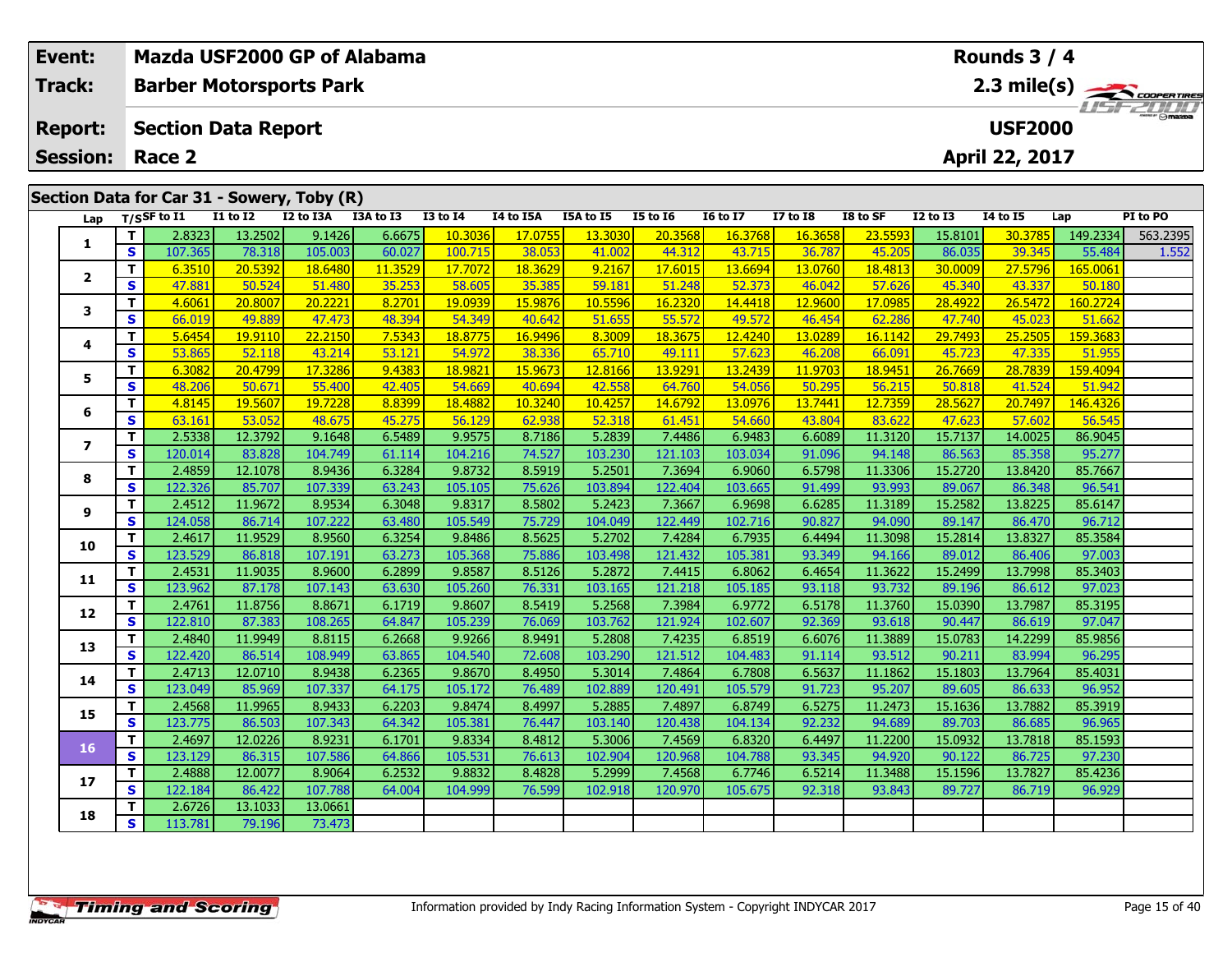| Event:          | Mazda USF2000 GP of Alabama    | Rounds $3/4$                              |
|-----------------|--------------------------------|-------------------------------------------|
| Track:          | <b>Barber Motorsports Park</b> |                                           |
| <b>Report:</b>  | Section Data Report            | $\frac{1}{\odot}$ mazoa<br><b>USF2000</b> |
| <b>Session:</b> | Race 2                         | <b>April 22, 2017</b>                     |

|                         |                                                | Section Data for Car 31 - Sowery, Toby (R) |
|-------------------------|------------------------------------------------|--------------------------------------------|
|                         | Lap T/SPO to SF                                |                                            |
| $\mathbf{1}$            | $\overline{\frac{1}{s}}$<br>153.6770<br>51.510 |                                            |
|                         |                                                |                                            |
| $\overline{\mathbf{2}}$ | $\overline{1}$                                 |                                            |
|                         | $\mathsf{s}$                                   |                                            |
| $\mathbf{3}$            | $\overline{1}$                                 |                                            |
|                         | $\overline{\mathbf{s}}$                        |                                            |
| $\overline{\mathbf{4}}$ | $\overline{\mathsf{T}}$                        |                                            |
|                         | $\mathbf{s}$<br>$\overline{\mathsf{T}}$        |                                            |
| 5 <sub>5</sub>          | $\overline{\mathbf{s}}$                        |                                            |
|                         | $\overline{\mathbf{T}}$                        |                                            |
| $6\phantom{a}$          | $\mathsf{s}$                                   |                                            |
|                         | $\overline{\mathbf{T}}$                        |                                            |
| $\overline{\mathbf{z}}$ | $\overline{\mathbf{s}}$                        |                                            |
| 8                       | $\overline{T}$                                 |                                            |
|                         | $\overline{\mathbf{s}}$                        |                                            |
| $9^{\circ}$             | $\overline{\mathsf{T}}$                        |                                            |
|                         | $\overline{\mathbf{s}}$                        |                                            |
| 10                      | $rac{1}{s}$                                    |                                            |
|                         |                                                |                                            |
| $11$                    | $\frac{T}{S}$                                  |                                            |
|                         |                                                |                                            |
| 12                      | $rac{T}{s}$                                    |                                            |
| 13                      | $rac{1}{s}$                                    |                                            |
|                         |                                                |                                            |
| 14                      | $\overline{1}$                                 |                                            |
|                         | $\mathbf{s}$                                   |                                            |
| 15                      | $\overline{1}$<br>$\overline{\mathbf{s}}$      |                                            |
|                         | $\overline{I}$                                 |                                            |
| 16 <sup>°</sup>         | $\mathbf{s}$                                   |                                            |
|                         | $\overline{I}$                                 |                                            |
| $17$                    | $\overline{\mathbf{s}}$                        |                                            |
|                         | $rac{1}{s}$                                    |                                            |
| 18                      |                                                |                                            |
|                         |                                                |                                            |
|                         |                                                |                                            |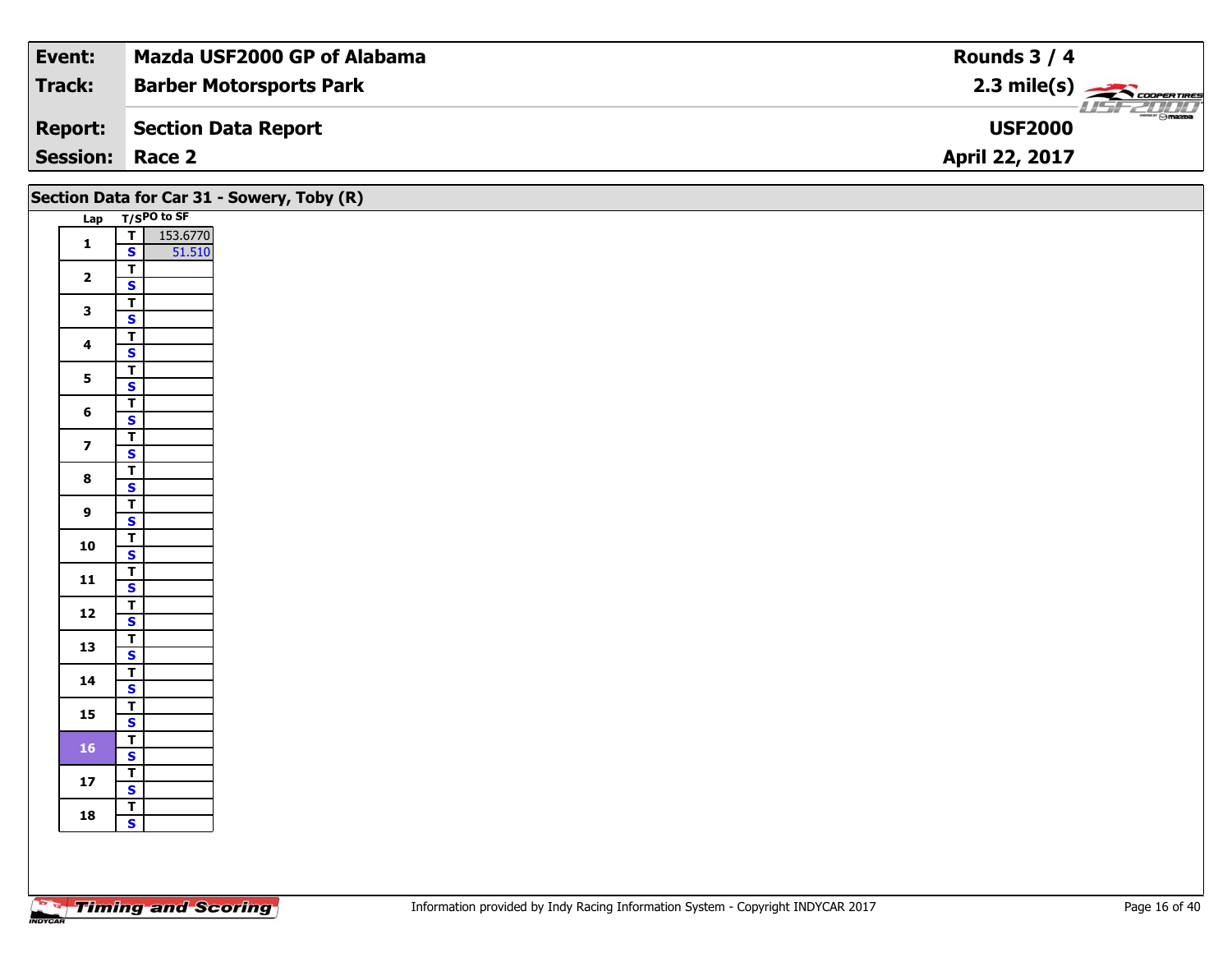| Event:<br><b>Track:</b> |                                                                                                                                                                                                                                        | <b>Barber Motorsports Park</b>              |                   |                   | Mazda USF2000 GP of Alabama |                   |                  |                   |                   |                  |                  |                   |                   | Rounds 3 / 4      |                   |                                             |
|-------------------------|----------------------------------------------------------------------------------------------------------------------------------------------------------------------------------------------------------------------------------------|---------------------------------------------|-------------------|-------------------|-----------------------------|-------------------|------------------|-------------------|-------------------|------------------|------------------|-------------------|-------------------|-------------------|-------------------|---------------------------------------------|
| <b>Report:</b>          |                                                                                                                                                                                                                                        | <b>Section Data Report</b>                  |                   |                   |                             |                   |                  |                   |                   |                  |                  |                   |                   | <b>USF2000</b>    |                   | 2.3 mile(s) $\frac{1}{\sqrt{157 - 217111}}$ |
|                         |                                                                                                                                                                                                                                        |                                             |                   |                   |                             |                   |                  |                   |                   |                  |                  |                   |                   |                   |                   |                                             |
| <b>Session:</b>         |                                                                                                                                                                                                                                        | Race 2                                      |                   |                   |                             |                   |                  |                   |                   |                  |                  |                   |                   | April 22, 2017    |                   |                                             |
|                         |                                                                                                                                                                                                                                        |                                             |                   |                   |                             |                   |                  |                   |                   |                  |                  |                   |                   |                   |                   |                                             |
|                         |                                                                                                                                                                                                                                        | Section Data for Car 32 - Keane, Darren (R) |                   |                   |                             |                   |                  |                   |                   |                  |                  |                   |                   |                   |                   |                                             |
| Lap                     | $\overline{11}$ to $\overline{12}$<br>I2 to I3A<br>$T/S$ SF to I1<br>I3A to I3<br><b>I3 to I4</b><br>I4 to I5A<br>I5A to I5<br><b>I5 to 16</b><br><b>16 to 17</b><br><b>I7 to I8</b><br>I8 to SF<br><b>I2 to I3</b><br><b>14 to 15</b> |                                             |                   |                   |                             |                   |                  |                   |                   |                  |                  | PI to PO<br>Lap   |                   |                   |                   |                                             |
|                         | T                                                                                                                                                                                                                                      | 2.8249                                      | 15.1034           | 10.3171           | 6.6441                      | 11.2325           | 15.6599          | 13.7911           | 20.7196           | 16.9625          | 16.3828          | 22.9188           | 16.9612           | 29.4510           | 152.5567          | 552.2688                                    |
| 1                       | $\mathbf{s}$                                                                                                                                                                                                                           | 107.647                                     | 68.708            | 93.049            | 60.238                      | 92.386            | 41.493           | 39.551            | 43.536            | 42.205           | 36.749           | 46.468            | 80.196            | 40.584            | 54.275            | 1.583                                       |
| $\overline{2}$          | T                                                                                                                                                                                                                                      | 6.2793                                      | 20.0793           | 19.3904           | 11.1579                     | 18.1964           | 20.4244          | 6.9447            | 17.3017           | 14.0114          | 13.1273          | 17.6143           | 30.5483           | 27.3691           | 164.5271          |                                             |
|                         | $\mathbf{s}$                                                                                                                                                                                                                           | 48.428                                      | 51.681            | 49.509            | 35.869                      | 57.029            | 31.814           | 78.543            | 52.136            | 51.095           | 45.862           | 60.462            | 44.527            | 43.671            | 50.326            |                                             |
| 3                       | T.                                                                                                                                                                                                                                     | 6.6760                                      | 19.6303           | 21.6900           | 7.9860                      | 19.5855           | 15.2634          | 9.8075            | 16.8426           | 13.9832          | 12.5273          | 16.7654           | 29.6760           | 25.0709           | 160.7572          |                                             |
|                         | S                                                                                                                                                                                                                                      | 45.550                                      | 52.864            | 44.260            | 50.116                      | 52.984            | 42.571           | 55.616            | 53.557            | 51.198           | 48.059           | 63.524            | 45.836            | 47.674            | 51.506            |                                             |
| 4                       | T.                                                                                                                                                                                                                                     | 5.8485                                      | 19.9778           | 23.5508           | 9.1069                      | 19.6531           | 17.2279          | 5.5033            | 16.6507           | 12.2733          | 13.8203          | 16.0805           | 32.6577           | 22.7312           | 159.6931          |                                             |
|                         | S                                                                                                                                                                                                                                      | 51.995                                      | 51.944            | 40.763            | 43.948                      | 52.802            | 37.716           | 99.114            | 54.175            | 58.331           | 43.562           | 66.229            | 41.651            | 52.581            | 51.849            |                                             |
| 5                       | T.                                                                                                                                                                                                                                     | 6.4655                                      | 22.8202           | 19.3932           | 7.7788                      | 16.9532           | 15.4973          | 12.7947           | 13.3391           | 12.7833          | 14.5194          | 16.4979           | 27.1720           | 28.2920           | 158.8426          |                                             |
|                         | $\mathbf{s}$                                                                                                                                                                                                                           | 47.033                                      | 45.474            | 49.502            | 51.451                      | 61.211            | 41.928           | 42.631            | 67.624            | 56.003           | 41.465           | 64.554            | 50.060            | 42.246            | 52.127            |                                             |
| 6                       | T.                                                                                                                                                                                                                                     | 4.9637                                      | 20.6359           | 19.3732           | 7.9218                      | 18.7017           | 13.7413          | 7.0806            | 13.9233           | 12.0647          | 13.3713          | 12.3267           | 27.2950           | 20.8219           | 144.1042          |                                             |
|                         | S                                                                                                                                                                                                                                      | 61.263                                      | 50.287            | 49.553            | 50.522                      | 55.488            | 47.286           | 77.035            | 64.787            | 59.339           | 45.025           | 86.398            | 49.834            | 57.402            | 57.458            |                                             |
| $\overline{ }$          | T.                                                                                                                                                                                                                                     | 2.6962                                      | 12.4608           | 8.9901            | 6.5266                      | 10.0031           | 8.6928           | 5.3118            | 7.5271            | 7.1658           | 6.6919           | 11.3235           | 15.5167           | 14.0046           | 87.3897           |                                             |
|                         | $\mathbf{s}$                                                                                                                                                                                                                           | 112.785                                     | 83.279            | 106.784           | 61.322                      | 103.741           | 74.748           | 102.687           | 119.840           | 99.906           | 89.966           | 94.052            | 87.662            | 85.345            | 94.748            |                                             |
| 8                       | T.                                                                                                                                                                                                                                     | 2.5098                                      | 12.0592           | 8.9613            | 6.2581                      | 9.9051            | 8.6214           | 5.2751            | 7.5041            | 7.1111           | 6.5842           | 11.1879           | 15.2194           | 13.8965           | 85.9773           |                                             |
|                         | $\mathbf{s}$                                                                                                                                                                                                                           | 121.161                                     | 86.053            | 107.127           | 63.953                      | 104.767           | 75.367           | 103.402           | 120.207           | 100.675          | 91.438           | 95.192            | 89.375            | 86.009            | 96.304            |                                             |
| 9                       | T.                                                                                                                                                                                                                                     | 2.4812                                      | 12.1966           | 8.9136            | 6.2300                      | 9.8647            | 8.5364           | 5.2941            | 7.4925            | 7.0243           | 6.6624           | 11.2521           | 15.1436           | 13.8305           | 85.9479           |                                             |
|                         | S                                                                                                                                                                                                                                      | 122.558                                     | 85.083            | 107.701           | 64.242                      | 105.196           | 76.118           | 103.031           | 120.393           | 101.919          | 90.365           | 94.649            | 89.822            | 86.420            | 96.337            |                                             |
| 10                      | T<br>$\mathbf{s}$                                                                                                                                                                                                                      | 2.5057                                      | 12.0591           | 8.9223            | 6.2605                      | 9.8360            | 8.6929           | 5.2471            | 7.5858            | 7.2745           | 6.7373           | 11.4194           | 15.1828           | 13.9400           | 86.5406           |                                             |
|                         |                                                                                                                                                                                                                                        | 121.360<br>2.5018                           | 86.053            | 107.596<br>9.0005 | 63.929<br>6.3722            | 105.503<br>9.9034 | 74.748           | 103.954           | 118.912<br>7.4627 | 98.414<br>6.9964 | 89.360           | 93.262<br>11.3501 | 89.590            | 85.741<br>13.9023 | 95.678<br>86.1412 |                                             |
| 11                      | T.<br>$\mathbf{s}$                                                                                                                                                                                                                     | 121.549                                     | 12.0258<br>86.292 | 106.661           | 62.808                      | 104.785           | 8.6353<br>75.246 | 5.2670<br>103.561 | 120.874           | 102.325          | 6.6260<br>90.861 | 93.832            | 15.3727<br>88.483 | 85.973            | 96.121            |                                             |
|                         | T.                                                                                                                                                                                                                                     | 2.4989                                      | 12.0203           | 8.8849            | 6.3205                      | 9.9713            | 8.9880           | 5.2709            | 7.4365            | 6.9944           | 6.6919           | 11.1895           | 15.2054           | 14.2589           | 86.2671           |                                             |
| 12                      | S                                                                                                                                                                                                                                      | 121.690                                     | 86.331            | 108.048           | 63.322                      | 104.071           | 72.293           | 103.484           | 121.300           | 102.355          | 89.966           | 95.179            | 89.457            | 83.823            | 95.981            |                                             |
|                         | T.                                                                                                                                                                                                                                     | 2.5060                                      | 12.0089           | 8.9770            | 6.2044                      | 9.8521            | 8.5152           | 5.3003            | 7.5430            | 6.9475           | 6.6224           | 11.2417           | 15.1814           | 13.8155           | 85.7185           |                                             |
| 13                      | $\mathbf{s}$                                                                                                                                                                                                                           | 121.345                                     | 86.413            | 106.940           | 64.507                      | 105.331           | 76.307           | 102.910           | 119.587           | 103.046          | 90.910           | 94.737            | 89.598            | 86.514            | 96.595            |                                             |
|                         | T.                                                                                                                                                                                                                                     | 2.4888                                      | 12.0225           | 8.9237            | 6.2338                      | 9.8547            | 8.5716           | 5.2901            | 7.5090            | 6.8703           | 6.6836           | 11.1730           | 15.1575           | 13.8617           | 85.6211           |                                             |
| 14                      | $\mathbf{s}$                                                                                                                                                                                                                           | 122.184                                     | 86.315            | 107.579           | 64.203                      | 105.303           | 75.805           | 103.109           | 120.129           | 104.203          | 90.078           | 95.319            | 89.740            | 86.225            | 96.705            |                                             |
|                         | T.                                                                                                                                                                                                                                     | 2.4829                                      | 12.0190           | 8.9635            | 6.3011                      | 9.8398            | 8.5460           | 5.2910            | 7.5448            | 7.0851           | 6.6638           | 11.1554           | 15.2646           | 13.8370           | 85.8924           |                                             |
| 15                      | s l                                                                                                                                                                                                                                    | 122.474                                     | 86.341            | 107.101           | 63.517                      | 105.462           | 76.032           | 103.091           | 119.559           | 101.044          | 90.346           | 95.469            | 89.110            | 86.379            | 96.400            |                                             |

**<sup>T</sup>** 2.6237 12.9076 9.6021 **<sup>S</sup>** 115.902 80.397 99.978

99.978

**16**

**17**

**18**

**<sup>T</sup>** 2.5089 12.0355 8.9793 6.2769 9.8437 8.6103 5.2485 7.4707 6.9942 6.6711 11.7123 15.2562 13.8588 86.3514 **<sup>S</sup>** 121.205 86.222 106.913 63.762 105.420 75.465 103.926 120.744 102.358 90.247 90.930 89.159 86.243 95.887

**<sup>T</sup>** 2.4954 11.9323 8.9063 6.3994 9.9089 9.7757 5.3234 7.5148 6.9647 6.7309 11.2361 15.3057 15.0991 87.1879 **<sup>S</sup>** 121.861 86.968 107.789 62.541 104.727 66.468 102.464 120.036 102.791 89.445 94.784 88.871 79.159 94.967

86.3514

95.887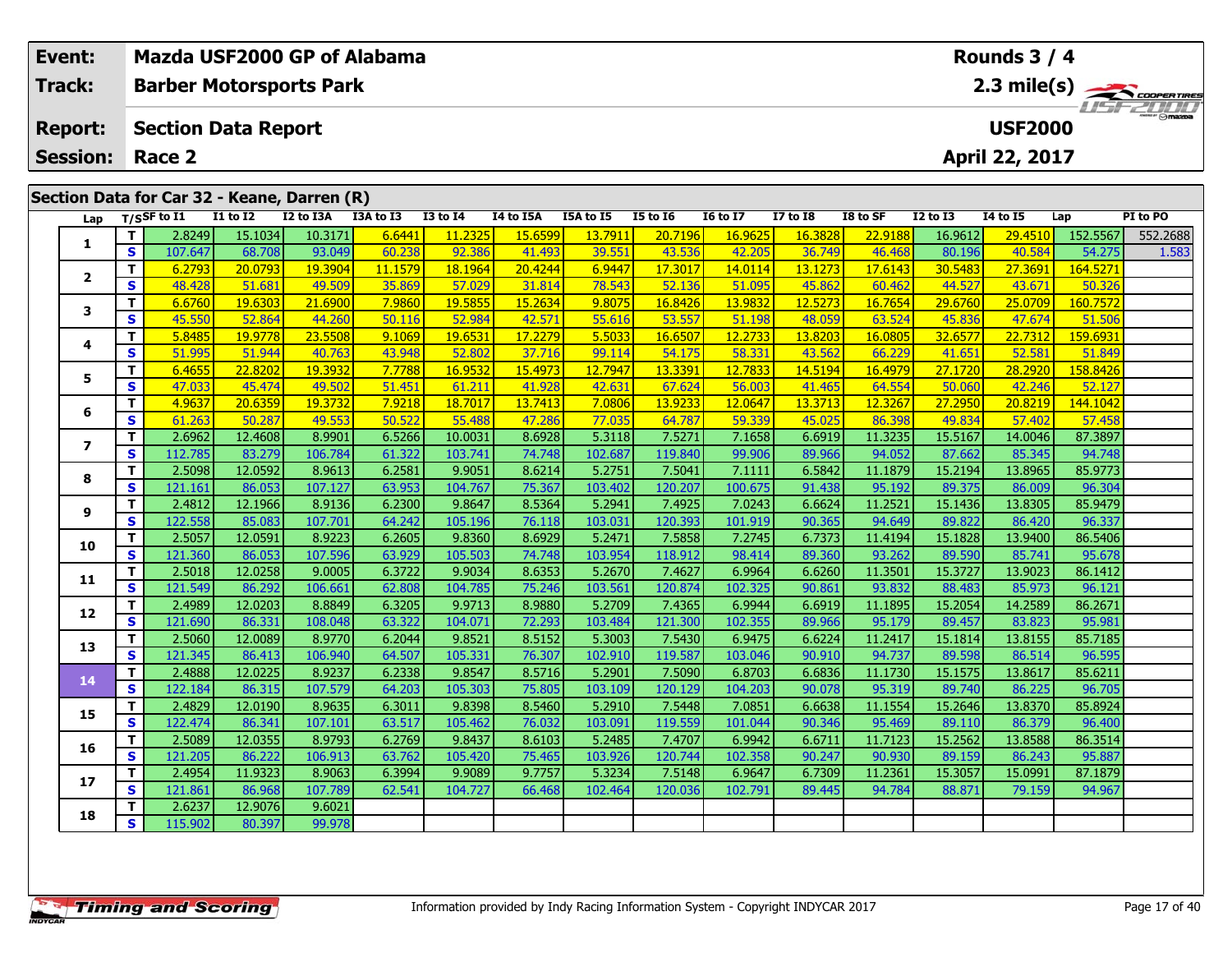| Event:                 | Mazda USF2000 GP of Alabama    | Rounds $3/4$                                               |
|------------------------|--------------------------------|------------------------------------------------------------|
| Track:                 | <b>Barber Motorsports Park</b> | $2.3 \text{ mile(s)}$                                      |
| <b>Report:</b>         | Section Data Report            | $\overline{\phantom{a}}$ $\otimes$ mazoa<br><b>USF2000</b> |
| <b>Session: Race 2</b> |                                | April 22, 2017                                             |

|                         |                                                            | Section Data for Car 32 - Keane, Darren (R) |
|-------------------------|------------------------------------------------------------|---------------------------------------------|
|                         | Lap T/SPO to SF                                            |                                             |
| $\mathbf 1$             | 140.8403<br>$\frac{1}{s}$<br>56.205                        |                                             |
| $\overline{2}$          | $\overline{\mathbf{T}}$                                    |                                             |
|                         | $\overline{\mathbf{s}}$<br>$\overline{1}$                  |                                             |
| $\mathbf{3}$            | $\overline{\mathbf{s}}$                                    |                                             |
| $\overline{\mathbf{4}}$ | $\overline{\mathsf{r}}$<br>$\mathbf{s}$                    |                                             |
| $5\phantom{a}$          | $\overline{\mathsf{T}}$                                    |                                             |
| $6\phantom{a}$          | $\overline{\mathbf{s}}$<br>$\overline{\mathbf{T}}$         |                                             |
|                         | $\mathbf{s}$<br>$\overline{\mathbf{r}}$                    |                                             |
| $\overline{7}$          | $\overline{\mathbf{s}}$                                    |                                             |
| $\bf{8}$                | $\overline{\mathsf{r}}$<br>$\overline{\mathbf{s}}$         |                                             |
| $\overline{9}$          | $\mathbf{T}$                                               |                                             |
|                         | $\mathsf{s}$<br>$\overline{r}$                             |                                             |
| 10                      | $S$ <sup><math>\overline{S}</math></sup><br>$\overline{I}$ |                                             |
| $11$                    | $\mathbf{s}$                                               |                                             |
| 12                      | $\mathbf{T}$<br>$\mathbf{s}$                               |                                             |
| 13                      | $\overline{\mathbf{r}}$                                    |                                             |
| 14 <sub>1</sub>         | $\overline{\mathbf{s}}$<br>$\overline{\mathsf{r}}$         |                                             |
|                         | $\mathbf{s}$<br>$\mathbf{T}$                               |                                             |
| 15                      | $\overline{\mathbf{s}}$                                    |                                             |
| 16                      | $\frac{T}{S}$                                              |                                             |
| 17                      | $\mathbf{T}$<br>$\overline{\mathbf{s}}$                    |                                             |
| 18                      | $\frac{1}{s}$                                              |                                             |
|                         |                                                            |                                             |
|                         |                                                            |                                             |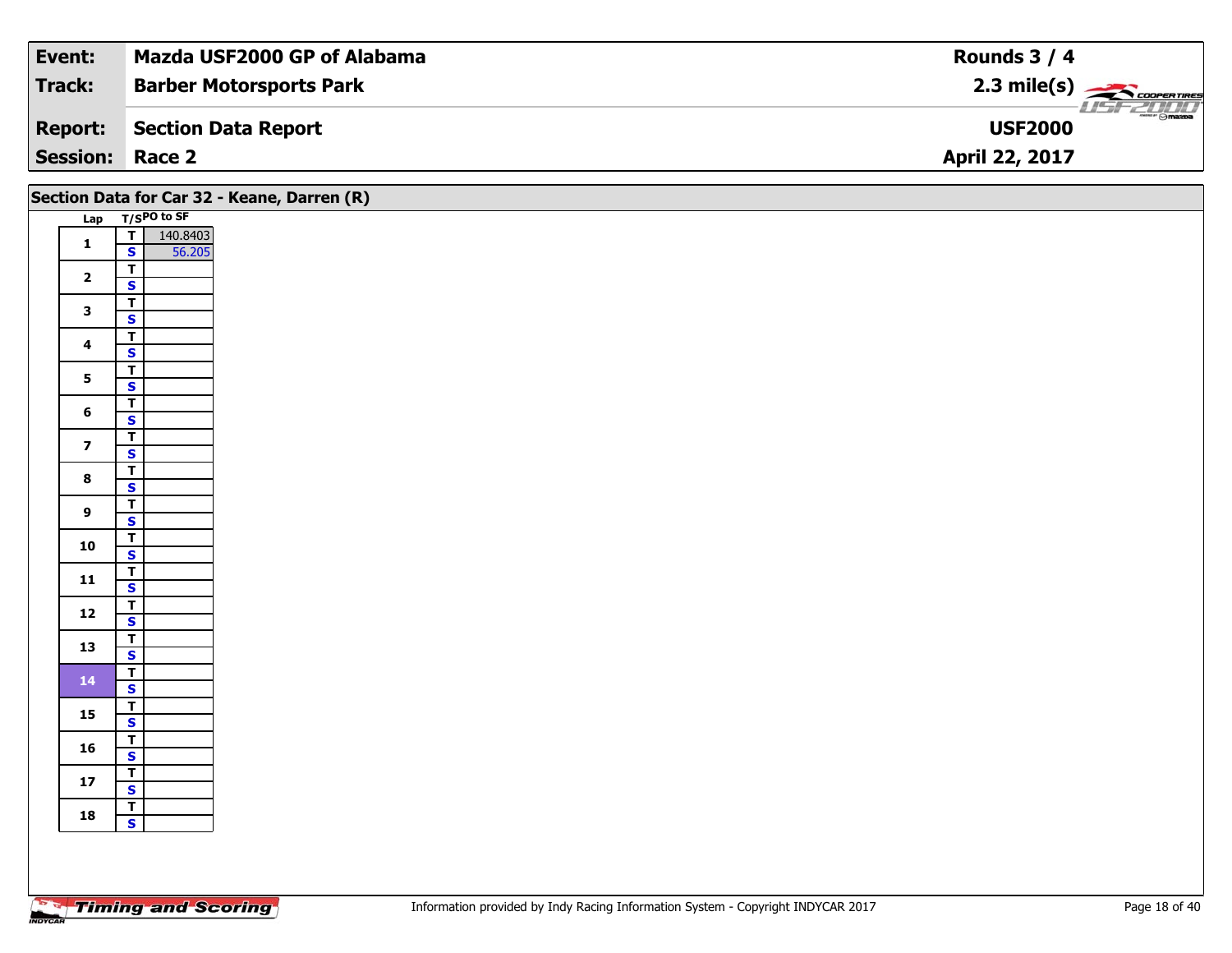|  | Event:<br>Track:                              |                    | Mazda USF2000 GP of Alabama<br>Rounds $3/4$<br>2.3 mile(s)<br><b>Barber Motorsports Park</b> |                                    |                   |                  |                   |                  |                   |                   |                   |                  |                   |                   |                   |                   |          |
|--|-----------------------------------------------|--------------------|----------------------------------------------------------------------------------------------|------------------------------------|-------------------|------------------|-------------------|------------------|-------------------|-------------------|-------------------|------------------|-------------------|-------------------|-------------------|-------------------|----------|
|  |                                               |                    |                                                                                              |                                    |                   |                  |                   |                  |                   |                   |                   |                  |                   |                   |                   |                   |          |
|  | <b>Report:</b>                                |                    | <b>Section Data Report</b>                                                                   |                                    |                   |                  |                   |                  |                   |                   |                   |                  |                   |                   | <b>USF2000</b>    |                   |          |
|  | <b>Session:</b>                               |                    | Race 2                                                                                       |                                    |                   |                  |                   |                  |                   |                   |                   |                  |                   |                   | April 22, 2017    |                   |          |
|  |                                               |                    |                                                                                              |                                    |                   |                  |                   |                  |                   |                   |                   |                  |                   |                   |                   |                   |          |
|  | Section Data for Car 33 - Mickler, Bayley (R) |                    |                                                                                              |                                    |                   |                  |                   |                  |                   |                   |                   |                  |                   |                   |                   |                   |          |
|  | Lap                                           |                    | $T/S$ SF to I1                                                                               | $\overline{11}$ to $\overline{12}$ | I2 to I3A         | I3A to I3        | <b>I3 to I4</b>   | I4 to I5A        | I5A to I5         | <b>I5 to 16</b>   | <b>I6 to I7</b>   | <b>I7 to 18</b>  | I8 to SF          | $I2$ to $I3$      | <b>I4 to I5</b>   | Lap               | PI to PO |
|  | 1                                             | $\mathbf{T}$       | 2.7970                                                                                       | 34.9635                            | 23.5809           | 9.3313           | 14.7695           | 18.5833          | 9.3844            | 15.1892           | 14.8457           | 13.0452          | 21.1017           | 32.9122           | 27.9677           | 631.7229          | 466.2319 |
|  |                                               | S                  | 108.720                                                                                      | 29.680                             | 40.711            | 42.891           | 70.262            | 34.965           | 58.124            | 59.387            | 48.223            | 46.151           | 50.470            | 41.329            | 42.736            | 13.107            | 1.875    |
|  | $\mathbf{2}$                                  | T.                 |                                                                                              |                                    | 21.8744           | 7.6258           | 17.0103           | 15.8328          | 9.3547            | 14.7466           | 10.7603           | 16.8300          | 16.3399           | 29.5002           | 25.1875           | 172.9056          |          |
|  |                                               | S                  |                                                                                              |                                    | 43.887            | 52.483           | 61.006            | 41.040           | 58.308            | 61.170            | 66.532            | 35.772           | 65.178            | 46.109            | 47.453            | 47.887            |          |
|  | 3                                             | T.                 | 3.7902                                                                                       | 19.5457                            | 22.1826           | 7.2973           | 18.2222           | 14.3554          | 5.5914            | 13.5076           | 9.8550            | 12.6602          | 12.0419           | 29.4799           | 19.9468           | 139.0495          |          |
|  |                                               | S                  | 80.231                                                                                       | 53.092                             | 43.277            | 54.846           | 56.949            | 45.263           | 97.552            | 66.781            | 72.644            | 47.554           | 88.441            | 46.141            | 59.921            | 59.547            |          |
|  | 4                                             | T.                 | 2.7014                                                                                       | 12.6289                            | 9.4981            | 6.4774           | 9.9958            | 9.1407           | 5.3309            | 7.5413            | 7.1028            | 6.9555           | 11.3610           | 15.9755           | 14.4716           | 88.7338           |          |
|  |                                               | <b>S</b>           | 112.568                                                                                      | 82.171                             | 101.073           | 61.788           | 103.816           | 71.086           | 102.319           | 119.614           | 100.793           | 86.557           | 93.742            | 85.145            | 82.591            | 93.313            |          |
|  | 5.                                            | T.                 | 2.5372                                                                                       | 12.1025                            | 9.0751            | 6.6717           | 10.0227           | 9.0047           | 5.2859            | 7.4856            | 6.9928            | 6.8070           | 11.3200           | 15.7468           | 14.2906           | 87.3052           |          |
|  |                                               | S                  | 119.853                                                                                      | 85.745                             | 105.784           | 59.989           | 103.538           | 72.159           | 103.190           | 120.504           | 102.378           | 88.445           | 94.081            | 86.381            | 83.637            | 94.840            |          |
|  | 6                                             | T.<br>$\mathbf{s}$ | 2.4956<br>121.851                                                                            | 12.1650                            | 9.1799<br>104.576 | 6.5191           | 10.1069           | 8.9620           | 5.2731            | 7.4453<br>121.156 | 7.0720<br>101.231 | 6.7510<br>89.179 | 11.2972<br>94.271 | 15.6990           | 14.2351<br>83.963 | 87.2671<br>94.881 |          |
|  |                                               | T.                 | 2.5140                                                                                       | 85.304<br>12.1915                  | 9.0180            | 61.393<br>6.3376 | 102.675<br>9.8908 | 72.503<br>8.7152 | 103.441<br>5.2728 | 7.4439            | 7.0113            | 6.6209           | 11.7430           | 86.644<br>15.3556 | 13.9880           | 86.7590           |          |
|  | $\overline{ }$                                | S.                 | 120.959                                                                                      | 85.119                             | 106.454           | 63.151           | 104.918           | 74.556           | 103.447           | 121.179           | 102.108           | 90.931           | 90.692            | 88.582            | 85.447            | 95.437            |          |
|  |                                               | T.                 | 2.5630                                                                                       | 12.3031                            | 9.1999            | 6.3869           | 10.0702           | 9.3838           | 5.3061            | 7.4778            | 6.9718            | 6.5444           | 11.4639           | 15.5868           | 14.6899           | 87.6709           |          |
|  | 8                                             | S                  | 118.646                                                                                      | 84.347                             | 104.349           | 62.664           | 103.049           | 69.244           | 102.798           | 120.630           | 102.686           | 91.994           | 92.900            | 87.268            | 81.364            | 94.444            |          |
|  |                                               | T.                 | 2.5134                                                                                       | 11.9816                            | 8.9389            | 6.4245           | 10.0337           | 8.9084           | 5.2780            | 7.4299            | 6.9269            | 6.5215           | 11.5897           | 15.3634           | 14.1864           | 86.5465           |          |
|  | 9                                             | $\mathbf{s}$       | 120.988                                                                                      | 86.610                             | 107.396           | 62.297           | 103.424           | 72.939           | 103.345           | 121.407           | 103.352           | 92.317           | 91.892            | 88.537            | 84.252            | 95.671            |          |
|  |                                               | T.                 | 2.4951                                                                                       | 11.8809                            | 8.9810            | 6.2678           | 9.9554            | 8.9444           | 5.2625            | 7.6471            | 7.1231            | 6.5986           | 11.4076           | 15.2488           | 14.2069           | 86.5635           |          |
|  | 10                                            | $\mathbf{s}$       | 121.875                                                                                      | 87.344                             | 106.892           | 63.855           | 104.238           | 72.646           | 103.649           | 117.959           | 100.505           | 91.238           | 93.359            | 89.202            | 84.130            | 95.652            |          |
|  |                                               | $\mathbf{T}$       | 2.4869                                                                                       | 11.9729                            | 9.0663            | 6.2505           | 9.8645            | 8.6894           | 5.2865            | 7.4678            | 6.8111            | 6.6812           | 11.3384           | 15.3168           | 13.9759           | 85.9155           |          |
|  | 11                                            | S                  | 122.277                                                                                      | 86.673                             | 105.887           | 64.031           | 105.198           | 74.778           | 103.179           | 120.791           | 105.109           | 90.110           | 93.929            | 88.806            | 85.521            | 96.374            |          |
|  |                                               | T.                 | 2.4860                                                                                       | 12.3004                            | 9.0806            | 6.3325           | 9.8293            | 8.7871           | 5.3033            | 7.4427            | 6.8460            | 6.6925           | 11.3636           | 15.4131           | 14.0904           | 86.4640           |          |
|  | 12                                            | <b>S</b>           | 122.321                                                                                      | 84.365                             | 105.720           | 63.202           | 105.575           | 73.946           | 102.852           | 121.199           | 104.573           | 89.958           | 93.720            | 88.251            | 84.826            | 95.762            |          |
|  |                                               | T                  | 2.4719                                                                                       | 11.9493                            | 8.9539            | 6.2148           | 9.7777            | 8.6836           | 5.2585            | 7.4172            | 6.8771            | 6.6461           | 11.3985           | 15.1687           | 13.9421           | 85.6486           |          |
|  | 13                                            | S.                 | 123.019                                                                                      | 86.844                             | 107.216           | 64.399           | 106.132           | 74.828           | 103.728           | 121.615           | 104.100           | 90.586           | 93.433            | 89.673            | 85.728            | 96.674            |          |

**<sup>T</sup>** 2.4565 12.0412 8.9503 6.2774 9.9433 8.9514 5.2504 7.4092 6.8092 6.5730 11.3751 15.2277 14.2018 86.0370 **<sup>S</sup>** 123.790 86.181 107.259 63.757 104.364 72.589 103.888 121.747 105.139 91.594 93.626 89.326 84.160 96.238

**<sup>T</sup>** 2.8713 14.0124 **<sup>S</sup>** 105.907 74.058

**14**

**15**

96.674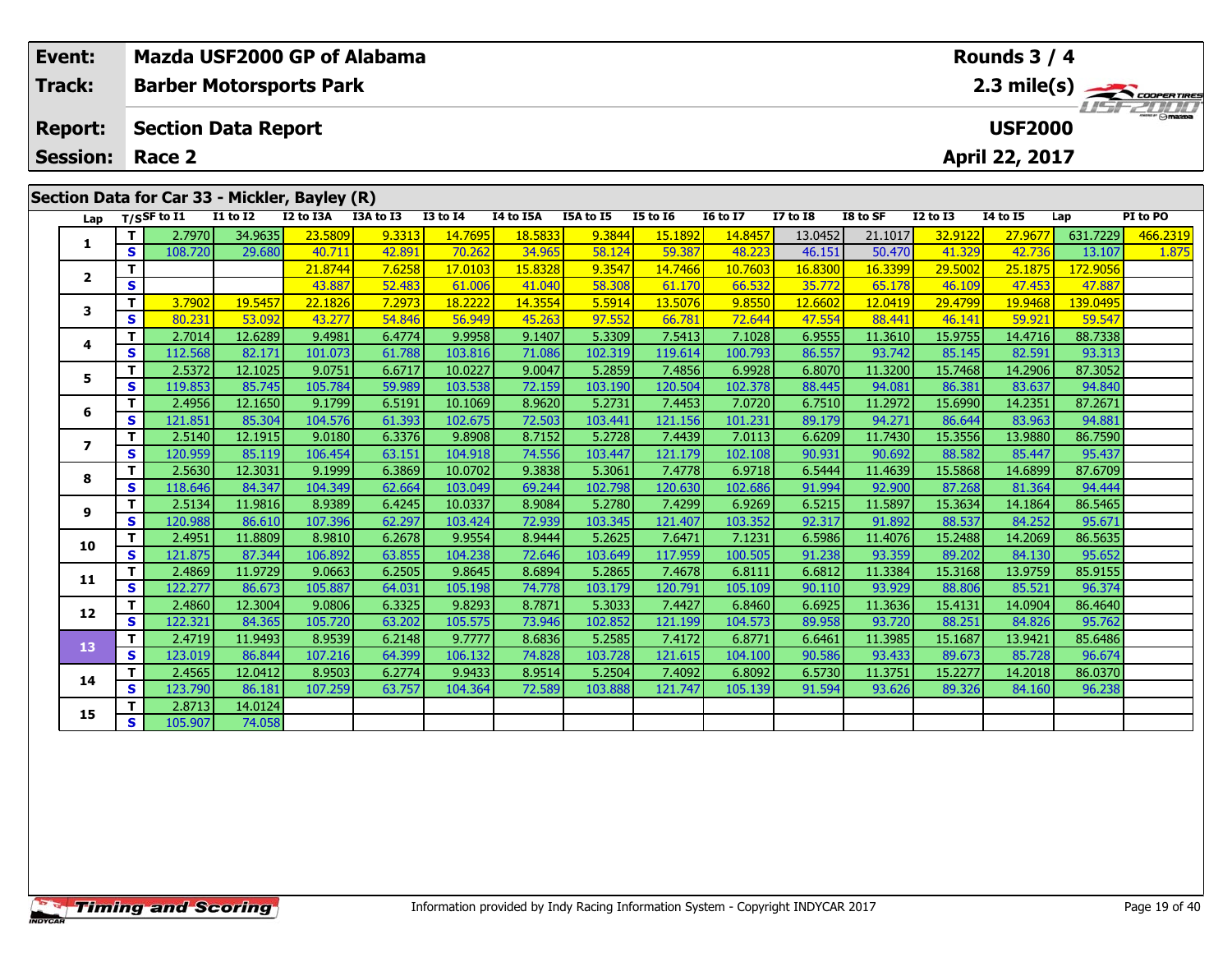| Event:                 | Mazda USF2000 GP of Alabama    | Rounds $3/4$                      |
|------------------------|--------------------------------|-----------------------------------|
| Track:                 | <b>Barber Motorsports Park</b> |                                   |
| <b>Report:</b>         | Section Data Report            | $ \Theta$ mazoa<br><b>USF2000</b> |
| <b>Session: Race 2</b> |                                | <b>April 22, 2017</b>             |

|                         |                         |               |                 | Section Data for Car 33 - Mickler, Bayley (R) |
|-------------------------|-------------------------|---------------|-----------------|-----------------------------------------------|
| Lap                     |                         | $T/SPO$ to SF | <b>SF to PI</b> |                                               |
| $\mathbf{1}$            | т                       | 144.3836      | 174.1798        |                                               |
|                         | S                       | 54.826        | 43.881          |                                               |
| $\overline{\mathbf{2}}$ | т                       | 164.2168      |                 |                                               |
|                         | S                       | 48.204        |                 |                                               |
| 3                       | T                       |               |                 |                                               |
|                         | S                       |               |                 |                                               |
| 4                       | т                       |               |                 |                                               |
|                         | S                       |               |                 |                                               |
| 5                       | т                       |               |                 |                                               |
|                         | S                       |               |                 |                                               |
| 6                       | т                       |               |                 |                                               |
|                         | S                       |               |                 |                                               |
| 7                       | т                       |               |                 |                                               |
|                         | S<br>T                  |               |                 |                                               |
| 8                       | S                       |               |                 |                                               |
|                         | T                       |               |                 |                                               |
| 9                       | S                       |               |                 |                                               |
|                         | т                       |               |                 |                                               |
| 10                      | S                       |               |                 |                                               |
|                         | т                       |               |                 |                                               |
| 11                      | S                       |               |                 |                                               |
|                         | т                       |               |                 |                                               |
| 12                      | S                       |               |                 |                                               |
| 13                      | т                       |               |                 |                                               |
|                         | S                       |               |                 |                                               |
| 14                      | т                       |               |                 |                                               |
|                         | S                       |               |                 |                                               |
| 15                      | Т                       |               |                 |                                               |
|                         | $\overline{\mathbf{s}}$ |               |                 |                                               |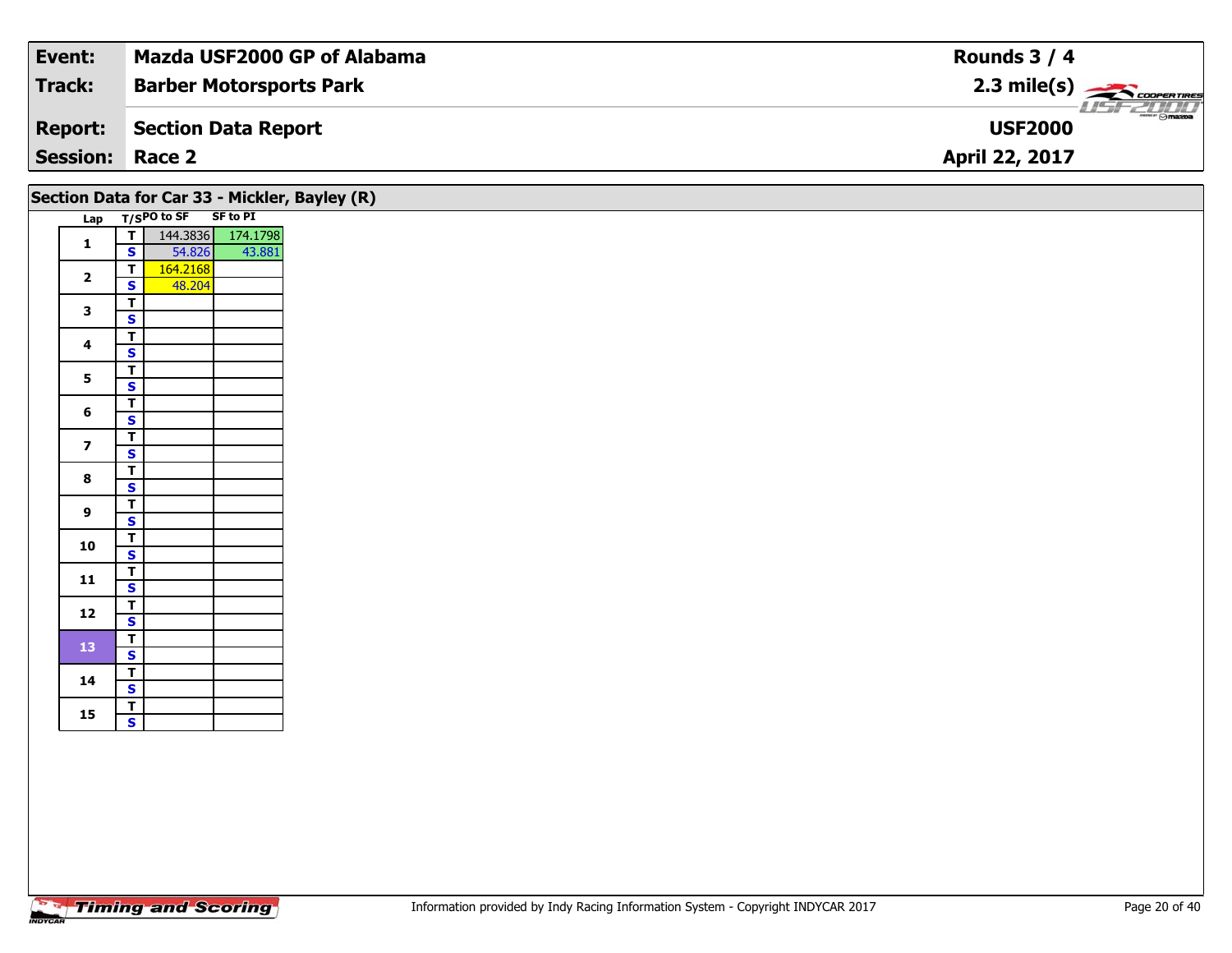| <b>Event:</b><br><b>Track:</b>                                 |                   | Mazda USF2000 GP of Alabama<br><b>Barber Motorsports Park</b> |                   |                   |                  |                   |                  |                   |                   |                   |                  |                                  |                   | Rounds 3 / 4<br>$2.3 \text{ mile(s)}$ |                   |          |  |  |
|----------------------------------------------------------------|-------------------|---------------------------------------------------------------|-------------------|-------------------|------------------|-------------------|------------------|-------------------|-------------------|-------------------|------------------|----------------------------------|-------------------|---------------------------------------|-------------------|----------|--|--|
| <b>Report:</b><br><b>Session:</b>                              |                   | <b>Section Data Report</b><br>Race 2                          |                   |                   |                  |                   |                  |                   |                   |                   |                  | <b>USF2000</b><br>April 22, 2017 |                   |                                       |                   |          |  |  |
| Section Data for Car 34 - Wright, Kris (R)<br>$T/S$ SF to $I1$ |                   |                                                               |                   |                   |                  |                   |                  |                   |                   |                   |                  |                                  |                   |                                       |                   |          |  |  |
| Lap                                                            |                   |                                                               | <b>I1 to I2</b>   | I2 to I3A         | I3A to I3        | <b>I3 to 14</b>   | I4 to I5A        | I5A to I5         | <b>I5 to 16</b>   | <b>I6 to I7</b>   | <b>I7 to I8</b>  | I8 to SF                         | <b>I2 to I3</b>   | <b>I4 to I5</b>                       | Lap               | PI to PO |  |  |
| 1                                                              | T                 | 2.8437                                                        |                   | 14.4740           | 6.7261           | 10.5947           | 13.4710          | 11.3060           | 21.4100           | 15.8426           | 17.3875          | 23.0429                          | 25.9718           | 24.7770                               | 159.9087          | 555.9827 |  |  |
|                                                                | $\mathbf{s}$      | 106.935                                                       |                   | 66.326            | 59.504           | 97.948            | 48.235           | 48.245            | 42.132            | 45.189            | 34.625           | 46.218                           | 52.373            | 48.239                                | 51.780            | 1.572    |  |  |
| $\mathbf{2}$                                                   | T                 | 6.2112                                                        | 19.6760           | 21.0218           | 10.4298          | 18.8424           | 24.1245          | 7.3398            | 13.8753           | 12.8312           | 13.8599          | 17.3642                          | 31.4516           | 31.4643                               | 165.5761          |          |  |  |
|                                                                | $\mathbf{s}$      | 48.958                                                        | 52.741            | 45.667            | 38.373           | 55.074            | 26.934           | 74.315            | 65.011            | 55.794            | 43.438           | 61.333                           | 43.248            | 37.987                                | 50.007            |          |  |  |
| 3                                                              | T                 | 5.3013                                                        | 18.6385           | 26.0019           | 7.3821           | 19.4432           | 17.5812          | 7.2641            | 16.5695           | 12.8439           | 12.1188          | 16.4441                          | 33.3840           | 24.8453                               | 159.5886          |          |  |  |
|                                                                | $\mathbf{s}$      | 57.362                                                        | 55.677            | 36.920            | 54.216           | 53.372            | 36.958           | 75.089            | 54.440            | 55.739            | 49.679           | 64.765                           | 40.745            | 48.107                                | 51.883            |          |  |  |
| 4                                                              | $\mathbf T$       | 7.5219                                                        | 17.3715           | 27.2349           | 8.8543           | 20.4253           | 19.6221          | 5.7297            | 11.9111           | 10.9380           | 14.6442          | 15.4218                          | 36.0892           | 25.3518                               | 159.6748          |          |  |  |
|                                                                | $\mathbf{s}$      | 40.427                                                        | 59.737            | 35.249            | 45.201           | 50.806            | 33.114           | 95.198            | 75.731            | 65.452            | 41.112           | 69.058                           | 37.691            | 47.146                                | 51.85             |          |  |  |
| 5                                                              | T                 | 7.0591                                                        | 21.6015           | 21.7731           | 7.6932           | 16.9706           | 16.0752          | 9.4923            | 14.9284           | 10.4070           | 16.6988          | 16.4485                          | 29,4663           | 25.5675                               | 159.147           |          |  |  |
|                                                                | $\mathbf{s}$      | 43.078                                                        | 48.040            | 44.091            | 52.024           | 61.149            | 40.421           | 57.463            | 60.425            | 68.791            | 36.053           | 64.748                           | 46.162            | 46.748                                | 52.027            |          |  |  |
| 6                                                              | T.                | 3.9107                                                        | 19.6985           | 21.6423           | 7.4459           | 17,857            | 14.6703          | 6.1570            | 13.4776           | 9.8810            | 12.9649          | 11.9701                          | 29.0882           | 20.8273                               | 139.6755          |          |  |  |
|                                                                | $\mathbf{s}$      | 77.759                                                        | 52.681            | 44.358            | 53.751           | 58.113            | 44.292           | 88.591            | 66.929            | 72.453            | 46.437           | 88.972                           | 46.762            | 57.388                                | 59.280            |          |  |  |
| $\overline{\phantom{a}}$                                       | T.                | 2.6201                                                        | 12.7697           | 9.2190            | 6.6254           | 10.0515           | 9.2717           | 5.3222            | 7.5106            | 7.1852            | 6.8774           | 11.4188                          | 15.8444           | 14.5939                               | 88.8716           |          |  |  |
|                                                                | $\mathbf{s}$      | 116.061                                                       | 81.265            | 104.133           | 60.408           | 103.241           | 70.081           | 102.487           | 120.103           | 99.637            | 87.540           | 93.267                           | 85.849            | 81.899                                | 93.168            |          |  |  |
| 8                                                              | $\mathbf{T}$      | 2.5211                                                        | 12.2531           | 8.9899            | 6.5510           | 10.0080           | 8.9678           | 5.2522            | 7.4382            | 7.2324            | 6.7697           | 11.2961                          | 15.5409           | 14.2200                               | 87.2795           |          |  |  |
|                                                                | $\mathbf{s}$      | 120.618                                                       | 84.691            | 106.787           | 61.094           | 103.690           | 72.456           | 103.853           | 121.272           | 98.986            | 88.932           | 94.280                           | 87.526            | 84.053                                | 94.868            |          |  |  |
| 9                                                              | T                 | 2.4891                                                        | 12.3168           | 9.0756            | 6.6575           | 10.0143           | 8.7840           | 5.2789            | 7.4639            | 7.1874            | 6.7250           | 11.2871                          | 15.7331           | 14.0629                               | 87.2796           |          |  |  |
|                                                                | $\mathbf{s}$      | 122.169                                                       | 84.253            | 105.778           | 60.117           | 103.625           | 73.972           | 103.327           | 120.854           | 99.606            | 89.523           | 94.356                           | 86.456            | 84.992                                | 94.868            |          |  |  |
| 10                                                             | T                 | 2.4854                                                        | 12.3083           | 9.0762            | 6.5240           | 10.0043           | 8.9699           | 5.2750            | 7.4510            | 7.1786            | 6.7631           | 11.2217                          | 15.6002           | 14.2449                               | 87.2575           |          |  |  |
|                                                                | $\mathbf{s}$      | 122.351                                                       | 84.311            | 105.771           | 61.347           | 103.728           | 72.439           | 103.404           | 121.064           | 99.728            | 89.019           | 94.905                           | 87.193            | 83.906                                | 94.892            |          |  |  |
| 11                                                             | T<br>$\mathbf{s}$ | 2.5211<br>120.618                                             | 12.4375<br>83.435 | 8.9418<br>107.361 | 6.4802<br>61.762 | 9.8788<br>105.046 | 9.1041<br>71.371 | 5.2689            | 7.4395<br>121.251 | 7.0924<br>100.940 | 6.5669<br>91.679 | 11.4405<br>93.090                | 15.4220<br>88.200 | 14.3730<br>83.158                     | 87.1717<br>94.985 |          |  |  |
|                                                                | T                 | 2.4832                                                        | 12.1161           | 8.9948            | 6.4674           | 10.1148           | 9.2400           | 103.523<br>5.2804 | 7.4183            | 7.0847            | 6.5812           | 11.7457                          | 15.4622           | 14.5204                               | 87.5266           |          |  |  |
| 12                                                             | $\mathbf{s}$      | 122.459                                                       | 85.649            | 106.728           | 61.884           | 102.595           | 70.322           | 103.298           | 121.597           | 101.050           | 91.480           | 90.671                           | 87.971            | 82.314                                | 94.600            |          |  |  |
|                                                                | T.                | 2.5063                                                        | 12.0834           | 8.8676            | 6.2581           | 9.8861            | 8.7197           | 5.2485            | 7.4340            | 7.0416            | 6.8253           | 11.5467                          | 15.1257           | 13.9682                               | 86.4173           |          |  |  |
| 13                                                             | $\mathbf{s}$      | 121.331                                                       | 85.880            | 108.259           | 63.953           | 104.968           | 74.518           | 103.926           | 121.341           | 101.669           | 88.208           | 92.234                           | 89.928            | 85.568                                | 95.814            |          |  |  |
|                                                                | T.                | 2.4555                                                        | 12.3659           | 8.9007            | 6.4007           | 9.8186            | 8.6738           | 5.2961            | 7.4696            | 6.9184            | 6.4878           | 11.4341                          | 15.3014           | 13.9699                               | 86.2212           |          |  |  |
| 14                                                             | $\mathbf{s}$      | 123.841                                                       | 83.918            | 107.857           | 62.529           | 105.690           | 74.912           | 102.992           | 120.762           | 103.479           | 92.797           | 93.142                           | 88.896            | 85.557                                | 96.032            |          |  |  |
|                                                                | Т                 | 2.4785                                                        | 12.0787           | 8.9896            | 6.2427           | 9.7282            | 8.7121           | 5.2328            | 7.4669            | 6.9500            | 6.7081           | 11.3987                          | 15.2323           | 13.9449                               | 85.9863           |          |  |  |
| 15                                                             | $\mathbf{s}$      | 122.692                                                       | 85.914            | 106.790           | 64.111           | 106.672           | 74.583           | 104.238           | 120.806           | 103.009           | 89.749           | 93.432                           | 89.299            | 85.711                                | 96.294            |          |  |  |
|                                                                | $\mathbf T$       | 2.4750                                                        | 12.0835           | 8.8774            | 6.2167           | 9.8120            | 8.9176           | 5.2770            | 7.4789            | 6.9387            | 6.3904           | 11.3961                          | 15.0941           | 14.1946                               | 85.8633           |          |  |  |
| <b>16</b>                                                      | S                 | 122.865                                                       | 85.880            | 108.140           | 64.379           | 105.761           | 72.864           | 103.365           | 120.612           | 103.176           | 94.211           | 93.453                           | 90.116            | 84.203                                | 96.432            |          |  |  |
|                                                                | T.                | 2.4554                                                        | 11.9861           | 8.8533            | 15.1106          | 10.8445           | 8.6689           | 5.3050            | 7.4745            | 6.8964            | 6.3501           | 11.5448                          | 23.9639           | 13.9739                               | 95.4896           |          |  |  |
| 17                                                             | s.                | 123.846                                                       | 86.578            | 108,434           | 26,487           | 95.692            | 74.954           | 102.819           | 120.683           | 103.809           | 94.809           | 92.249                           | 56.762            | 85.533                                | 86.711            |          |  |  |

**<sup>T</sup>** 2.6792 **<sup>S</sup>** 113.501

**18**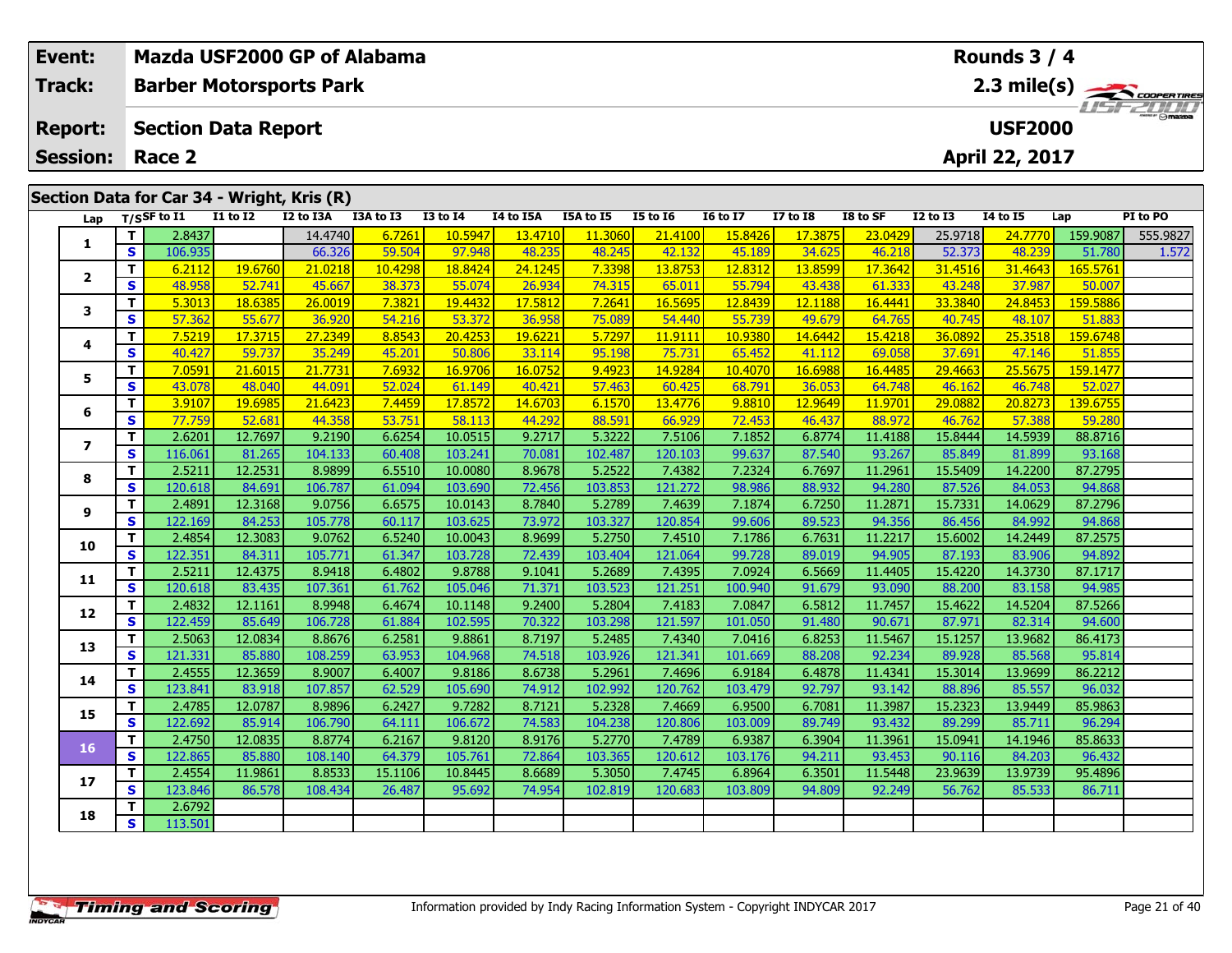| Event:          | Mazda USF2000 GP of Alabama    | Rounds $3/4$                            |
|-----------------|--------------------------------|-----------------------------------------|
| Track:          | <b>Barber Motorsports Park</b> | $2.3 \text{ mile(s)}$                   |
| <b>Report:</b>  | Section Data Report            | <b><i>COMPANY</i></b><br><b>USF2000</b> |
| <b>Session:</b> | Race 2                         | <b>April 22, 2017</b>                   |

|                         |                                                    | Section Data for Car 34 - Wright, Kris (R) |
|-------------------------|----------------------------------------------------|--------------------------------------------|
|                         | Lap T/SPO to SF                                    |                                            |
| $\mathbf{1}$            | T 146.8721<br>S 53.897                             |                                            |
|                         | 53.897                                             |                                            |
| $\overline{\mathbf{2}}$ | $\overline{\mathsf{r}}$                            |                                            |
|                         | $\overline{\mathbf{s}}$                            |                                            |
| $\mathbf{3}$            | $\overline{r}$<br>$\overline{\mathbf{s}}$          |                                            |
|                         | $\overline{\mathsf{T}}$                            |                                            |
| $\overline{\mathbf{4}}$ | $\mathbf{s}$                                       |                                            |
|                         | $\overline{\mathsf{T}}$                            |                                            |
| 5 <sub>5</sub>          | $\overline{\mathbf{s}}$                            |                                            |
| $6\phantom{1}$          | $\overline{\mathbf{r}}$                            |                                            |
|                         | $\mathsf{s}$                                       |                                            |
| $\overline{\mathbf{z}}$ | $\overline{t}$                                     |                                            |
|                         | $\mathsf{s}$                                       |                                            |
| $\bf{8}$                | $\overline{\mathsf{r}}$<br>$\overline{\mathbf{s}}$ |                                            |
|                         | $\overline{t}$                                     |                                            |
| $\overline{9}$          | $\mathbf{s}$                                       |                                            |
|                         | $(\overline{T})$                                   |                                            |
| 10                      | $\overline{\mathbf{s}}$                            |                                            |
| $11$                    | $\frac{1}{s}$                                      |                                            |
|                         |                                                    |                                            |
| $12$                    | $\top$<br>$\mathsf{s}$                             |                                            |
|                         | $\overline{\mathbf{r}}$                            |                                            |
| 13                      | $\overline{\mathbf{s}}$                            |                                            |
|                         | $\overline{1}$                                     |                                            |
| 14                      | $\mathbf{s}$                                       |                                            |
| 15                      | $\overline{\mathbf{T}}$                            |                                            |
|                         | $\overline{\mathbf{s}}$                            |                                            |
| $\bf 16$                | $\blacksquare$<br>$\mathbf{s}$                     |                                            |
|                         | $\mathbf{T}$                                       |                                            |
| $17$                    | $\overline{\mathbf{s}}$                            |                                            |
|                         |                                                    |                                            |
| 18                      | $\frac{1}{s}$                                      |                                            |
|                         |                                                    |                                            |
|                         |                                                    |                                            |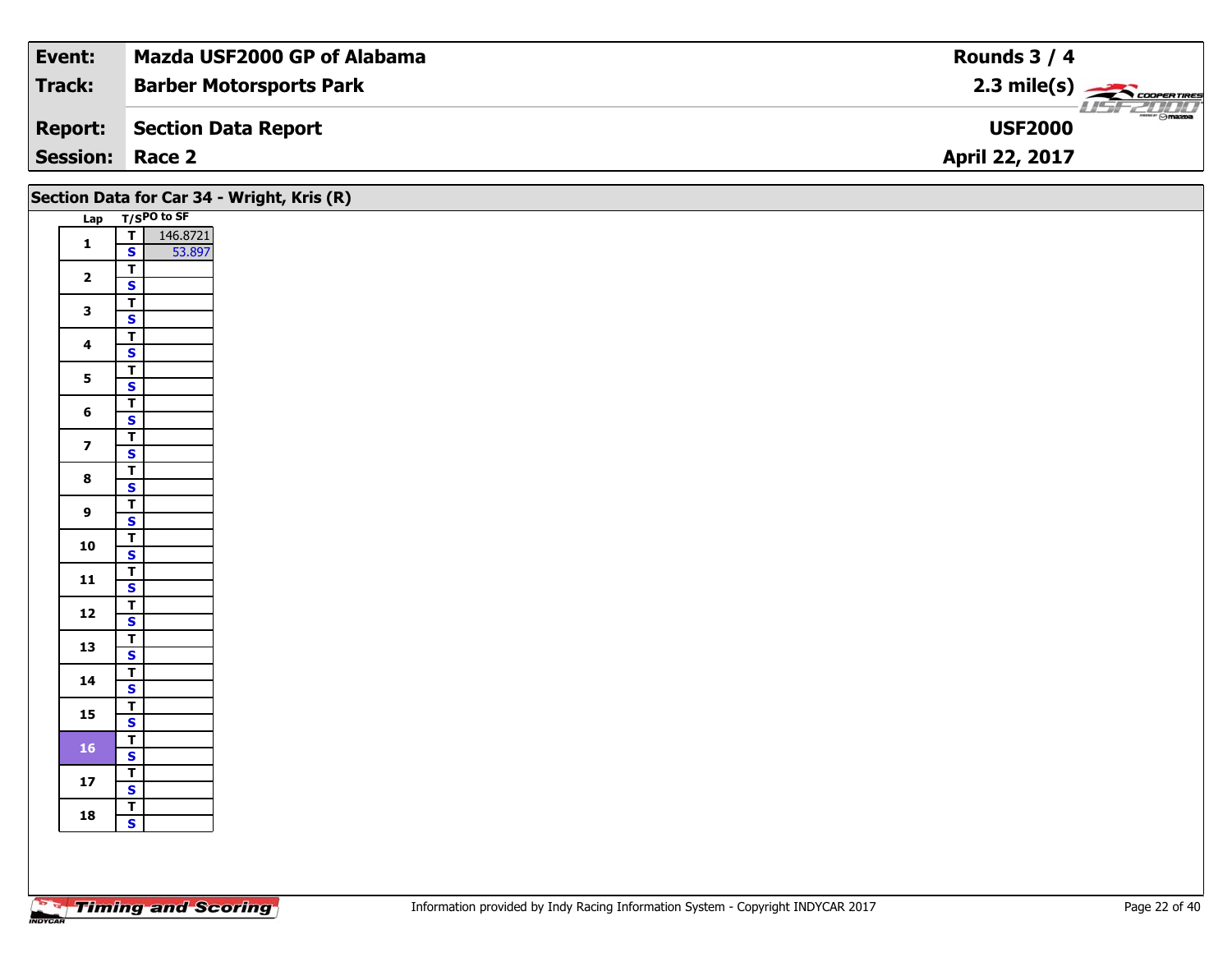| Event:                  |              |                  |                                             |           | Mazda USF2000 GP of Alabama |                 |           | Rounds 3 / 4 |                 |                 |                 |          |                 |                 |          |                       |
|-------------------------|--------------|------------------|---------------------------------------------|-----------|-----------------------------|-----------------|-----------|--------------|-----------------|-----------------|-----------------|----------|-----------------|-----------------|----------|-----------------------|
| Track:                  |              |                  | <b>Barber Motorsports Park</b>              |           |                             |                 |           |              |                 |                 |                 |          |                 |                 |          | $2.3 \text{ mile(s)}$ |
| <b>Report:</b>          |              |                  | <b>Section Data Report</b>                  |           |                             |                 |           |              |                 |                 |                 |          |                 | <b>USF2000</b>  |          |                       |
| <b>Session:</b>         |              | Race 2           |                                             |           |                             |                 |           |              |                 |                 |                 |          |                 | April 22, 2017  |          |                       |
|                         |              |                  |                                             |           |                             |                 |           |              |                 |                 |                 |          |                 |                 |          |                       |
|                         |              |                  | Section Data for Car 36 - Dickerson, Dakota |           |                             |                 |           |              |                 |                 |                 |          |                 |                 |          |                       |
| Lap                     |              | $T/S$ SF to $I1$ | <b>I1 to I2</b>                             | I2 to I3A | I3A to I3                   | <b>I3 to 14</b> | I4 to I5A | I5A to I5    | <b>I5 to 16</b> | <b>I6 to I7</b> | <b>I7 to I8</b> | I8 to SF | <b>I2 to I3</b> | <b>14 to 15</b> | Lap      | PO to SF              |
| 1                       | T.           | 2.8543           | 13.1783                                     | 9.0669    | 10.0842                     | 15.3910         | 12.5556   | 13.6775      | 21,6322         | 16.0678         | 17.210          | 22.4602  | 27.1774         | 26.2331         | 159.9156 | 157.3970              |
|                         | $\mathbf{s}$ | 106.538          | 78.745                                      | 105.880   | 39.689                      | 67.424          | 51.752    | 39.880       | 41.699          | 44.556          | 34.981          | 47.417   | 50.050          | 45.562          | 51.777   | 50.293                |
| $\overline{2}$          | T.           | 6.4701           | 20.1034                                     | 20.7692   | 10.7806                     | 18.6934         | 23.7496   | 7.3312       | 13.9843         | 12.8822         | 13.7653         | 17.4924  | 31.5498         | 31.0808         | 166.0217 |                       |
|                         | S            | 46.999           | 51.619                                      | 46.222    | 37.125                      | 55.513          | 27.359    | 74.402       | 64.504          | 55.574          | 43.736          | 60.884   | 43.114          | 38.455          | 49.873   |                       |
| 3                       | T.           | 5.3489           | 18.6184                                     | 24.9343   | 7.4228                      | 19.8263         | 16.9494   | 6.2427       | 17.5498         | 13.5693         | 12.5005         | 16.6286  | 32.3571         | 23.1921         | 159.5910 |                       |
|                         | <b>S</b>     | 56.851           | 55.737                                      | 38.501    | 53.919                      | 52.341          | 38.336    | 87.375       | 51.399          | 52.759          | 48.162          | 64.046   | 42.038          | 51.536          | 51.883   |                       |
| 4                       | T            | 7.1633           | 17.0325                                     | 27,2606   | 8.4133                      | 20,4054         | 19.6419   | 5.5837       | 12.3353         | 11.8580         | 14.0840         | 15.2873  | 35.6739         | 25,2256         | 159.0653 |                       |
|                         | $\mathbf{s}$ | 42.451           | 60.926                                      | 35.216    | 47.571                      | 50.856          | 33.081    | 97.687       | 73.127          | 60.374          | 42.747          | 69.666   | 38.129          | 47.382          | 52.054   |                       |
| 5                       | T.           | 7.0269           | 22.4249                                     | 21.3625   | 7.8179                      | 16.8682         | 15.4861   | 10.4541      | 14.4197         | 11.0188         | 16.4504         | 16.6318  | 29.1804         | 25.9402         | 159.9613 |                       |
|                         | S            | 43.275           | 46.276                                      | 44.939    | 51.194                      | 61.520          | 41.958    | 52.176       | 62.556          | 64.972          | 36.598          | 64.034   | 46.614          | 46.076          | 51.763   |                       |
| 6                       | T.           | 3.8539           | 19.7698                                     | 21.1484   | 7.6001                      | 18.0452         | 14.6581   | 6.0392       | 13.1261         | 10.8271         | 12.927          | 12.0031  | 28.7485         | 20.6973         | 139.9989 |                       |
|                         | <b>S</b>     | 78.905           | 52.491                                      | 45.394    | 52.661                      | 57.507          | 44.329    | 90.319       | 68.722          | 66.122          | 46.569          | 88.727   | 47.315          | 57.748          | 59.143   |                       |
| $\overline{\mathbf{z}}$ | $\mathbf{T}$ | 2.5301           | 12.6898                                     | 9.1888    | 6.4547                      | 10.1659         | 9.1257    | 5.2929       | 7.4773          | 7.2446          | 7.0059          | 11.2497  | 15.6435         | 14.4186         | 88.4254  |                       |
|                         | <b>S</b>     | 120.189          | 81.776                                      | 104.475   | 62.006                      | 102.079         | 71.203    | 103.054      | 120.638         | 98.820          | 85.934          | 94.669   | 86.952          | 82.895          | 93.638   |                       |
| 8                       | T.           | 2.4910           | 12.2437                                     | 9.0295    | 6.3825                      | 9.9849          | 8.7478    | 5.2894       | 7.4360          | 6.8346          | 6.8458          | 11.1331  | 15.4120         | 14.0372         | 86.4183  |                       |
|                         | <b>S</b>     | 122.076          | 84.756                                      | 106.318   | 62.707                      | 103.930         | 74.278    | 103.122      | 121.308         | 104.748         | 87.944          | 95.661   | 88.258          | 85.147          | 95.813   |                       |
| 9                       | T.           | 2.4331           | 12.0478                                     | 8.9376    | 6.2285                      | 9.8490          | 8.5067    | 5.2746       | 7.4079          | 6.7838          | 6.7459          | 11.2149  | 15.1661         | 13.7813         | 85.4298  |                       |
|                         | <b>S</b>     | 124.981          | 86.134                                      | 107.411   | 64.257                      | 105.364         | 76.384    | 103.412      | 121.768         | 105.532         | 89.246          | 94.963   | 89.689          | 86.728          | 96.922   |                       |
| 10                      | $\mathbf{T}$ | 2.4769           | 12.2834                                     | 9.0471    | 6.3227                      | 9.8651          | 8.6866    | 5.2369       | 7.3946          | 7.1712          | 6.6732          | 11.1819  | 15.3698         | 13.9235         | 86.3396  |                       |
|                         | S.           | 122.771          | 84.482                                      | 106.111   | 63.300                      | 105.192         | 74.802    | 104.156      | 121.987         | 99.831          | 90.218          | 95.243   | 88.500          | 85.842          | 95.900   |                       |
| 11                      | T.           | 2.4471           | 11.8963                                     | 8.9509    | 6.1840                      | 9.8228          | 8.5378    | 5.2967       | 7.4434          | 6.7371          | 6.5205          | 11.2372  | 15.1349         | 13.8345         | 85.0738  |                       |
|                         | S.           | 124.266          | 87.231                                      | 107.252   | 64.720                      | 105.645         | 76.105    | 102.980      | 121.187         | 106.264         | 92.331          | 94.774   | 89.874          | 86.395          | 97.327   |                       |
| 12                      |              | 2.4578           | 11.8389                                     | 8.9708    | 6.2857                      | 9.9077          | 8.6339    | 5.2703       | 7.3773          | 6.8411          | 6.8037          | 11.3339  | 15.2565         | 13.9042         | 85.7211  |                       |
|                         | .s I         | 123.725          | 87.654                                      | 107.014   | 63.673                      | 104.739         | 75.258    | 103.496      | 122.273         | 104.648         | 88.488          | 93.966   | 89.157          | 85.962          | 96.592   |                       |

**<sup>T</sup>** 2.4919 12.3403 8.9386 6.2446 9.8547 8.5827 5.2416 7.4999 7.0667 6.5061 11.3202 15.1832 13.8243 86.0873 **<sup>S</sup>** 122.032 84.093 107.399 64.092 105.303 75.707 104.063 120.274 101.307 92.536 94.080 89.588 86.458 96.181

| 14 |          | 2.44961  | 11.9486 | 8.93211  | 6.13991 | 9.80471 | 8.50711 | 5.29641 | 7.42341 | 6.67271 | 6.43701 | 11.28591 | 15.07201 | 13.80351 | 84.8974 |
|----|----------|----------|---------|----------|---------|---------|---------|---------|---------|---------|---------|----------|----------|----------|---------|
|    | <b>S</b> | 124.139  | 86.849  | 107.4781 | 65.185  | 105.840 | 76.380  | 102.986 | 121.514 | 107.289 | 93.529  | 94.366   | 90.249   | 86.589   | 97.529  |
| 15 |          | 2.4460   | 11.9247 | 8.9745   | 6.1855  | 9.7719  | 8.5949  | 5.2955  | 7.4569  | 6.7457  | 6.7004  | 11.3117  | 15.1600  | 13.8904  | 85,4077 |
|    | <b>S</b> | 124.322  | 87.023  | 106.970  | 64.704  | 106.195 | 75.600  | 103.003 | 120.968 | 106.128 | 89.852  | 94.150   | 89.725   | 86.047   | 96.947  |
| 16 |          | 2.4546 l | 12.1118 | 8.9307   | 6.2403  | 9.7951  | 8.6942  | 5.2622  | 7.3750  | 6.8271  | 6.5888  | 11.3534  | 15.1710  | 13.9564  | 85.6332 |
|    | <b>S</b> | 123.886  | 85.679  | 107.494  | 64.136  | 105.944 | 74.736  | 103.655 | 122.311 | 104.863 | 91.374  | 93.804   | 89.660   | 85.640   | 96.691  |
| 17 |          | 2.4753   | 12.0750 | 8.9733   | 6.6606  | 9.7567  | 8.8768  | 5.2718  | 7.4108  | 6.6818  | 6.5203  | 11.2833  | 15.6339  | 14.1486  | 85.9857 |
|    | S.       | 122.850  | 85.940  | 106.984  | 60.089  | 106.360 | 73.199  | 103.466 | 121.720 | 107.143 | 92.334  | 94.387   | 87.005   | 84.477   | 96.295  |
| 18 |          | 2.8549   | 12.7430 | 9.4523   |         |         |         |         |         |         |         |          |          |          |         |
|    | <b>S</b> | 106.515  | 81.435  | 101.563  |         |         |         |         |         |         |         |          |          |          |         |
|    |          |          |         |          |         |         |         |         |         |         |         |          |          |          |         |
|    |          |          |         |          |         |         |         |         |         |         |         |          |          |          |         |
|    |          |          |         |          |         |         |         |         |         |         |         |          |          |          |         |

**13**

96.592<br>86.0873

96.181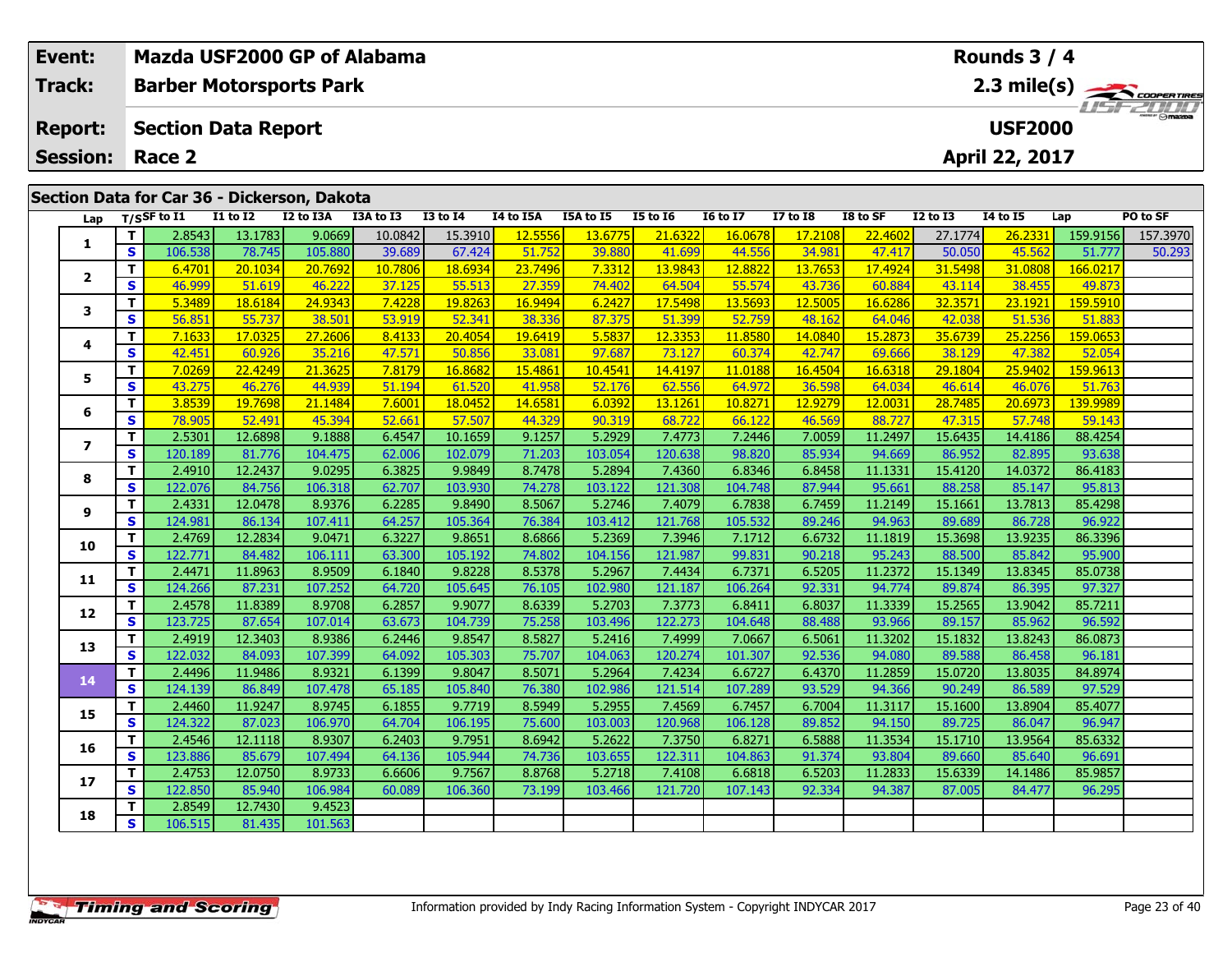| Event:                 | Mazda USF2000 GP of Alabama                 | Rounds $3/4$                      |
|------------------------|---------------------------------------------|-----------------------------------|
| Track:                 | <b>Barber Motorsports Park</b>              |                                   |
| <b>Report:</b>         | Section Data Report                         | <b>USF 2000</b><br><b>USF2000</b> |
| <b>Session: Race 2</b> |                                             | <b>April 22, 2017</b>             |
|                        | Section Data for Car 37 - Castro, Andre (R) |                                   |

|  | Lap |  | $T/S$ SF to I1 | <b>I1 to I2</b> | I2 to I3A        | I3A to I3 | <b>I3 to I4</b> | I4 to I5A | I5A to I5 | <b>I5 to 16</b>  | <b>16 to 17</b> | <b>I7 to I8</b> | I8 to SF | <b>I2 to I3</b> | <b>14 to 15</b> | Lap      | PI to PO |
|--|-----|--|----------------|-----------------|------------------|-----------|-----------------|-----------|-----------|------------------|-----------------|-----------------|----------|-----------------|-----------------|----------|----------|
|  |     |  | 2.8344         | 15.6355         | 14.7564 <b>I</b> | 10.6760   | 14.8383         | 16.2421   | 7.6371    | 19.4145 <b>1</b> | 13.1642         | 14.6055         | 22.4338  | 26,8088         | 23.8792         | 160.7657 | 561.8268 |
|  |     |  | $-107.2$ ou.   | 66.370          | 65.057           | 37.489    | 69.936          | 40.005    | 71.422    | 46.462           | 54.383          | 41.220          | 47.473   | 50.738          | 50.053          | 51.504   | 1.556    |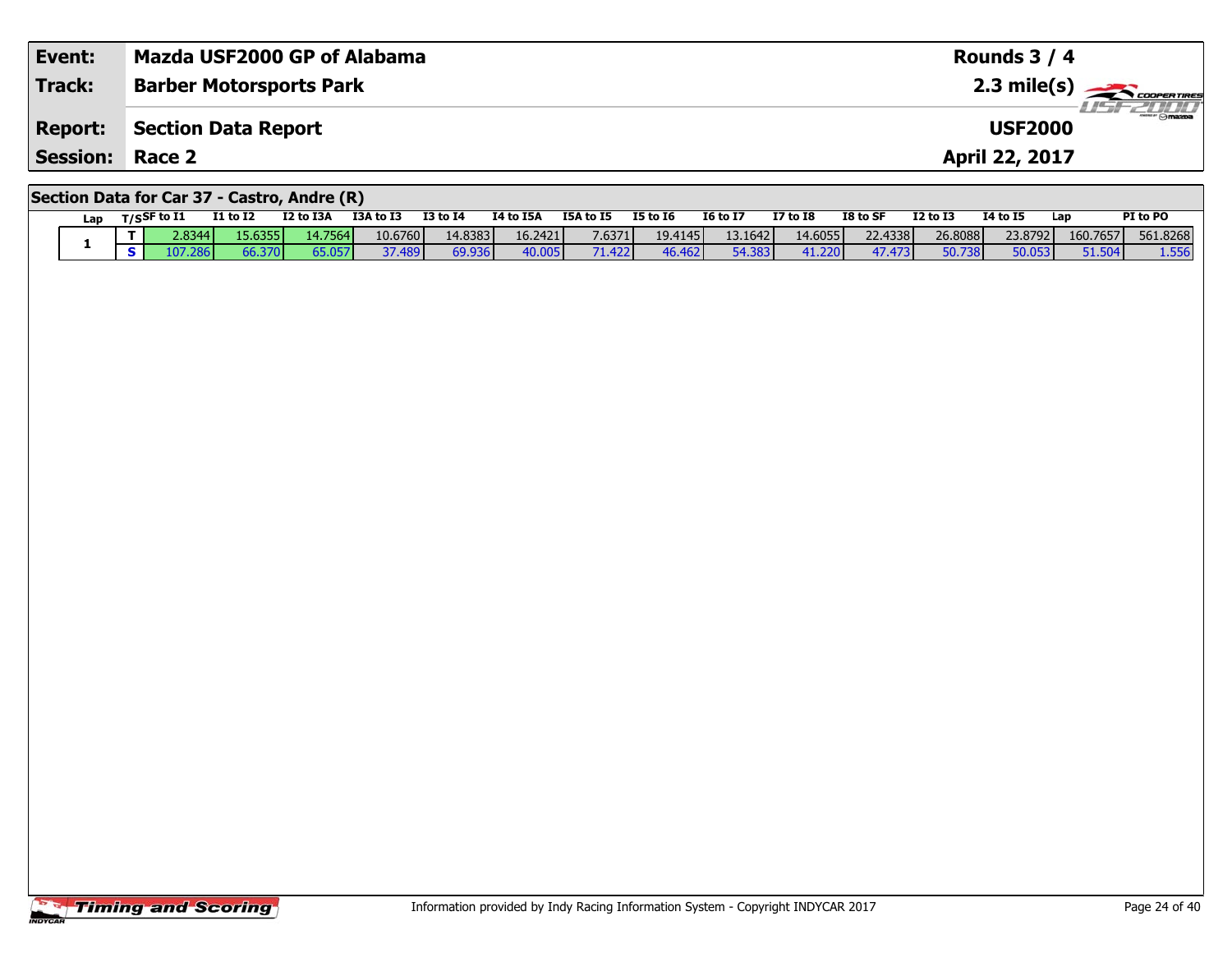| Event:          | Mazda USF2000 GP of Alabama    | Rounds $3/4$                               |
|-----------------|--------------------------------|--------------------------------------------|
| <b>Track:</b>   | <b>Barber Motorsports Park</b> | $2.3$ mile(s) $\rightarrow$ COOPER TIRES   |
| <b>Report:</b>  | Section Data Report            | $\overline{\odot}$ mazoa<br><b>USF2000</b> |
| <b>Session:</b> | Race 2                         | <b>April 22, 2017</b>                      |
|                 |                                |                                            |

| an |   | $T/SPO$ to SF |
|----|---|---------------|
|    |   | 150.7340      |
|    | s | 52.516        |

**Section Data for Car 37 - Castro, Andre (R)**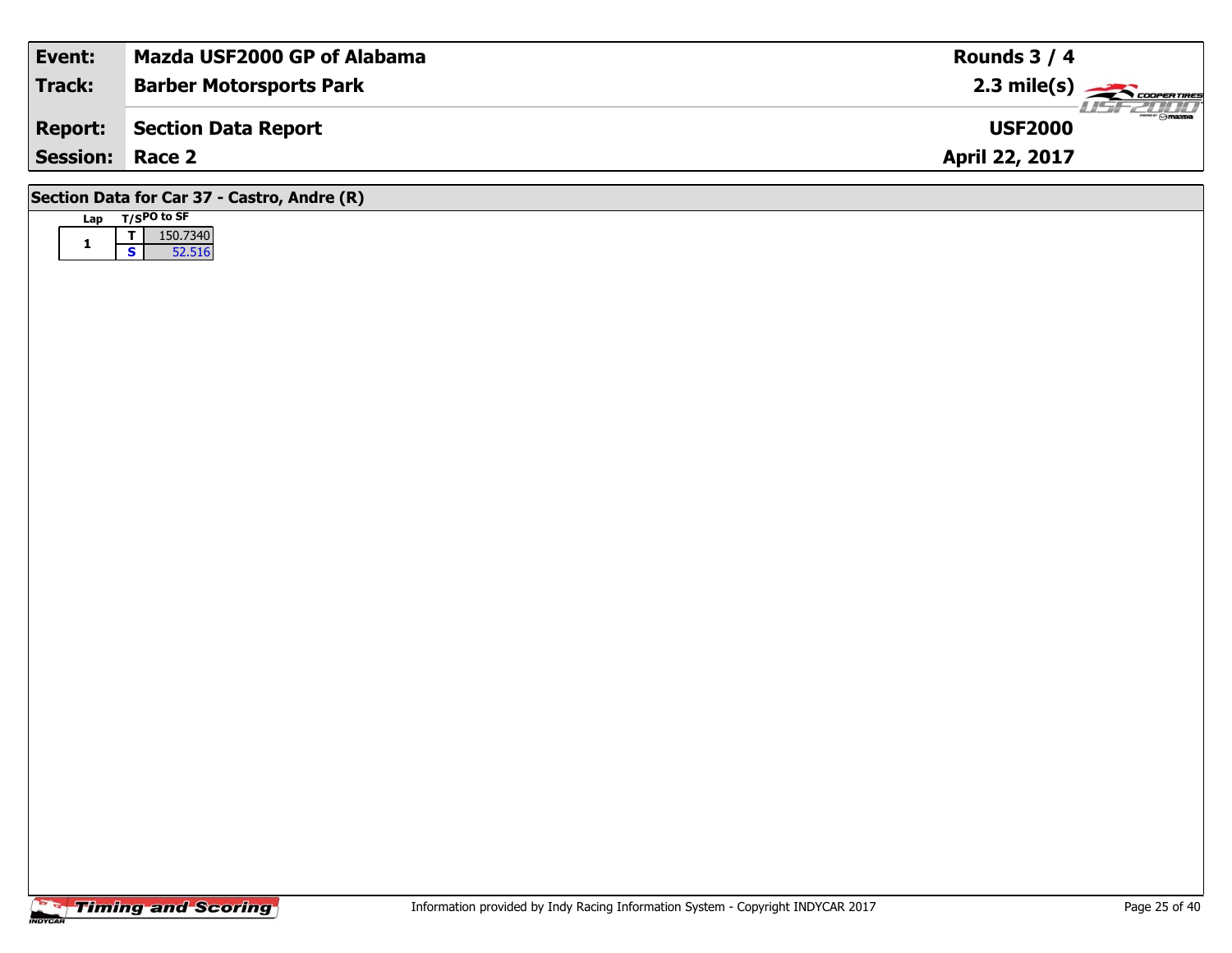| Event:          | Mazda USF2000 GP of Alabama   |                                             |                                    |                   |                   |                   |                   |                   |                   |                   |                   |                   |                   | Rounds $3/4$      |                   |                                  |
|-----------------|-------------------------------|---------------------------------------------|------------------------------------|-------------------|-------------------|-------------------|-------------------|-------------------|-------------------|-------------------|-------------------|-------------------|-------------------|-------------------|-------------------|----------------------------------|
| Track:          |                               | <b>Barber Motorsports Park</b>              |                                    |                   |                   |                   |                   |                   |                   |                   |                   |                   |                   |                   |                   | $2.3 \text{ mile(s)}$<br>ustzung |
| <b>Report:</b>  |                               | <b>Section Data Report</b>                  |                                    |                   |                   |                   |                   |                   |                   |                   |                   |                   |                   | <b>USF2000</b>    |                   |                                  |
| <b>Session:</b> |                               | Race 2                                      |                                    |                   |                   |                   |                   |                   |                   |                   |                   |                   |                   | April 22, 2017    |                   |                                  |
|                 |                               |                                             |                                    |                   |                   |                   |                   |                   |                   |                   |                   |                   |                   |                   |                   |                                  |
|                 |                               | Section Data for Car 38 - Lazier, Flinn (R) |                                    |                   |                   |                   |                   |                   |                   |                   |                   |                   |                   |                   |                   |                                  |
| Lap             |                               | T/SSF to 11                                 | $\overline{11}$ to $\overline{12}$ | I2 to I3A         | I3A to I3         | <b>I3 to I4</b>   | I4 to I5A         | I5A to I5         | <b>I5 to 16</b>   | <b>I6 to I7</b>   | $17$ to $18$      | I8 to SF          | $I2$ to $I3$      | <b>I4 to I5</b>   | Lap               | PI to PO                         |
| 1               | T                             | 2.7611<br>110.134                           | 14.9344                            | 10.2618           | 6.7158            | 11.3366           | 16.3240           | 13.5971           | 21.5895<br>41.782 | 16.0874<br>44.501 | 16.7335           | 22.7319           | 16.9776           | 29.9211<br>39.946 | 153.0731          | 547.6561                         |
|                 | $\mathbf{s}$<br>T             | 6.2248                                      | 69.486<br>19.8382                  | 93.551<br>20.2610 | 59.595<br>10.3495 | 91.538<br>18.4418 | 39.805<br>21.4646 | 40.116<br>7.2043  | 16.5470           | 13.6101           | 35.978<br>12.8211 | 46.850<br>17.6551 | 80.119<br>30.6105 | 28.6689           | 54.09<br>164.4175 | 1.596                            |
| $\mathbf{2}$    | S                             | 48.852                                      | 52.310                             | 47.382            | 38.671            | 56.270            | 30.272            | 75.712            | 54.514            | 52.601            | 46.957            | 60.323            | 44.437            | 41.691            | 50.360            |                                  |
|                 | T.                            | 7.0014                                      | 19.1180                            | 22.4546           | 7.8504            | 19.5982           | 16.4732           | 7.8884            | 17.2123           | 14.5240           | 12.0142           | 16.8657           | 30.3050           | 24.3616           | 161,0004          |                                  |
| 3               | $\mathbf{s}$                  | 43.433                                      | 54.280                             | 42.753            | 50.982            | 52.950            | 39.444            | 69.146            | 52.407            | 49.291            | 50.111            | 63.146            | 44.885            | 49.062            | 51.428            |                                  |
|                 | T.                            | 6.5736                                      | 18.6634                            | 24.0416           | 9.6526            | 19.6713           | 17.7175           | 5.6935            | 15.5519           | 11.9185           | 14.2292           | 16.1954           | 33.6942           | 23.4110           | 159.9085          |                                  |
| 4               | S                             | 46.259                                      | 55.602                             | 39.931            | 41.463            | 52.753            | 36.674            | 95.803            | 58.002            | 60.067            | 42.311            | 65.759            | 40.370            | 51.054            | 51.780            |                                  |
|                 | T                             | 6.2597                                      | 22.8127                            | 20.0990           | 7.2463            | 16.3853           | 16.2006           | 12.2295           | 13.4310           | 12.2578           | 15.2411           | 16.5767           | 27.3453           | 28.4301           | 158.7397          |                                  |
| 5               | <b>S</b>                      | 48.579                                      | 45.489                             | 47.764            | 55.232            | 63.333            | 40.108            | 44.602            | 67.161            | 58.404            | 39.501            | 64.247            | 49.743            | 42.041            | 52.161            |                                  |
|                 | $\mathbf{T}$                  | 4.8619                                      | 19.9923                            | 20.0461           | 7.5776            | 18.6139           | 13.9798           | 6.7824            | 13.8349           | 11.7645           | 13.5010           | 12.2961           | 27.6237           | 20.7622           | 143.2505          |                                  |
| 6               | $\mathbf{s}$                  | 62.546                                      | 51.906                             | 47.890            | 52.817            | 55.750            | 46.479            | 80.422            | 65.201            | 60.853            | 44.593            | 86.613            | 49.241            | 57.567            | 57.801            |                                  |
| $\overline{ }$  | T.                            | 2.6184                                      | 12.6140                            | 9.1477            | 6.4458            | 10.0728           | 8.9847            | 5.3130            | 7.5046            | 7.0845            | 6.9502            | 11.2859           | 15.5935           | 14.2977           | 88.0216           |                                  |
|                 | $\mathbf{s}$                  | 116.136                                     | 82.268                             | 104.944           | 62.091            | 103.023           | 72.320            | 102.664           | 120.199           | 101.053           | 86.623            | 94.366            | 87.230            | 83.596            | 94.068            |                                  |
| 8               | T                             | 2.5506                                      | 12.2929                            | 8.9128            | 6.2536            | 9.9257            | 8.7687            | 5.2739            | 7.4282            | 6.8952            | 6.8508            | 11.1852           | 15.1664           | 14.0426           | 86.3376           |                                  |
|                 | $\mathbf{s}$                  | 119.223                                     | 84.417                             | 107.710           | 63.999            | 104.550           | 74.101            | 103.425           | 121.435           | 103.827           | 87.880            | 95.215            | 89.687            | 85.114            | 95.903            |                                  |
| 9               | T.                            | 2.5132                                      | 12.2441                            | 8.9888            | 6.3746            | 9.9038            | 8.6482            | 5.2880            | 7.4448            | 6.9282            | 6.8485            | 11.1696           | 15.3634           | 13.9362           | 86.3518           |                                  |
|                 | <b>S</b>                      | 120.997                                     | 84.753                             | 106.800           | 62.785            | 104.781           | 75.134            | 103.149           | 121.164           | 103.333           | 87.909            | 95.348            | 88.537            | 85.764            | 95.887            |                                  |
| 10              | T.                            | 2.4745                                      | 12.0777                            | 9.0129            | 6.3529            | 9.8513            | 8.6557            | 5.2778            | 7.4732            | 6.8655            | 6.8435            | 11.2027           | 15.3658           | 13.9335           | 86.0877           |                                  |
|                 | $\mathbf{s}$                  | 122.890                                     | 85.921                             | 106.514           | 62.999            | 105.339           | 75.069            | 103.349           | 120.704           | 104.276           | 87.973            | 95.066            | 88.523            | 85.781            | 96.181            |                                  |
| 11              | T.<br>$\overline{\mathbf{s}}$ | 2.4727<br>122.979                           | 12.0645<br>86.015                  | 8.9952<br>106.724 | 6.2920<br>63.609  | 9.8750<br>105.086 | 8.6158<br>75.416  | 5.2897<br>103.116 | 7.4601<br>120.916 | 6.8715<br>104.185 | 6.7830<br>88.758  | 11.1739<br>95.311 | 15.2872<br>88.978 | 13.9055<br>85.954 | 85.8934<br>96.399 |                                  |
|                 | T.                            | 2.4804                                      | 12.0812                            | 8.9873            | 6.2746            | 9.8293            | 8.6588            | 5.2781            | 7.4320            | 6.9121            | 6.9055            | 11.4065           | 15.2619           | 13.9369           | 86.2458           |                                  |
| 12              | S                             | 122.598                                     | 85.896                             | 106.817           | 63.785            | 105.575           | 75.042            | 103.343           | 121.373           | 103.573           | 87.183            | 93.368            | 89.126            | 85.760            | 96.005            |                                  |
|                 | T.                            | 2.5145                                      | 12.1348                            | 8.9354            | 6.2636            | 9.8389            | 8.6868            | 5.3397            | 7.5132            | 6.9294            | 7.0482            | 11.4021           | 15.1990           | 14.0265           | 86.6066           |                                  |
| 13              | $\mathbf{s}$                  | 120.935                                     | 85.517                             | 107.438           | 63.897            | 105.472           | 74.800            | 102.151           | 120.061           | 103.315           | 85.418            | 93.404            | 89.495            | 85.212            | 95.605            |                                  |
|                 | T.                            | 2.4790                                      | 12.0931                            | 8.9988            | 6.2977            | 9.7882            | 8.5937            | 5.2968            | 7.4935            | 6.9264            | 6.9111            | 11.2546           | 15.2965           | 13.8905           | 86.1329           |                                  |
| 14              | S                             | 122.667                                     | 85.812                             | 106.681           | 63.551            | 106.018           | 75.610            | 102.978           | 120.377           | 103.359           | 87.113            | 94.628            | 88.924            | 86.046            | 96.131            |                                  |
|                 | T.                            | 2.4692                                      | 12.0606                            | 9.0361            | 6.2760            | 9.8355            | 8.6353            | 5.3226            | 7.5472            | 6.9694            | 6.7067            | 11.1616           | 15.3121           | 13.9579           | 86.0202           |                                  |
| 15              | $\overline{\mathbf{s}}$       | 123.154                                     | 86.043                             | 106.241           | 63.771            | 105.508           | 75.246            | 102.479           | 119.521           | 102.722           | 89.768            | 95.416            | 88.833            | 85.631            | 96.256            |                                  |
|                 | T                             | 2.5009                                      | 11.9589                            | 9.0106            | 6.2729            | 9.8865            | 8.6508            | 5.3281            | 7.5046            | 6.8480            | 6.7718            | 11.0749           | 15.2835           | 13.9789           | 85.8080           |                                  |
| 16              | $\mathbf{s}$                  | 121.593                                     | 86.774                             | 106.541           | 63.803            | 104.964           | 75.111            | 102.373           | 120.199           | 104.543           | 88.905            | 96.163            | 89.000            | 85.502            | 96.494            |                                  |
| 17              | T.                            | 2.4949                                      | 12.0422                            | 8.9760            | 6.2347            | 9.8881            | 8.7090            | 5.2921            | 7.4924            | 6.9606            | 6.8314            | 11.2858           | 15.2107           | 14.0011           | 86.2072           |                                  |
|                 | S.                            | 121.885                                     | 86.174                             | 106.952           | 64.194            | 104.947           | 74.609            | 103.070           | 120.395           | 102.852           | 88.129            | 94.366            | 89.426            | 85.367            | 96.048            |                                  |

**<sup>T</sup>** 2.6782 13.7404 **<sup>S</sup>** 113.543 75.524

75.524

**18**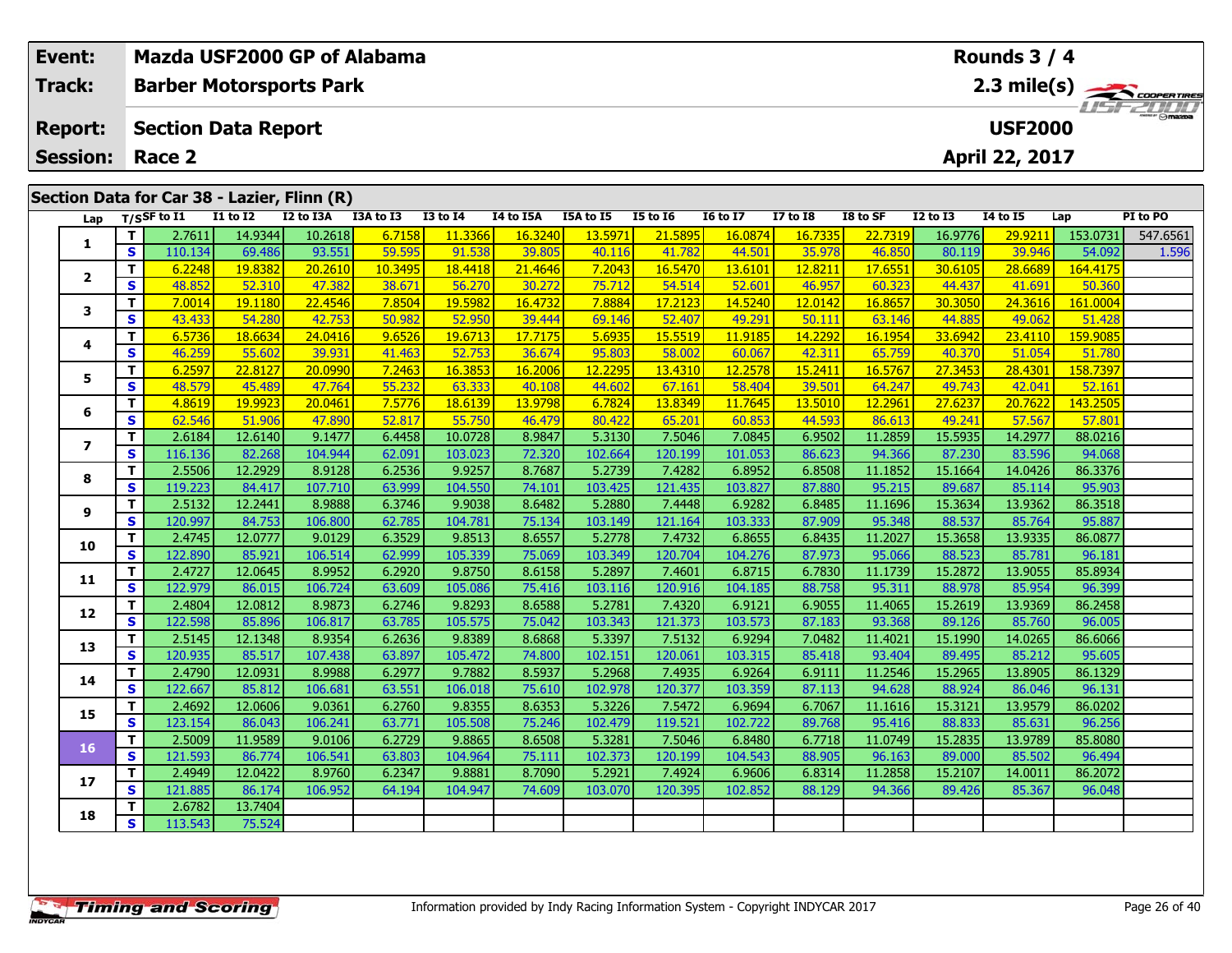| Event:          | Mazda USF2000 GP of Alabama    | Rounds $3/4$                              |
|-----------------|--------------------------------|-------------------------------------------|
| Track:          | <b>Barber Motorsports Park</b> |                                           |
| <b>Report:</b>  | Section Data Report            | $\frac{1}{\odot}$ mazoa<br><b>USF2000</b> |
| <b>Session:</b> | Race 2                         | <b>April 22, 2017</b>                     |

|                         |                                           | Section Data for Car 38 - Lazier, Flinn (R) |
|-------------------------|-------------------------------------------|---------------------------------------------|
|                         | Lap T/SPO to SF                           |                                             |
| $\mathbf{1}$            | $T$ 136.5211                              |                                             |
|                         | $\mathsf{s}$<br>57.983                    |                                             |
| $\overline{\mathbf{2}}$ | $\overline{\mathbf{r}}$                   |                                             |
|                         | $\overline{\mathbf{s}}$                   |                                             |
| $\mathbf{3}$            | $\vert$ T                                 |                                             |
|                         | $\overline{\mathbf{s}}$                   |                                             |
| $\overline{\mathbf{4}}$ | $\overline{\mathsf{r}}$                   |                                             |
|                         | $\mathsf{s}$                              |                                             |
| 5 <sup>1</sup>          | $\overline{r}$<br>$\overline{\mathbf{s}}$ |                                             |
|                         | $\overline{\mathbf{r}}$                   |                                             |
| $6\phantom{1}$          | $\mathbf{s}$                              |                                             |
|                         | $\overline{1}$                            |                                             |
| $\overline{\mathbf{z}}$ | $\overline{\mathbf{s}}$                   |                                             |
| $\bf{8}$                | $\overline{\mathsf{T}}$                   |                                             |
|                         | $\overline{\mathbf{s}}$                   |                                             |
| $\overline{9}$          | $\overline{1}$                            |                                             |
|                         | $\mathsf{s}$                              |                                             |
| 10                      | T<br>$\overline{\mathbf{s}}$              |                                             |
|                         |                                           |                                             |
| 11                      | $rac{1}{s}$                               |                                             |
|                         | $\overline{r}$                            |                                             |
| 12                      | $\overline{\mathbf{s}}$                   |                                             |
| 13                      | $\overline{\mathsf{r}}$                   |                                             |
|                         | $\mathbf{s}$                              |                                             |
| 14                      | $\top$                                    |                                             |
|                         | $\mathbf{s}$                              |                                             |
| 15                      | $\overline{1}$<br>$\overline{\mathbf{s}}$ |                                             |
|                         | $\sqrt{1}$                                |                                             |
| 16                      | $\mathbf{s}$                              |                                             |
|                         |                                           |                                             |
| 17                      | $rac{1}{s}$                               |                                             |
| 18                      | $rac{1}{s}$                               |                                             |
|                         |                                           |                                             |
|                         |                                           |                                             |
|                         |                                           |                                             |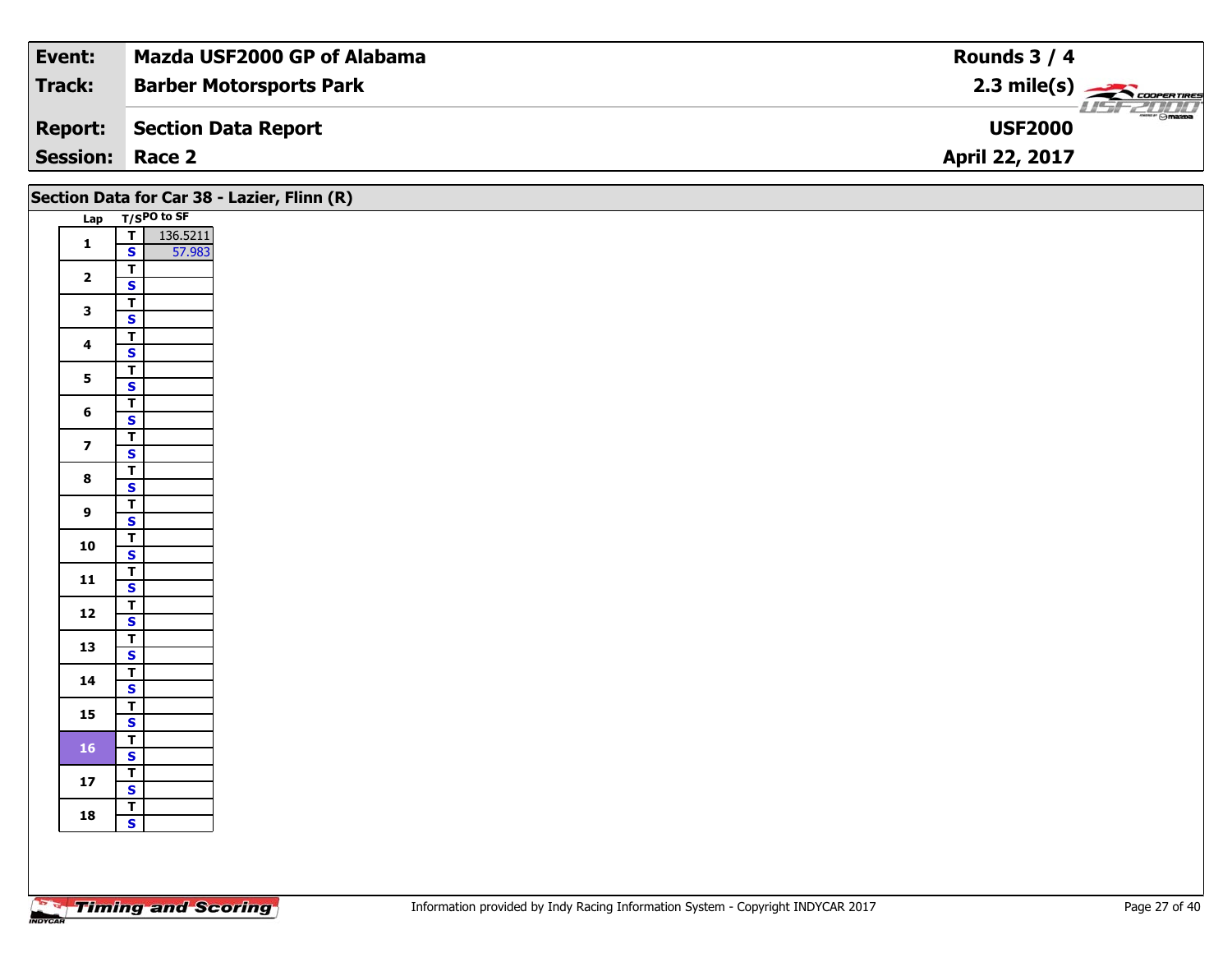| Event:                 | Mazda USF2000 GP of Alabama                | Rounds $3/4$                              |
|------------------------|--------------------------------------------|-------------------------------------------|
| <b>Track:</b>          | <b>Barber Motorsports Park</b>             | $2.3 \text{ mile(s)}$                     |
| <b>Report:</b>         | Section Data Report                        | <i><b>LISF 2000</b></i><br><b>USF2000</b> |
| <b>Session: Race 2</b> |                                            | April 22, 2017                            |
|                        | Section Data for Car 7 - Wojcik, Devin (R) |                                           |

| Lap |     | $T/S$ SF to I1 | <b>I1 to I2</b>   | I2 to I3A | I3A to I3         | <b>I3 to I4</b> | 14 to 15A | I5A to I5 | <b>I5 to 16</b> | <b>16 to 17</b> | <b>I7 to I8</b> | I8 to SF | <b>I2 to I3</b> | <b>I4 to I5</b> | Lap      | PI to PO |
|-----|-----|----------------|-------------------|-----------|-------------------|-----------------|-----------|-----------|-----------------|-----------------|-----------------|----------|-----------------|-----------------|----------|----------|
|     | . . | 2.7851         | 263.2355 <b>l</b> | 41.2280   | 19.7416           | 14.9768         | 15.5571   | 6.9184    | 18.2159         | <b>24.8022</b>  | 12.2015         | 20.7071  | 60.9696         | 22.4755         | 150.0243 | 551.6654 |
|     |     | 109.1851       | 3.942             | 23.285    | וכדר חנ<br>20.Z7J | 69.289          | 41.767'   | 78.841    | 49.520          | 28.865          | 49.342          | 51.432   |                 | 53.179          | 55.191   | 1.584    |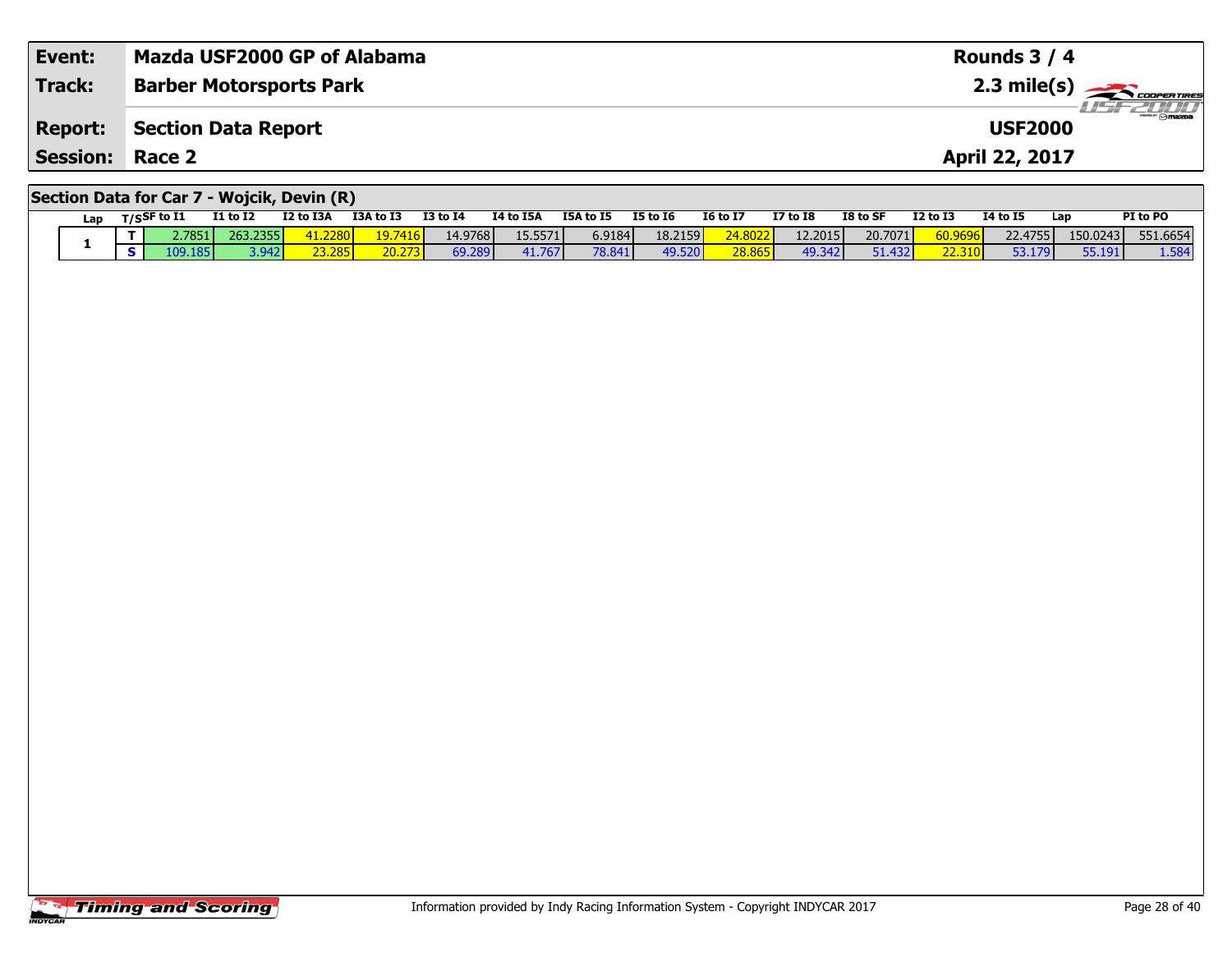| Event:                                     | Mazda USF2000 GP of Alabama    | Rounds $3/4$                         |  |  |  |  |  |  |  |  |  |
|--------------------------------------------|--------------------------------|--------------------------------------|--|--|--|--|--|--|--|--|--|
| <b>Track:</b>                              | <b>Barber Motorsports Park</b> | $\overline{\phantom{a}}$ 2.3 mile(s) |  |  |  |  |  |  |  |  |  |
| <b>Report:</b>                             | Section Data Report            | <b>USF2000</b>                       |  |  |  |  |  |  |  |  |  |
| <b>Session:</b>                            | Race 2                         | April 22, 2017                       |  |  |  |  |  |  |  |  |  |
| Section Data for Car 7 - Wojcik, Devin (R) |                                |                                      |  |  |  |  |  |  |  |  |  |

| Lan |   | $T/SPO$ to SF |
|-----|---|---------------|
|     |   | 139,7030      |
|     | s | 56.662        |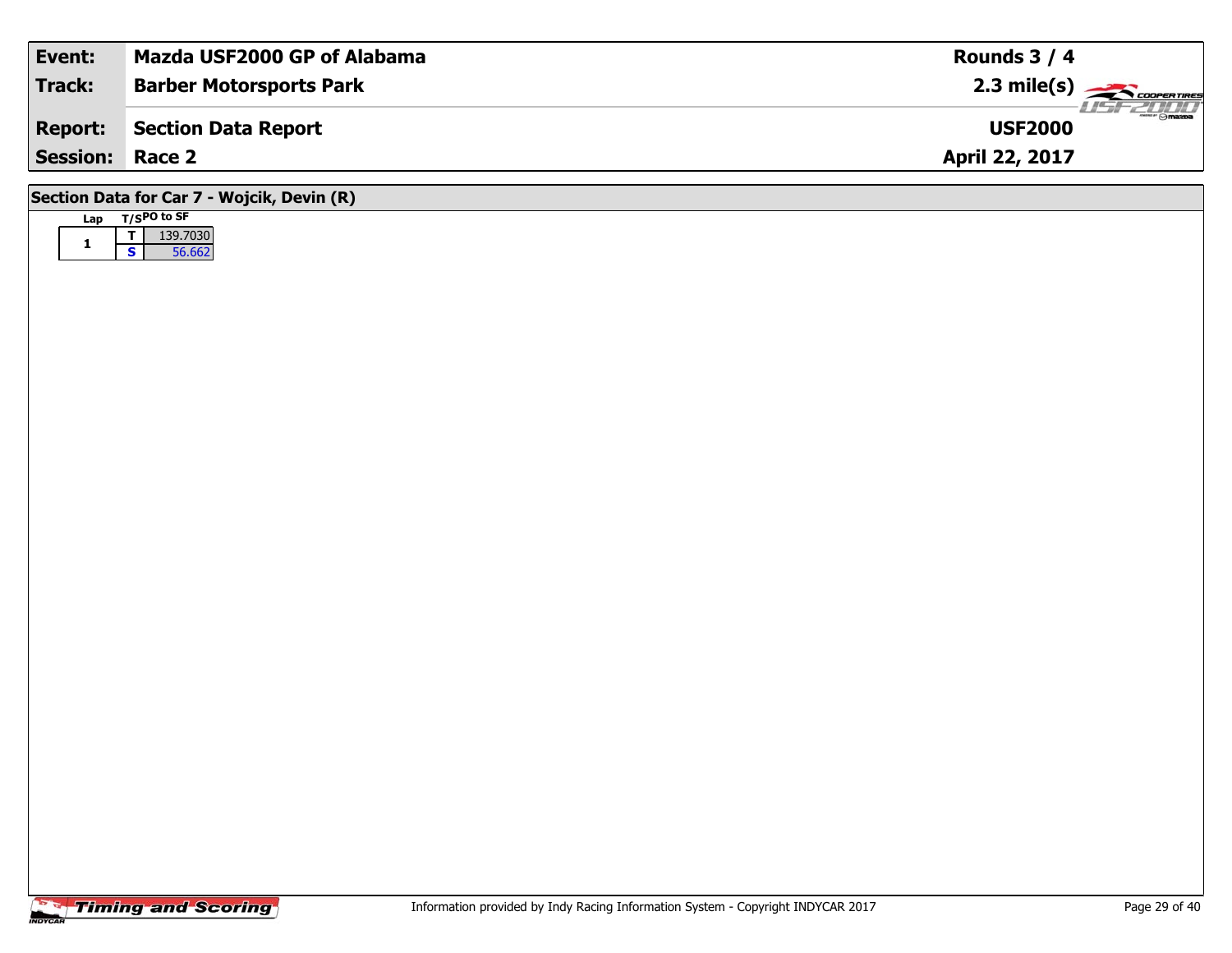|                                            | Event:         |                                                                                                                                                                                                                         | Mazda USF2000 GP of Alabama    |                   |                   |                   |                   | Rounds 3 / 4      |                   |                   |                   |                   |                   |                   |                   |                    |          |  |  |
|--------------------------------------------|----------------|-------------------------------------------------------------------------------------------------------------------------------------------------------------------------------------------------------------------------|--------------------------------|-------------------|-------------------|-------------------|-------------------|-------------------|-------------------|-------------------|-------------------|-------------------|-------------------|-------------------|-------------------|--------------------|----------|--|--|
|                                            | <b>Track:</b>  |                                                                                                                                                                                                                         | <b>Barber Motorsports Park</b> |                   |                   |                   |                   |                   |                   |                   |                   |                   |                   |                   |                   |                    |          |  |  |
|                                            |                |                                                                                                                                                                                                                         |                                |                   |                   |                   |                   |                   |                   |                   |                   |                   | 2.3 mile(s)       |                   |                   |                    |          |  |  |
|                                            | <b>Report:</b> |                                                                                                                                                                                                                         | <b>Section Data Report</b>     |                   |                   |                   |                   |                   |                   |                   |                   |                   |                   | <b>USF2000</b>    |                   |                    |          |  |  |
| <b>Session:</b><br>Race 2                  |                |                                                                                                                                                                                                                         |                                |                   |                   |                   |                   |                   |                   |                   |                   |                   |                   | April 22, 2017    |                   |                    |          |  |  |
| Section Data for Car 80 - Megennis, Robert |                |                                                                                                                                                                                                                         |                                |                   |                   |                   |                   |                   |                   |                   |                   |                   |                   |                   |                   |                    |          |  |  |
|                                            |                |                                                                                                                                                                                                                         |                                |                   |                   |                   |                   |                   |                   |                   |                   |                   |                   |                   |                   |                    |          |  |  |
|                                            | Lap            | $I1$ to $I2$<br>I3A to I3<br>$T/S$ SF to I1<br>I2 to I3A<br><b>I3 to I4</b><br>I4 to I5A<br>I5A to I5<br><b>I5 to 16</b><br><b>16 to 17</b><br><b>I7 to I8</b><br>I8 to SF<br><b>I2 to I3</b><br><b>I4 to I5</b><br>Lap |                                |                   |                   |                   |                   |                   |                   |                   |                   |                   |                   |                   |                   |                    | PO to SF |  |  |
|                                            | 1              | T.                                                                                                                                                                                                                      | 2.8682                         | 12.9874           | 9.2594            | 7.6645            | 10.6797           | 17.3926           | 13.8444           | 20.6716           | 16.3313           | 16.5355           | 23.4135           | 16.9239           | 31.2370           | 151.6481           | 158.1104 |  |  |
|                                            |                | S                                                                                                                                                                                                                       | 106.022                        | 79.903            | 103.678           | 52.218            | 97.168            | 37.359            | 39.399            | 43.637            | 43.837            | 36.409            | 45.487            | 80.373            | 38.263            | 54.600             | 50.066   |  |  |
|                                            | 2              | T<br>$\mathbf{s}$                                                                                                                                                                                                       | 6.4401<br>47.218               | 20.2842<br>51.159 | 18.9342<br>50.702 | 11.0021<br>36.377 | 18.4908<br>56.121 | 19.3994<br>33.494 | 7.5693<br>72.061  | 17.7329<br>50.868 | 13.7769<br>51.964 | 13.0523<br>46.126 | 18.3482<br>58.044 | 29.9363<br>45.437 | 26.9687<br>44.319 | 165.0304<br>50.173 |          |  |  |
|                                            |                | T.                                                                                                                                                                                                                      | 6.1928                         | 19.6098           | 20.5968           | 7.9933            | 19.5135           | 15.5743           | 10.0656           | 16,2381           | 15,4070           | 12.1176           | 16.7305           | 28.5901           | 25.6399           | 160.0393           |          |  |  |
|                                            | 3              | S                                                                                                                                                                                                                       | 49.104                         | 52.919            | 46.609            | 50.070            | 53.180            | 41.721            | 54.190            | 55.551            | 46.466            | 49.684            | 63.656            | 47.577            | 46.616            | 51.737             |          |  |  |
|                                            |                | T.                                                                                                                                                                                                                      | 6.2311                         | 19.8125           | 22.4096           | 8.3885            | 18.0086           | 19.0708           | 6.2504            | 17.5284           | 12.6327           | 13.3151           | 16.0372           | 30.7981           | 25.3212           | 159.6849           |          |  |  |
|                                            | 4              | S                                                                                                                                                                                                                       | 48.802                         | 52.377            | 42.839            | 47.711            | 57.624            | 34.072            | 87.267            | 51.462            | 56.671            | 45.215            | 66.408            | 44.166            | 47.203            | 51.852             |          |  |  |
|                                            |                | T.                                                                                                                                                                                                                      | 6.3477                         | 20.6346           | 17.5728           | 9.1404            | 18.8187           | 16.2267           | 12.6870           | 14.1635           | 12.7160           | 11.9072           | 19.0685           | 26.7132           | 28.9137           | 159.2831           |          |  |  |
|                                            | 5              | S                                                                                                                                                                                                                       | 47.906                         | 50.291            | 54.630            | 43.787            | 55.143            | 40.043            | 42.993            | 63.688            | 56.300            | 50.561            | 55.851            | 50.920            | 41.338            | 51.983             |          |  |  |
|                                            |                | $\mathbf T$                                                                                                                                                                                                             | 4.9825                         | 20.7383           | 18.9293           | 8.4031            | 18.1141           | 10.7089           | 10.1072           | 14.7711           | 12.688            | 13.5402           | 12.6005           | 27.3324           | 20.8161           | 145.5833           |          |  |  |
|                                            | 6              | S                                                                                                                                                                                                                       | 61.032                         | 50.039            | 50.715            | 47.629            | 57.288            | 60.676            | 53.967            | 61.068            | 56.424            | 44.464            | 84.520            | 49.766            | 57.418            | 56.875             |          |  |  |
|                                            | $\overline{ }$ | T.                                                                                                                                                                                                                      | 2.5009                         | 12.2859           | 9.1218            | 6.5183            | 9.9085            | 8.6284            | 5.2821            | 7.4182            | 6.9336            | 6.7142            | 11.2475           | 15.6401           | 13.9105           | 86.5594            |          |  |  |
|                                            |                | S.                                                                                                                                                                                                                      | 121.593                        | 84.465            | 105.242           | 61.401            | 104.731           | 75.306            | 103.265           | 121.599           | 103.252           | 89.667            | 94.688            | 86.970            | 85.923            | 95.657             |          |  |  |
|                                            | 8              | T.                                                                                                                                                                                                                      | 2.4719                         | 12.0454           | 8.8618            | 6.3702            | 9.9535            | 8.6642            | 5.2880            | 7.3879            | 6.7456            | 6.7004            | 11.2277           | 15.2320           | 13.9522           | 85.7166            |          |  |  |
|                                            |                | <b>S</b>                                                                                                                                                                                                                | 123.019                        | 86.151            | 108.330           | 62.828            | 104.258           | 74.995            | 103.149           | 122.098           | 106.130           | 89.852            | 94.855            | 89.301            | 85.666            | 96.597             |          |  |  |
|                                            | 9              | T.                                                                                                                                                                                                                      | 2.4408                         | 11.9353           | 8.9898            | 6.3062            | 9.7936            | 8.6550            | 5.2898            | 7.3859            | 6.7773            | 6.7700            | 11.2337           | 15.2960           | 13.9448           | 85.5774            |          |  |  |
|                                            |                | $\mathbf{s}$                                                                                                                                                                                                            | 124.587                        | 86.946            | 106.788           | 63.466            | 105.960           | 75.075            | 103.114           | 122.131           | 105.633           | 88.928            | 94.804            | 88.927            | 85.711            | 96.755             |          |  |  |
|                                            | 10             | T.                                                                                                                                                                                                                      | 2.4533                         | 11.8892           | 8.8985            | 6.6355            | 9.7414            | 8.5816            | 5.2760            | 7.3988            | 6.7046            | 6.5758            | 11.2524           | 15.5340           | 13.8576           | 85.4071            |          |  |  |
|                                            |                | S                                                                                                                                                                                                                       | 123.952                        | 87.283<br>11.9714 | 107.883<br>8.9705 | 60.316<br>6.2009  | 106.528<br>9.8550 | 75.717            | 103.384           | 121.918<br>7.3684 | 106.779           | 91.555            | 94.646<br>11.2075 | 87.565<br>15.1714 | 86.251<br>13.8571 | 96.947             |          |  |  |
|                                            | 11             | T.<br>S                                                                                                                                                                                                                 | 2.4531<br>123.962              | 86.684            | 107.017           | 64.543            | 105.300           | 8.5876<br>75.664  | 5.2695<br>103.512 | 122.421           | 6.8634<br>104.308 | 6.5903<br>91.353  | 95.026            | 89.657            | 86.254            | 85.3376<br>97.026  |          |  |  |
|                                            |                | T.                                                                                                                                                                                                                      | 2.4487                         | 11.8525           | 8.9456            | 6.2844            | 9.8085            | 8.6368            | 5.2993            | 7.4048            | 6.7494            | 6.6080            | 11.1934           | 15.2300           | 13.9361           | 85.2314            |          |  |  |
|                                            | 12             | $\mathbf{s}$                                                                                                                                                                                                            | 124.185                        | 87.553            | 107.315           | 63.686            | 105.799           | 75.233            | 102.930           | 121.819           | 106.070           | 91.109            | 95.145            | 89.312            | 85.765            | 97.147             |          |  |  |
|                                            |                | T.                                                                                                                                                                                                                      | 2.4569                         | 12.0340           | 8.9120            | 6.2428            | 9.9791            | 8.8828            | 5.2650            | 7.3892            | 6.7636            | 6.5566            | 12.1367           | 15.1548           | 14.1478           | 86.6187            |          |  |  |
|                                            | 13             | S                                                                                                                                                                                                                       | 123.770                        | 86.233            | 107.720           | 64.110            | 103.990           | 73.150            | 103.600           | 122.076           | 105.847           | 91.823            | 87.750            | 89.756            | 84.481            | 95.591             |          |  |  |
|                                            |                | T.                                                                                                                                                                                                                      | 2.5041                         | 12.0080           | 8.9661            | 6.2537            | 9.8527            | 8.5160            | 5.3186            | 7.4680            | 6.6675            | 6.6774            | 11.1557           | 15.2198           | 13.8346           | 85.3878            |          |  |  |
|                                            | 14             | S.                                                                                                                                                                                                                      | 121.437                        | 86.420            | 107.070           | 63.998            | 105.324           | 76.300            | 102.556           | 120.788           | 107.373           | 90.162            | 95.467            | 89.372            | 86.394            | 96.969             |          |  |  |

**<sup>T</sup>** 2.6689 13.3368 11.8062 **<sup>S</sup>** 113.939 77.809 81.313

81.313

**15**

**16**

**17**

**18**

**<sup>T</sup>** 2.4495 11.9138 8.9556 6.2298 9.7526 8.4439 5.2744 7.4534 6.7679 6.5331 11.2396 15.1854 13.7183 85.0136 **<sup>S</sup>** 124.144 87.103 107.195 64.244 106.405 76.952 103.415 121.025 105.780 92.153 94.754 89.575 87.126 97.396

**<sup>T</sup>** 2.4371 11.9061 8.9166 6.4689 9.7462 8.5711 5.3028 7.4111 6.7399 6.5564 11.2485 15.3855 13.8739 85.3047 **<sup>S</sup>** 124.776 87.159 107.664 61.869 106.475 75.810 102.862 121.715 106.220 91.826 94.679 88.410 86.149 97.064

**<sup>T</sup>** 2.4475 11.9358 8.9092 6.2490 9.8059 8.5422 5.2836 7.3980 6.6902 6.4979 11.2966 15.1582 13.8258 85.0559 **<sup>S</sup>** 124.246 86.942 107.754 64.047 105.827 76.066 103.235 121.931 107.009 92.652 94.276 89.735 86.449 97.348

96.969

97.064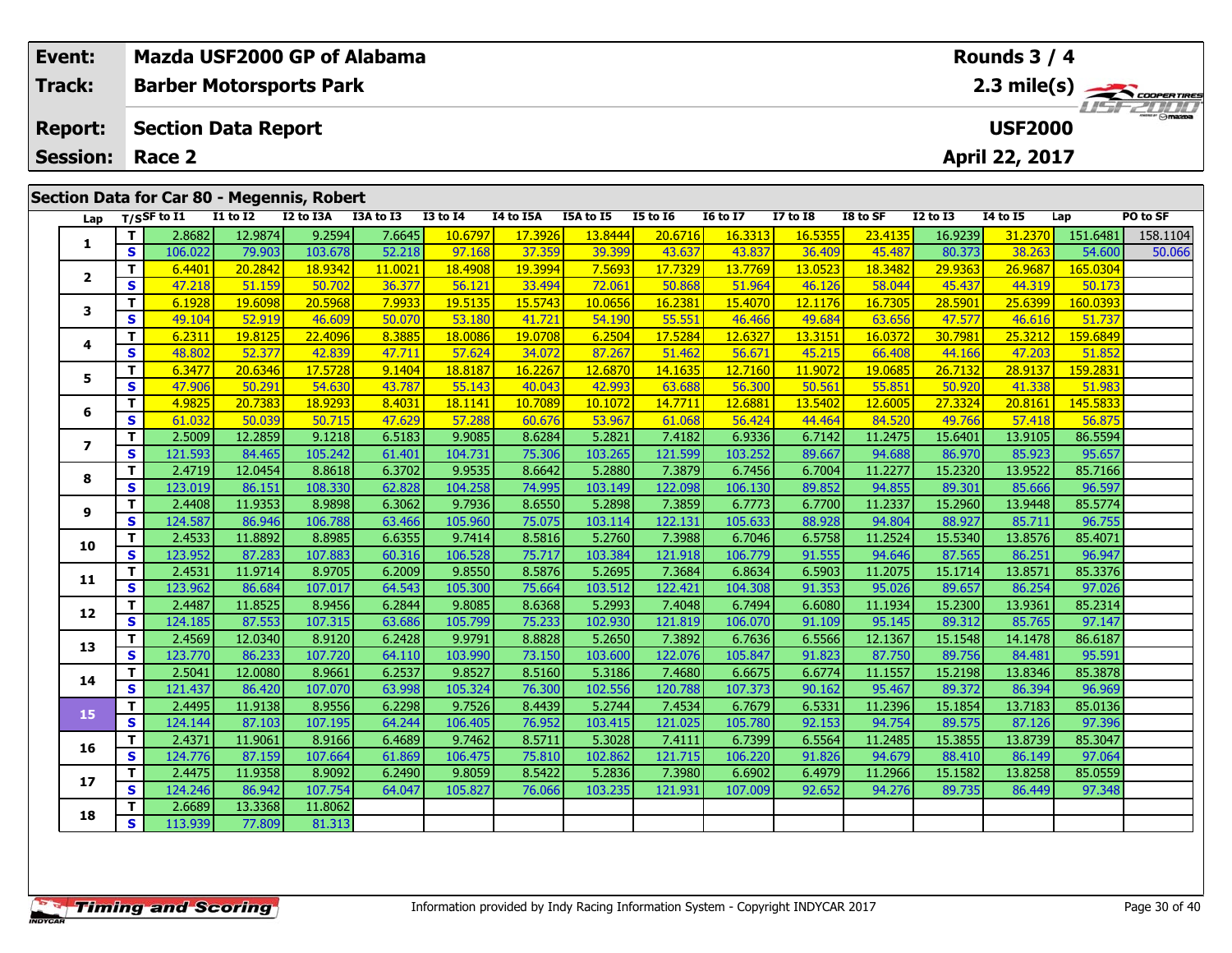|  | <b>Event:</b>   |                         |                                                                   |                   |                   | Mazda USF2000 GP of Alabama |                   |                  |                   |                   |                   |                  |                   |                   | <b>Rounds 3 / 4</b> |                   |          |  |  |  |  |
|--|-----------------|-------------------------|-------------------------------------------------------------------|-------------------|-------------------|-----------------------------|-------------------|------------------|-------------------|-------------------|-------------------|------------------|-------------------|-------------------|---------------------|-------------------|----------|--|--|--|--|
|  | <b>Track:</b>   |                         | <b>Barber Motorsports Park</b>                                    |                   |                   |                             |                   |                  |                   |                   |                   |                  |                   |                   | $2.3$ mile(s)       |                   |          |  |  |  |  |
|  | <b>Report:</b>  |                         | <b>Section Data Report</b>                                        |                   |                   |                             |                   |                  |                   |                   |                   |                  |                   | <b>USF2000</b>    |                     |                   |          |  |  |  |  |
|  | <b>Session:</b> |                         | Race 2                                                            |                   |                   |                             |                   |                  |                   |                   |                   |                  | April 22, 2017    |                   |                     |                   |          |  |  |  |  |
|  |                 |                         |                                                                   |                   |                   |                             |                   |                  |                   |                   |                   |                  |                   |                   |                     |                   |          |  |  |  |  |
|  | Lap             |                         | Section Data for Car 81 - Frederick, Kaylen (R)<br>$T/S$ SF to I1 | $I1$ to $I2$      | I2 to I3A         | I3A to I3                   | $13$ to $14$      | I4 to I5A        | I5A to I5         | <b>I5 to 16</b>   | <b>I6 to I7</b>   | <b>I7 to 18</b>  | I8 to SF          | <b>I2 to I3</b>   | <b>I4 to I5</b>     | Lap               | PO to SF |  |  |  |  |
|  |                 | т                       | 2.8418                                                            | 12.6987           | 9.0828            | 6.3047                      | 10.5374           | 16.3159          | 13.4183           | 19.8876           | 17.2765           | 16.1649          | 22.9060           | 15.3875           | 29.7342             | 147.4346          | 162.1260 |  |  |  |  |
|  | 1               | $\overline{\mathbf{s}}$ | 107.006                                                           | 81.719            | 105.694           | 63.481                      | 98.480            | 39.825           | 40.650            | 45.357            | 41.438            | 37.244           | 46.494            | 88.398            | 40.197              | 56.160            | 48.826   |  |  |  |  |
|  |                 | т                       | 5.3052                                                            | 21.2576           | 19.2156           | 10.2509                     | 18.5983           | 17.6312          | 10.0336           | 17.3707           | 13.5241           | 13.1879          | 17.2805           | 29.4665           | 27.6648             | 163.6556          |          |  |  |  |  |
|  | $\mathbf{2}$    | $\mathbf{s}$            | 57.319                                                            | 48.817            | 49.959            | 39.043                      | 55.797            | 36.854           | 54.363            | 51.929            | 52.936            | 45.651           | 61.630            | 46.162            | 43.204              | 50.594            |          |  |  |  |  |
|  | 3               | T.                      | 5.7651                                                            | 21.2941           | 19.1023           | 8.2305                      | 19,4704           | 16.4250          | 11.1577           | 16.1794           | 13.5182           | 13.3236          | 17.1791           | 27.3328           | 27.5827             | 161.6454          |          |  |  |  |  |
|  |                 | $\mathbf{s}$            | 52.747                                                            | 48.733            | 50.256            | 48.627                      | 53.298            | 39.560           | 48.886            | 55.753            | 52.959            | 45.186           | 61.994            | 49.765            | 43.332              | 51.223            |          |  |  |  |  |
|  | 4               | T.                      | 5.7352                                                            | 19.5422           | 21.1934           | 6.8689                      | 20.2310           | 16.2219          | 9.7892            | 17.4498           | 13.8664           | 12.5661          | 16.0409           | 28.0623           | 26.0111             | 159.5050          |          |  |  |  |  |
|  |                 | $\mathbf s$             | 53.022                                                            | 53.102            | 45.297            | 58.267                      | 51.294            | 40.055           | 55.720            | 51.694            | 51.629            | 47.910           | 66.393            | 48.472            | 45.951              | 51.911            |          |  |  |  |  |
|  | 5               | T.                      | 5.7114                                                            | 21.0469           | 17.0825           | 9.5666                      | 19.0225           | 15.7619          | 12.3980           | 14.3897           | 13.7170           | 11.7391          | 18.0778           | 26.6491           | 28.1599             | 158.5134          |          |  |  |  |  |
|  |                 | S                       | 53.243                                                            | 49.305            | 56.198            | 41.836                      | 54.553            | 41.224           | 43.995            | 62.687            | 52.191            | 51.285           | 58.912            | 51.042            | 42.444              | 52.235            |          |  |  |  |  |
|  | 6               | T.                      | 5.5014                                                            | 19.2414           | 20.2849           | 8.0651                      | 18.4720           | 11.0711          | 10.2764           | 15.4215           | 13.1378           | 14.1030          | 13.1648           | 28.3500           | 21.3475             | 148.7394          |          |  |  |  |  |
|  |                 | $\mathbf{s}$            | 55.275                                                            | 53.932            | 47.326            | 49.625                      | 56.178            | 58.691           | 53.078            | 58.493            | 54.492            | 42.689           | 80.898            | 47.980            | 55.989              | 55.668            |          |  |  |  |  |
|  | $\overline{ }$  | T                       | 2.5142                                                            | 12.1644           | 9.0556            | 6.4403                      | 9.9203            | 8.7981           | 5.2999            | 7.4270            | 6.7723            | 6.5728           | 11.3658           | 15.4959           | 14.0980             | 86.3307           |          |  |  |  |  |
|  |                 | $\mathbf s$             | 120.949                                                           | 85.309            | 106.012           | 62.144                      | 104.606           | 73.854           | 102.918           | 121.455           | 105.711           | 91.596           | 93.702            | 87.780            | 84.780              | 95.910            |          |  |  |  |  |
|  | 8               | T.                      | 2.4484                                                            | 11.9439           | 8.9714            | 6.2077                      | 9.7615            | 8.5425           | 5.2573            | 7.3971            | 6.6967            | 6.5458           | 11.2071           | 15.1791           | 13.7998             | 84.9794           |          |  |  |  |  |
|  |                 | $\mathbf{s}$<br>т       | 124.200<br>2.4370                                                 | 86.883<br>11.8699 | 107.007<br>8.9037 | 64.473<br>6.1992            | 106.308<br>9.7000 | 76.064<br>8.5558 | 103.752<br>5.2846 | 121.946<br>7.4248 | 106.905<br>6.6037 | 91.974<br>6.4108 | 95.029<br>11.2815 | 89.612<br>15.1029 | 86.612<br>13.8404   | 97.435<br>84.6710 |          |  |  |  |  |
|  | 9               | $\overline{\mathbf{s}}$ | 124.781                                                           | 87.425            | 107.820           | 64.561                      | 106.982           | 75.945           | 103.216           | 121.491           | 108.410           | 93.911           | 94.402            | 90.064            | 86.358              | 97.790            |          |  |  |  |  |
|  |                 | т                       | 2.4514                                                            | 11.8746           | 8.9432            | 6.1792                      | 9.6798            | 8.5402           | 5.3083            | 7.4366            | 6.8080            | 6.4727           | 11.2182           | 15.1224           | 13.8485             | 84.9122           |          |  |  |  |  |
|  | 10              | $\mathbf{s}$            | 124.048                                                           | 87.391            | 107.344           | 64.770                      | 107.205           | 76.084           | 102.755           | 121.298           | 105.157           | 93.013           | 94.935            | 89.948            | 86.307              | 97.512            |          |  |  |  |  |
|  |                 | T.                      | 2.4406                                                            | 13.4724           | 8.9185            | 6.1634                      | 9.7881            | 8.5499           | 5.3117            | 7.4580            | 6.6493            | 6.4198           | 11.2681           | 15.0819           | 13.8616             | 86.4398           |          |  |  |  |  |
|  | 11              | $\mathbf s$             | 124.597                                                           | 77.026            | 107.641           | 64.936                      | 106.019           | 75.998           | 102.689           | 120.950           | 107.667           | 93.779           | 94.515            | 90.189            | 86.226              | 95.789            |          |  |  |  |  |
|  |                 | т                       | 2.4788                                                            | 11.8349           | 8.8950            | 6.1977                      | 9.7681            | 8.4290           | 5.3010            | 7.4513            | 6.6554            | 6.4840           | 11.2206           | 15.0927           | 13.7300             | 84.7158           |          |  |  |  |  |
|  | 12              | $\mathbf{s}$            | 122.677                                                           | 87.684            | 107.926           | 64.577                      | 106.236           | 77.088           | 102.897           | 121.059           | 107.568           | 92.851           | 94.915            | 90.125            | 87.052              | 97.739            |          |  |  |  |  |
|  |                 | T.                      | 2.4550                                                            | 11.8115           | 8.9180            | 6.1426                      | 9.7460            | 8.4428           | 5.3013            | 7.4718            | 6.5849            | 6.4368           | 11.3220           | 15.0606           | 13.7441             | 84.6327           |          |  |  |  |  |
|  | 13              | $\overline{\mathbf{s}}$ | 123.866                                                           | 87.857            | 107.647           | 65.156                      | 106.477           | 76.962           | 102.891           | 120.727           | 108.720           | 93.532           | 94.065            | 90.317            | 86.963              | 97.835            |          |  |  |  |  |
|  |                 | т                       | 2.4509                                                            | 11.8303           | 8.9717            | 6.1780                      | 9.7308            | 8.4790           | 5.3122            | 7.5023            | 6.7675            | 6.5707           | 11.2210           | 15.1497           | 13.7912             | 85.0144           |          |  |  |  |  |
|  | 14              | $\overline{\mathbf{s}}$ | 124.073                                                           | 87.718            | 107.003           | 64.783                      | 106.644           | 76.633           | 102.680           | 120.236           | 105.786           | 91.626           | 94.911            | 89.786            | 86.666              | 97.395            |          |  |  |  |  |
|  | 15              | т                       | 2.4434                                                            | 12.0528           | 8.9552            | 6.4157                      | 9.7420            | 8.5750           | 5.3283            | 7.5098            | 6.7238            | 6.6663           | 11.2835           | 15.3709           | 13.9033             | 85.6958           |          |  |  |  |  |
|  |                 | $\mathbf{s}$            | 124.454                                                           | 86.098            | 107.200           | 62.382                      | 106.521           | 75.775           | 102.369           | 120.116           | 106.474           | 90.312           | 94.386            | 88.494            | 85.967              | 96.621            |          |  |  |  |  |
|  | 16              | T.                      | 2.4857                                                            | 11.8990           | 8.9540            | 6.2059                      | 9.7675            | 8.4764           | 5.2984            | 7.4405            | 6.7074            | 6.5222           | 11.1869           | 15.1599           | 13.7748             | 84.9439           |          |  |  |  |  |
|  |                 | $\overline{\mathbf{s}}$ | 122.336                                                           | 87.211            | 107.215           | 64.491                      | 106.243           | 76.657           | 102.947           | 121.235           | 106.734           | 92.307           | 95.201            | 89.725            | 86.769              | 97.476            |          |  |  |  |  |
|  | 17              | T.                      | 2.4633                                                            | 11.9165           | 8.9473            | 6.1712                      | 9.7749            | 8.4813           | 5.2947            | 7.4513            | 6.6593            | 6.5253           | 11.2751           | 15.1185           | 13.7760             | 84.9602           |          |  |  |  |  |
|  |                 | S                       | 123.449                                                           | 87.083            | 107.295           | 64.854                      | 106.162           | 76.612           | 103.019           | 121.059           | 107.505           | 92.263           | 94.456            | 89.971            | 86.762              | 97.457            |          |  |  |  |  |
|  | 18              | T.                      | 2.7303                                                            | 15.1868           | 12.8952           | 7.6105                      |                   |                  |                   |                   |                   |                  |                   | 20.5057           |                     |                   |          |  |  |  |  |
|  |                 | S.                      | 111.376                                                           | 68.331            | 74.446            | 52.589                      |                   |                  |                   |                   |                   |                  |                   | 66.334            |                     |                   |          |  |  |  |  |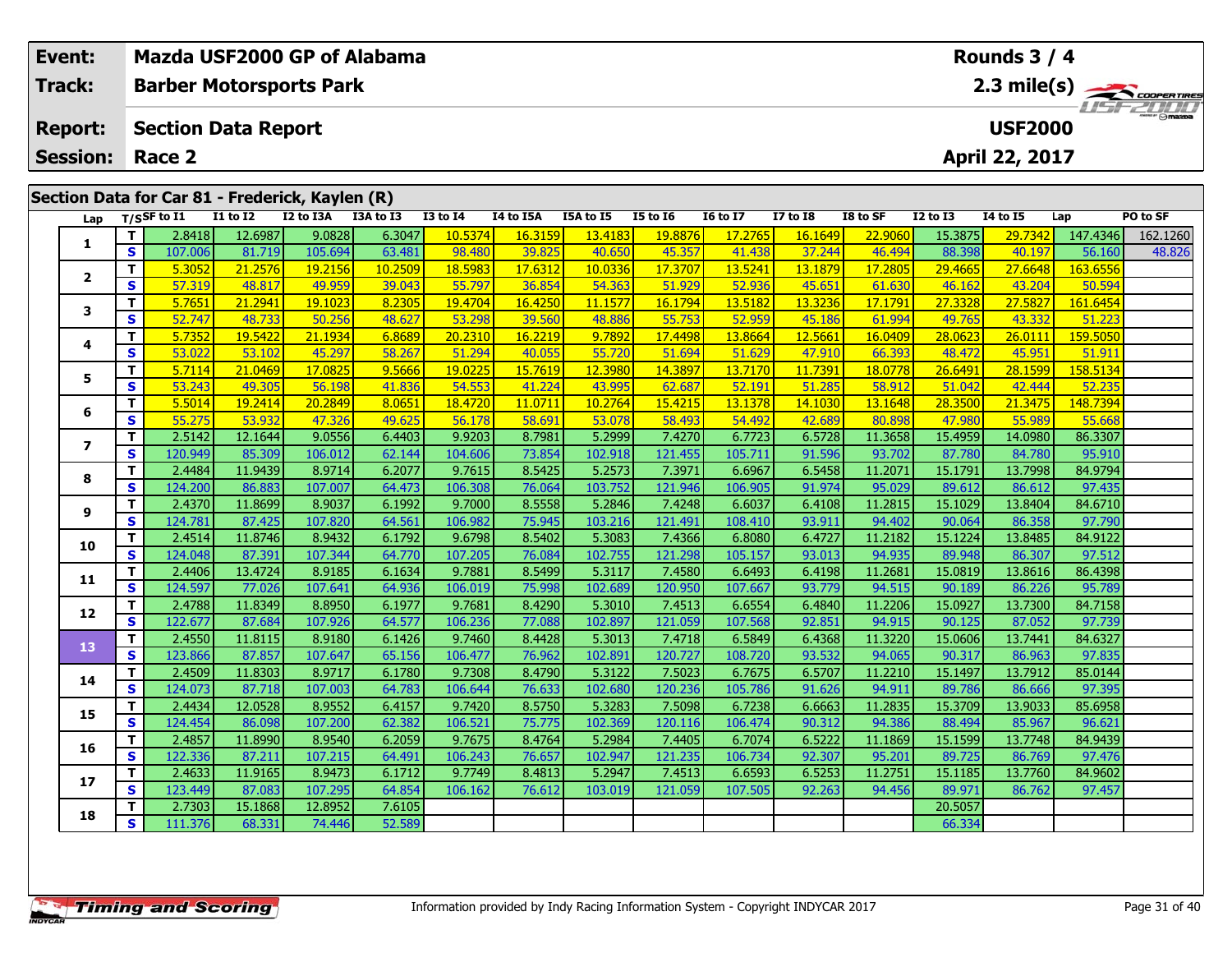| Event:<br><b>Track:</b>                                                                                                                                                                                                                                                                                            |                | Mazda USF2000 GP of Alabama<br><b>Barber Motorsports Park</b> |                   |                   |                  |                   |                   |                   |                   |                   |                   | Rounds $3/4$      | 2.3 mile(s)       |                                  |                    |                    |
|--------------------------------------------------------------------------------------------------------------------------------------------------------------------------------------------------------------------------------------------------------------------------------------------------------------------|----------------|---------------------------------------------------------------|-------------------|-------------------|------------------|-------------------|-------------------|-------------------|-------------------|-------------------|-------------------|-------------------|-------------------|----------------------------------|--------------------|--------------------|
| <b>Report:</b><br><b>Session:</b>                                                                                                                                                                                                                                                                                  |                | <b>Section Data Report</b><br>Race 2                          |                   |                   |                  |                   |                   |                   |                   |                   |                   |                   |                   | <b>USF2000</b><br>April 22, 2017 |                    |                    |
|                                                                                                                                                                                                                                                                                                                    |                | Section Data for Car 82 - Agren, Ayla                         |                   |                   |                  |                   |                   |                   |                   |                   |                   |                   |                   |                                  |                    |                    |
| $\overline{11}$ to $\overline{12}$<br>I2 to I3A<br>I3A to I3<br><b>I3 to I4</b><br>I4 to I5A<br>I5A to I5<br><b>I5 to 16</b><br><b>I7 to I8</b><br>I8 to SF<br><b>I2 to I3</b><br>$I4$ to $I5$<br>T/SSF to I1<br><b>16 to 17</b><br>Lap<br>13.2588<br>7.0484<br>16.4719<br>16.1587<br>31.5129<br>9.1103<br>10.5374 |                |                                                               |                   |                   |                  |                   |                   |                   |                   |                   |                   |                   |                   | Lap                              | PO to SF           |                    |
| 1                                                                                                                                                                                                                                                                                                                  | T.<br><b>S</b> | 2.8765                                                        |                   | 105.375           | 56.783           |                   | 17.4710           | 14.0419<br>38.845 | 20.9082           |                   | 16.4053<br>36.698 | 23.2913           |                   | 37.928                           | 151.4210           | 154.4458<br>51.254 |
|                                                                                                                                                                                                                                                                                                                    | T.             | 105.716<br>6.5955                                             | 78.267<br>20.3075 | 18.9135           | 11.0338          | 98.480<br>18.4079 | 37.192<br>19.5730 | 7.5083            | 43.143<br>17.7243 | 43.462<br>13.8766 | 12.8923           | 45.725<br>18.3260 | 84.179<br>29.9473 | 27.0813                          | 54.682<br>165.1587 |                    |
| $\overline{2}$                                                                                                                                                                                                                                                                                                     | S              | 46.106                                                        | 51.101            | 50.757            | 36.273           | 56.374            | 33.197            | 72.647            | 50.893            | 51.591            | 46.698            | 58.114            | 45.421            | 44.135                           | 50.134             |                    |
|                                                                                                                                                                                                                                                                                                                    | T.             | 6.1320                                                        | 19.7652           | 20.6757           | 7.8931           | 19.7097           | 15.6425           | 9.6240            | 16.6324           | 15.1996           | 11,9741           | 16,8097           | 28.5688           | 25.2665                          | 160.0580           |                    |
| 3                                                                                                                                                                                                                                                                                                                  | S              | 49.591                                                        | 52.503            | 46.431            | 50.706           | 52.651            | 41.539            | 56.676            | 54.234            | 47.101            | 50.279            | 63.356            | 47.612            | 47.305                           | 51.731             |                    |
|                                                                                                                                                                                                                                                                                                                    | T.             | 6.2654                                                        | 20.1030           | 22.3610           | 8.3328           | 18.5047           | 18.3262           | 6.6316            | 17.1426           | 12.7964           | 13.1387           | 16.3996           | 30.6938           | 24.9578                          | 160.0020           |                    |
| 4                                                                                                                                                                                                                                                                                                                  | S.             | 48.535                                                        | 51.621            | 42.932            | 48.030           | 56.079            | 35.456            | 82.251            | 52.620            | 55.946            | 45.822            | 64.941            | 44.316            | 47.890                           | 51.749             |                    |
| 5                                                                                                                                                                                                                                                                                                                  | T.             | 6.2872                                                        | 20.2407           | 17.6571           | 9.3608           | 18.9942           | 16.2192           | 12.6669           | 13.7956           | 12.9340           | 12.3636           | 18.3652           | 27,0179           | 28.8861                          | 158.8845           |                    |
|                                                                                                                                                                                                                                                                                                                    | S              | 48.367                                                        | 51.269            | 54.369            | 42.756           | 54.634            | 40.062            | 43.061            | 65.386            | 55.351            | 48.695            | 57.990            | 50.345            | 41.377                           | 52.113             |                    |
| 6                                                                                                                                                                                                                                                                                                                  | T.             | 5.0747                                                        | 20.7459           | 18.9633           | 8.2511           | 18.5459           | 10.8629           | 9.6105            | 14.7122           | 12.5520           | 13.5253           | 12.7266           | 27.2144           | 20.4734                          | 145.5704           |                    |
|                                                                                                                                                                                                                                                                                                                    | S              | 59.923                                                        | 50.021            | 50.624            | 48.506           | 55.955            | 59.816            | 56.756            | 61.313            | 57.035            | 44.513            | 83.683            | 49.982            | 58.380                           | 56.880             |                    |
| $\overline{ }$                                                                                                                                                                                                                                                                                                     | T.             | 2.5393                                                        | 12.3167           | 9.0334            | 6.3968           | 10.1229           | 8.9459            | 5.3154            | 7.4625            | 6.9911            | 6.6582            | 11.2537           | 15.4302           | 14.2613                          | 87.0359            |                    |
|                                                                                                                                                                                                                                                                                                                    | S              | 119.754                                                       | 84.254            | 106.272           | 62.567           | 102.513           | 72.634            | 102.618           | 120.877           | 102.403           | 90.422            | 94.636            | 88.154            | 83.809                           | 95.133             |                    |
| 8                                                                                                                                                                                                                                                                                                                  | T.             | 2.4822                                                        | 12.0414           | 8.9741            | 6.2605           | 9.9738            | 8.6328            | 5.2780            | 7.4225            | 6.8586            | 6.7002            | 11.2706           | 15.2346           | 13.9108                          | 85.8947            |                    |
|                                                                                                                                                                                                                                                                                                                    | <b>S</b>       | 122.509                                                       | 86.180            | 106.975           | 63.929           | 104.045           | 75.268            | 103.345           | 121.529           | 104.381           | 89.855            | 94.494            | 89.285            | 85.921                           | 96.397             |                    |
| 9                                                                                                                                                                                                                                                                                                                  | T.<br>S        | 2.4852<br>122.361                                             | 11.9685<br>86.705 | 8.9194<br>107.631 | 6.2646<br>63.887 | 9.8937<br>104.888 | 8.5791<br>75.739  | 5.2700<br>103.502 | 7.4172<br>121.615 | 6.9134<br>103.554 | 6.6381<br>90.695  | 11.6551<br>91.376 | 15.1840<br>89.583 | 13.8491<br>86.304                | 86.0043<br>96.274  |                    |
|                                                                                                                                                                                                                                                                                                                    | T.             | 2.5426                                                        | 12.0815           | 8.9844            | 6.4169           | 9.9620            | 8.9814            | 5.3346            | 7.5207            | 7.2653            | 6.6131            | 11.2573           | 15.4013           | 14.3160                          | 86.9598            |                    |
| 10                                                                                                                                                                                                                                                                                                                 | <b>S</b>       | 119.598                                                       | 85.894            | 106.852           | 62.371           | 104.169           | 72.346            | 102.248           | 119.942           | 98.538            | 91.038            | 94.605            | 88.319            | 83.489                           | 95.216             |                    |
|                                                                                                                                                                                                                                                                                                                    | T.             | 2.4832                                                        | 12.0095           | 8.9912            | 6.2701           | 9.8676            | 8.8291            | 5.3137            | 7.5056            | 7.0549            | 6.6741            | 11.2449           | 15.2613           | 14.1428                          | 86.2439            |                    |
| 11                                                                                                                                                                                                                                                                                                                 | S              | 122.459                                                       | 86.409            | 106.771           | 63.831           | 105.165           | 73.594            | 102.651           | 120.183           | 101.477           | 90.206            | 94.710            | 89.129            | 84.511                           | 96.007             |                    |
|                                                                                                                                                                                                                                                                                                                    | T.             | 2.5086                                                        | 11.9619           | 8.9320            | 6.2498           | 9.9032            | 8.6573            | 5.3052            | 7.4668            | 7.0320            | 6.6779            | 11.1940           | 15.1818           | 13.9625                          | 85.8887            |                    |
| 12                                                                                                                                                                                                                                                                                                                 | S.             | 121.219                                                       | 86.753            | 107.479           | 64.038           | 104.787           | 75.055            | 102.815           | 120.808           | 101.807           | 90.155            | 95.140            | 89.596            | 85.603                           | 96.404             |                    |
| 13                                                                                                                                                                                                                                                                                                                 | $\mathbf{T}$   | 2.4784                                                        | 12.0001           | 8.9604            | 6.2605           | 9.8779            | 8.6316            | 5.3183            | 7.5007            | 6.9407            | 6.6665            | 11.1979           | 15.2209           | 13.9499                          | 85.8330            |                    |
|                                                                                                                                                                                                                                                                                                                    | S.             | 122.696                                                       | 86.477            | 107.138           | 63.929           | 105.055           | 75.278            | 102.562           | 120.262           | 103.147           | 90.309            | 95.107            | 89.366            | 85.680                           | 96.466             |                    |
| 14                                                                                                                                                                                                                                                                                                                 | T.             | 2.4772                                                        | 12.0689           | 8.9493            | 6.2331           | 9.8775            | 8.7144            | 5.3140            | 7.4704            | 7.0222            | 6.6356            | 11.2680           | 15.1824           | 14.0284                          | 86.0306            |                    |
|                                                                                                                                                                                                                                                                                                                    | S              | 122.756                                                       | 85.984            | 107.271           | 64.210           | 105.060           | 74.563            | 102.645           | 120.749           | 101.949           | 90.730            | 94.515            | 89.592            | 85.201                           | 96.245             |                    |
|                                                                                                                                                                                                                                                                                                                    | τI             | 2.4555                                                        | 12.0515           | 8.9337            | 6.3376           | 9.8499            | 8.7181            | 5.3594            | 7.5155            | 6.9483            | 6.5334            | 11.2692           | 15.2713           | 14.0775                          | 85.9721            |                    |

**<sup>T</sup>** 2.4555 12.0515 8.9337 6.3376 9.8499 8.7181 5.3594 7.5155 6.9483 6.5334 11.2692 15.2713 14.0775 85.9721 **<sup>S</sup>** 123.841 86.108 107.458 63.151 105.354 74.531 101.775 120.025 103.034 92.149 94.505 89.071 84.903 96.310

**<sup>T</sup>** 2.4922 12.0023 8.9508 6.2615 9.8449 8.7784 5.3329 7.4438 6.9801 6.5391 11.3974 15.2123 14.1113 86.0234 **<sup>S</sup>** 122.017 86.461 107.253 63.919 105.408 74.019 102.281 121.181 102.564 92.069 93.442 89.416 84.700 96.253

**<sup>T</sup>** 2.5055 12.1298 8.9538 6.2548 9.8751 8.7807 5.3113 7.4603 6.8109 6.4284 11.3399 15.2086 14.0920 85.8505 **<sup>S</sup>** 121.369 85.552 107.217 63.987 105.085 74.000 102.697 120.913 105.112 93.654 93.916 89.438 84.816 96.447

**<sup>T</sup>** 2.4934 12.0810 9.2372 **<sup>S</sup>** 121.958 85.897 103.928

103.928

**15**

**16**

**17**

**18**

96.253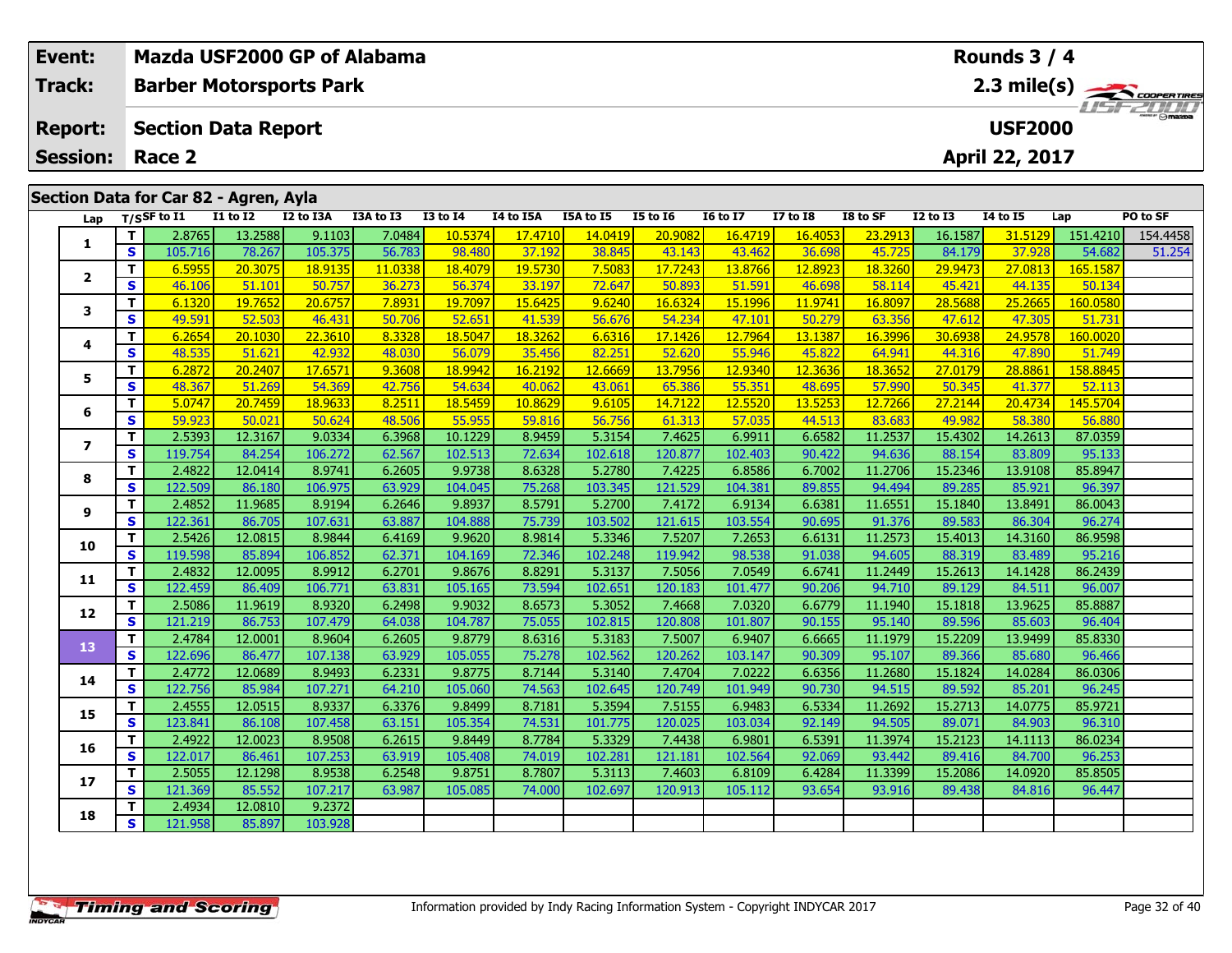| Event: |                 |              | Mazda USF2000 GP of Alabama                |                   |                   |                  |                   | Rounds $3/4$      |                   |                   |                   |                   |                   |                   |                   |                    |                       |
|--------|-----------------|--------------|--------------------------------------------|-------------------|-------------------|------------------|-------------------|-------------------|-------------------|-------------------|-------------------|-------------------|-------------------|-------------------|-------------------|--------------------|-----------------------|
|        | Track:          |              | <b>Barber Motorsports Park</b>             |                   |                   |                  |                   |                   |                   |                   |                   |                   |                   |                   |                   |                    | $2.3 \text{ mile(s)}$ |
|        |                 |              |                                            |                   |                   |                  |                   |                   |                   |                   |                   |                   |                   |                   |                   |                    |                       |
|        | <b>Report:</b>  |              | <b>Section Data Report</b>                 |                   |                   |                  |                   |                   |                   |                   |                   |                   |                   | <b>USF2000</b>    |                   |                    |                       |
|        | <b>Session:</b> |              | Race 2                                     |                   |                   |                  |                   |                   |                   |                   |                   |                   |                   |                   | April 22, 2017    |                    |                       |
|        |                 |              |                                            |                   |                   |                  |                   |                   |                   |                   |                   |                   |                   |                   |                   |                    |                       |
|        |                 |              | Section Data for Car 90 - Thompson, Parker |                   |                   |                  |                   |                   |                   |                   |                   |                   |                   |                   |                   |                    |                       |
|        | Lap             |              | $\frac{1}{1}$ T/SSF to I1                  | <b>I1 to I2</b>   | I2 to I3A         | I3A to I3        | $I3$ to $I4$      | I4 to I5A         | I5A to I5         | <b>I5 to 16</b>   | <b>I6 to I7</b>   | $I7$ to $I8$      | I8 to SF          | <b>I2 to I3</b>   | <b>14 to 15</b>   | Lap                | PO to SF              |
|        | 1               | T            | 2.8802                                     | 12.8404           | 9.1942            | 6.3977           | 10.5497           | 16.5798           | 13.4833           | 19.7751           | 17.2635           | 16.1073           | 23.0156           | 15.5919           | 30.0631           | 148.0868           | 160.6096              |
|        |                 | $\mathbf{s}$ | 105.580                                    | 80.817            | 104.414           | 62.558           | 98.366            | 39.191            | 40.454            | 45.615            | 41.470            | 37.377            | 46.273            | 87.239            | 39.757            | 55.913             | 49.287                |
|        | $\overline{2}$  | T.           | 5.3052                                     | 21.4587           | 19.0602           | 10.3898          | 18.8150           | 17.4244           | 9.9856            | 17.2319           | 13.7955           | 13.0808           | 17.8086           | 29.4500           | 27,4100           | 164.3557           |                       |
|        |                 | <b>S</b>     | 57.319                                     | 48.359            | 50.367            | 38.521           | 55.154            | 37.291            | 54.624            | 52.347            | 51.894            | 46.025            | 59.803            | 46.188            | 43.606            | 50.379             |                       |
|        | 3               | T.           | 5.0757                                     | 21.3020           | 19.1945           | 8.0996           | 19.5017           | 16.5655           | 10.9982           | 16.0174           | 13.7689           | 13.2696           | 17.3618           | 27.2941           | 27.5637           | 161.1549           |                       |
|        |                 | $\mathbf{s}$ | 59.911                                     | 48.715            | 50.014            | 49.413           | 53.212            | 39.224            | 49.595            | 56.317            | 51.995            | 45.370            | 61.342            | 49.836            | 43.362            | 51.379             |                       |
|        | 4               | T.<br>S.     | 5.4041<br>56.270                           | 19.7046<br>52.664 | 22.0922<br>43.454 | 7.4412<br>53.785 | 19,0016<br>54.613 | 16.4487<br>39.503 | 9.4168            | 17.3043<br>52.128 | 13.8496<br>51.692 | 12.6280<br>47.675 | 16.1002<br>66.148 | 29.5334           | 25.8655<br>46.209 | 159.3913<br>51.948 |                       |
|        |                 | T            | 5.8174                                     | 21.0141           | 16.9204           | 10.0705          | 18.4630           | 15.7569           | 57.924<br>12.2551 | 14.6578           | 13.4590           | 11.9087           | 18.3811           | 46.057<br>26.9909 | 28.0120           | 158.7040           |                       |
|        | 5               | S.           | 52.273                                     | 49.382            | 56.736            | 39.743           | 56.206            | 41.237            | 44.508            | 61.540            | 53.192            | 50.555            | 57.940            | 50.396            | 42.668            | 52.173             |                       |
|        |                 | T.           | 5.1481                                     | 19.8412           | 19.5839           | 8.7571           | 18.2506           | 10.6586           | 10.6628           | 14.9118           | 13.2143           | 13.8790           | 13.3117           | 28.3410           | 21.3214           | 148.2191           |                       |
|        | 6               | S.           | 59.069                                     | 52.302            | 49.020            | 45.703           | 56.860            | 60.962            | 51.155            | 60.492            | 54.177            | 43.378            | 80.005            | 47.995            | 56.058            | 55.863             |                       |
|        |                 | T.           | 2.5653                                     | 12.3151           | 9.0790            | 6.2905           | 10.0876           | 8.7158            | 5.3405            | 7.5106            | 6.9083            | 6.6052            | 11.3577           | 15.3695           | 14.0563           | 86.7756            |                       |
|        | $\overline{ }$  | $\mathbf{s}$ | 118.540                                    | 84.265            | 105.739           | 63.624           | 102.872           | 74.551            | 102.135           | 120.103           | 103.630           | 91.147            | 93.769            | 88.502            | 85.031            | 95.419             |                       |
|        |                 | T.           | 2.4913                                     | 11.9308           | 9.0116            | 6.1969           | 9.9103            | 8.4727            | 5.3234            | 7.4940            | 6.7544            | 6.5566            | 11.2225           | 15.2085           | 13.7961           | 85.3645            |                       |
|        | 8               | S            | 122.061                                    | 86.979            | 106.529           | 64.585           | 104.712           | 76.690            | 102.464           | 120.369           | 105.992           | 91.823            | 94.899            | 89.439            | 86.635            | 96.996             |                       |
|        |                 | T.           | 2.4672                                     | 11.8006           | 8.9930            | 6.2026           | 9.8677            | 8.4756            | 5.3170            | 7.4930            | 6.8521            | 6.5427            | 11.1797           | 15.1956           | 13.7926           | 85.1912            |                       |
|        | 9               | $\mathbf{s}$ | 123.253                                    | 87.939            | 106.750           | 64.526           | 105.164           | 76.664            | 102.587           | 120.385           | 104.480           | 92.018            | 95.262            | 89.515            | 86.657            | 97.193             |                       |
|        | 10              | T.           | 2.4768                                     | 11.7927           | 9.0365            | 6.1693           | 9.8406            | 8.4336            | 5.3376            | 7.5158            | 6.7017            | 6.5170            | 11.2345           | 15.2058           | 13.7712           | 85.0561            |                       |
|        |                 | <b>S</b>     | 122.776                                    | 87.997            | 106.236           | 64.874           | 105.454           | 77.046            | 102.191           | 120.020           | 106.825           | 92.381            | 94.797            | 89.455            | 86.792            | 97.348             |                       |
|        | 11              | T.           | 2.4778                                     | 11.9403           | 9.0336            | 6.2125           | 9.8681            | 8.4793            | 5.3184            | 7.4734            | 6.7926            | 6.5354            | 11.1959           | 15.2461           | 13.7977           | 85.3273            |                       |
|        |                 | $\mathbf{s}$ | 122.726                                    | 86.910            | 106.270           | 64.423           | 105.160           | 76.630            | 102.560           | 120.701           | 105.395           | 92.121            | 95.124            | 89.218            | 86.625            | 97.038             |                       |
|        | 12              | T.           | 2.4793                                     | 11.8494           | 8.9725            | 6.1768           | 9.8953            | 8.4219            | 5.3152            | 7.4687            | 6.7111            | 6.5286            | 11.3602           | 15.1493           | 13.7371           | 85.1790            |                       |
|        |                 | S            | 122.652                                    | 87.576            | 106.994           | 64.795           | 104.871           | 77.153            | 102.622           | 120.777           | 106.675           | 92.217            | 93.748            | 89.788            | 87.007            | 97.207             |                       |
|        | 13              | $\mathbf{T}$ | 2.4893                                     | 11.7728           | 8.9541            | 6.2161           | 9.8595            | 8.4189            | 5.3259            | 7.5026            | 6.6809            | 6.4562            | 11.2414           | 15.1702           | 13.7448           | 84.9177            |                       |
|        |                 | S.           | 122.159                                    | 88.146            | 107.213           | 64.386           | 105.252           | 77.180            | 102.415           | 120.231           | 107.158           | 93.251            | 94.739            | 89.664            | 86.959            | 97.506             |                       |
|        | 14              | T.           | 2.4658                                     | 11.7930           | 8.9776            | 6.2101           | 9.8546            | 8.4253            | 5.3183            | 7.5146            | 6.7711            | 6.4727            | 11.2828           | 15.1877           | 13.7436           | 85.0859            |                       |
|        |                 | S            | 123.323                                    | 87.995            | 106.933           | 64.448           | 105.304           | 77.122            | 102.562           | 120.039           | 105.730           | 93.013            | 94.391            | 89.561            | 86.966            | 97.313             |                       |
|        |                 | тI           | 2.4633                                     | 12.6909           | 9.0360            | 6.2430           | 9.8682            | 8.4242            | 5.3205            | 7.5269            | 6.7656            | 6.4561            | 11.3038           | 15.2790           | 13.7447           | 86.0985            |                       |

**<sup>T</sup>** 2.4633 12.6909 9.0360 6.2430 9.8682 8.4242 5.3205 7.5269 6.7656 6.4561 11.3038 15.2790 13.7447 86.0985 **<sup>S</sup>** 123.449 81.769 106.242 64.108 105.159 77.132 102.519 119.843 105.816 93.252 94.216 89.026 86.959 96.169

**<sup>T</sup>** 2.4770 11.8590 8.9796 6.1804 9.8678 8.4068 5.3363 7.4909 6.8155 6.4649 11.3457 15.1600 13.7431 85.2239 **<sup>S</sup>** 122.766 87.505 106.909 64.758 105.163 77.291 102.216 120.419 105.041 93.125 93.868 89.725 86.969 97.156

**<sup>T</sup>** 2.4776 11.8319 8.9883 6.1864 9.8843 8.4518 5.3261 7.5090 6.8971 6.4742 11.3180 15.1747 13.7779 85.3447 **<sup>S</sup>** 122.736 87.706 106.806 64.695 104.987 76.880 102.412 120.129 103.799 92.991 94.098 89.638 86.750 97.018

**<sup>T</sup>** 2.6323 14.0026 13.0759 7.9959 21.0718 **<sup>S</sup>** 115.523 74.110 73.418 50.054 64.552

**15**

**16**

**17**

**18**

85.2239

97.156

97.018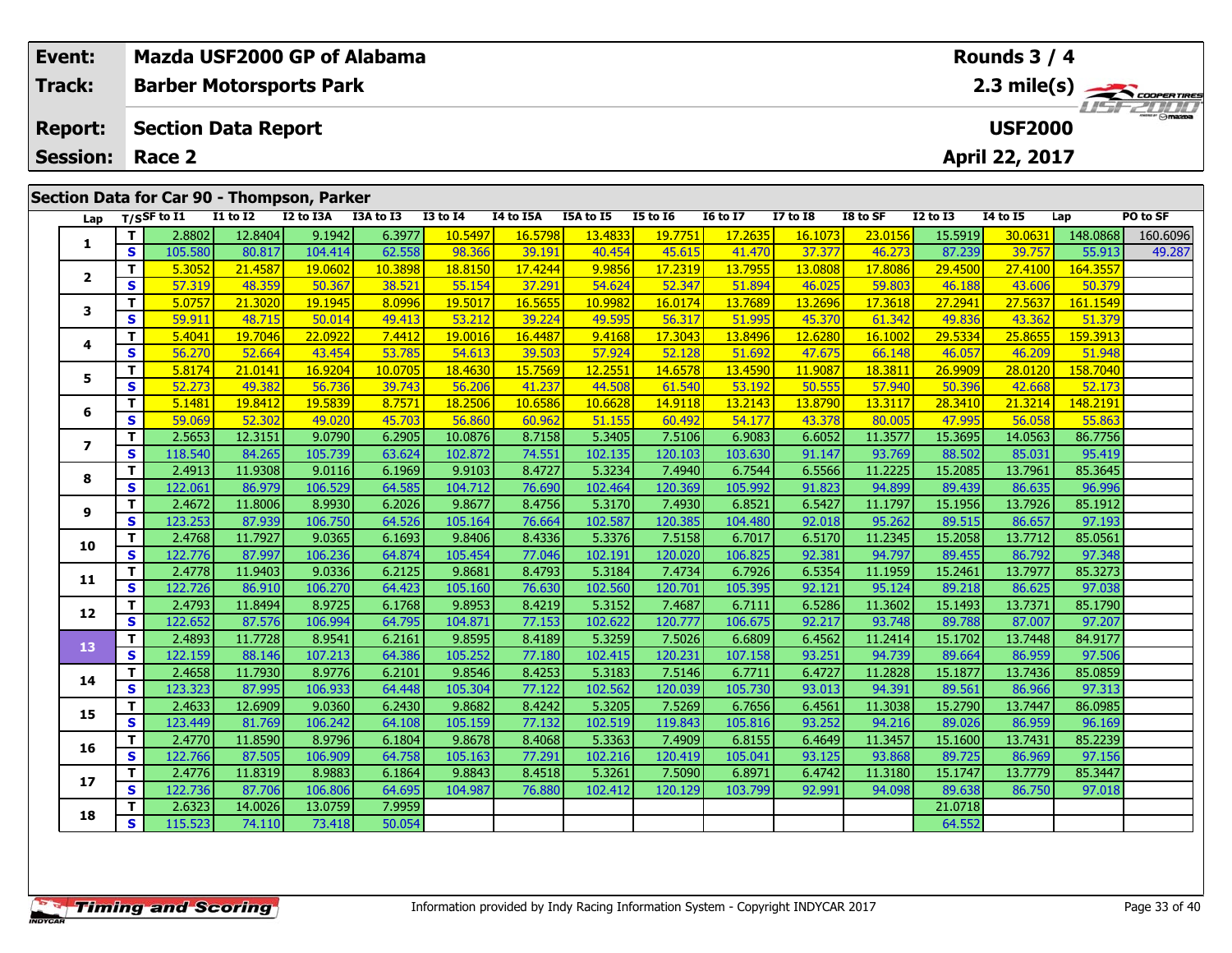| Event: |                                       |                         | Mazda USF2000 GP of Alabama    |                   |                   |                  | Rounds $3/4$      |                  |                  |                   |                   |                   |                   |                       |                   |                    |          |  |  |
|--------|---------------------------------------|-------------------------|--------------------------------|-------------------|-------------------|------------------|-------------------|------------------|------------------|-------------------|-------------------|-------------------|-------------------|-----------------------|-------------------|--------------------|----------|--|--|
|        | Track:                                |                         | <b>Barber Motorsports Park</b> |                   |                   |                  |                   |                  |                  |                   |                   |                   |                   | $2.3 \text{ mile(s)}$ |                   |                    |          |  |  |
|        | <b>Report:</b>                        |                         | <b>Section Data Report</b>     |                   |                   |                  | <b>USF2000</b>    |                  |                  |                   |                   |                   |                   |                       |                   |                    |          |  |  |
|        | <b>Session:</b>                       |                         | Race 2                         |                   |                   |                  |                   |                  |                  |                   |                   |                   |                   |                       | April 22, 2017    |                    |          |  |  |
|        | Section Data for Car 91 - Gabin, Luke |                         |                                |                   |                   |                  |                   |                  |                  |                   |                   |                   |                   |                       |                   |                    |          |  |  |
|        | Lap                                   |                         | $T/S$ SF to I1                 | <b>I1 to I2</b>   | I2 to I3A         | I3A to I3        | <b>I3 to 14</b>   | I4 to I5A        | I5A to I5        | <b>I5 to 16</b>   | <b>16 to 17</b>   | <b>I7 to I8</b>   | I8 to SF          | <b>I2 to I3</b>       | <b>14 to 15</b>   | Lap                | PI to PO |  |  |
|        | 1                                     | T.                      | 2.8302                         | 13.2278           | 9.1272            | 6.8689           | 10.6293           | 17.8725          | 13.9633          | 21.2688           | 16.6444           | 15.9558           | 23.5430           | 15.9961               | 31,8358           | 151.9312           | 559.8174 |  |  |
|        |                                       | S.                      | 107.445                        | 78.450            | 105.180           | 58.267           | 97.629            | 36.356           | 39.063           | 42.412            | 43.012            | 37.732            | 45.236            | 85.035                | 37.543            | 54.498             | 1.561    |  |  |
|        | $\mathbf{2}$                          | T.                      | 6.3703                         | 20.1114           | 19.3612           | 10.8115          | 18.3371           | 19.8168          | 7.0999           | 17.8994           | 13.8624           | 12.9448           | 18.2157           | 30.1727               | 26.9167           | 164.8305           |          |  |  |
|        |                                       | S.                      | 47.736                         | 51.599            | 49.584            | 37.019           | 56.592            | 32.789           | 76.826           | 50.395            | 51.644            | 46.509            | 58.466            | 45.081                | 44.405            | 50.233             |          |  |  |
|        | 3                                     | T.                      | 6.3496                         | 19.9402           | 20.9184           | 8.1730           | 19.3715           | 15.9585          | 8.8706           | 16.7607           | 15.1742           | 12.2656           | 16.7426           | 29.0914               | 24.8291           | 160.5249           |          |  |  |
|        |                                       | S                       | 47.891                         | 52.042            | 45.893            | 48.969           | 53.570            | 40.716           | 61.490           | 53.819            | 47.179            | 49.084            | 63.610            | 46.757                | 48.138            | 51.581             |          |  |  |
|        | 4                                     | T.                      | 6.1537                         | 20,0189           | 23,0829           | 7.4684           | 18.5722           | 18.2674          | 6.6002           | 17.3866           | 12.5045           | 13.2654           | 16,7472           | 30.5513               | 24.8676           | 160.0674           |          |  |  |
|        |                                       | S.                      | 49.416                         | 51.837            | 41.589            | 53.589           | 55.875            | 35.570           | 82.642           | 51.882            | 57.252            | 45.385            | 63.593            | 44.523                | 48.064            | 51.728             |          |  |  |
|        | 5                                     | T.                      | 6.1874                         | 20.1448           | 17.8042           | 9.1682           | 18.9149           | 16.0863          | 12.9957          | 13.5382           | 12.7853           | 12.3730           | 18.6689           | 26.9724               | 29.0820           | 158.6669           |          |  |  |
|        |                                       | $\overline{\mathbf{s}}$ | 49.147                         | 51.513            | 53.920            | 43.654           | 54.863            | 40.393           | 41.972           | 66.630            | 55.995            | 48.658            | 57.047            | 50.430                | 41.099            | 52.185             |          |  |  |
|        | 6                                     | T.<br>S                 | 5.2112<br>58.353               | 20.3280<br>51.049 | 19.1772<br>50.059 | 8.0836<br>49.511 | 18.8283<br>55.115 | 12.7007          | 7.9382<br>68.713 | 14.1752<br>63.635 | 12.4254<br>57.617 | 13.4955<br>44.611 | 12.5376<br>84.944 | 27.2608<br>49.897     | 20.6389<br>57.911 | 144.9009<br>57.143 |          |  |  |
|        |                                       | Τ.                      | 2.5705                         | 12.3171           | 9.1945            | 6.3821           | 9.9975            | 51.160<br>8.8967 | 5.3276           | 7.5197            | 7.0517            | 6.6775            | 11.3650           | 15.5766               | 14.2243           | 87.2999            |          |  |  |
|        | $\overline{ }$                        | S.                      | 118.300                        | 84.251            | 104.410           | 62.711           | 103.799           | 73.035           | 102.383          | 119.958           | 101.523           | 90.160            | 93.709            | 87.325                | 84.027            | 94.845             |          |  |  |
|        |                                       | T.                      | 2.5035                         | 11.9046           | 9.0431            | 6.3096           | 9.9187            | 8.5244           | 5.3050           | 7.4949            | 6.8880            | 6.6228            | 11.2298           | 15.3527               | 13.8294           | 85.7444            |          |  |  |
|        | 8                                     | S.                      | 121.466                        | 87.170            | 106.158           | 63.431           | 104.623           | 76.225           | 102.819          | 120.355           | 103.936           | 90.905            | 94.837            | 88.599                | 86.427            | 96.566             |          |  |  |
|        |                                       | T.                      | 2.4600                         | 11.9566           | 8.9645            | 6.2703           | 9.9015            | 8.5476           | 5.2826           | 7.4465            | 6.8256            | 6.7161            | 11.8088           | 15.2348               | 13.8302           | 86.1801            |          |  |  |
|        | 9                                     | S                       | 123.614                        | 86.791            | 107.089           | 63.829           | 104.805           | 76.018           | 103.255          | 121.137           | 104.886           | 89.642            | 90.187            | 89.284                | 86.422            | 96.078             |          |  |  |
|        |                                       | Τ.                      | 2.5344                         | 11.9747           | 8.9820            | 6.2508           | 9.9913            | 8.8193           | 5.3023           | 7.6125            | 7.2064            | 6.7241            | 11.4846           | 15.2328               | 14.1216           | 86.8824            |          |  |  |
|        | 10                                    | S.                      | 119.985                        | 86.660            | 106.880           | 64.028           | 103.863           | 73.676           | 102.871          | 118.495           | 99.344            | 89.535            | 92.733            | 89.296                | 84.638            | 95.301             |          |  |  |
|        |                                       | T.                      | 2.4820                         | 11.9994           | 9.0451            | 6.2968           | 9.9366            | 8.6044           | 5.3022           | 7.4663            | 6.9163            | 6.6652            | 11.3729           | 15.3419               | 13.9066           | 86.0872            |          |  |  |
|        | 11                                    | S.                      | 122.518                        | 86.482            | 106.135           | 63.560           | 104.435           | 75.516           | 102.873          | 120.816           | 103.510           | 90.327            | 93.644            | 88.661                | 85.947            | 96.182             |          |  |  |
|        |                                       | т                       | 2.4927                         | 12.0474           | 9.0024            | 6.4680           | 9.9455            | 8.7172           | 5.3191           | 7.4905            | 6.8254            | 6.6544            | 13.7282           | 15.4704               | 14.0363           | 88.6908            |          |  |  |
|        | 12                                    | S.                      | 121.993                        | 86.137            | 106.638           | 61.878           | 104.341           | 74.539           | 102.546          | 120.425           | 104.889           | 90.473            | 77.578            | 87.925                | 85.153            | 93.358             |          |  |  |

**<sup>T</sup>** 3.0256 12.4080 8.9315 6.4414 9.8970 8.5865 5.3359 7.5804 7.0034 6.6390 11.6046 15.3729 13.9224 87.4533 **<sup>S</sup>** 100.506 83.634 107.485 62.134 104.853 75.674 102.224 118.997 102.223 90.683 91.774 88.482 85.849 94.679

**<sup>T</sup>** 2.5112 12.0965 9.0134 6.2768 10.0365 8.5987 5.3623 7.6160 7.2671 6.8335 11.2716 15.2902 13.9610 86.8836 **<sup>S</sup>** 121.094 85.787 106.508 63.763 103.395 75.566 101.720 118.441 98.514 88.102 94.485 88.961 85.612 95.300

**<sup>T</sup>** 2.5039 12.0319 9.0837 6.2717 9.9336 8.5009 5.3636 7.5976 7.0021 6.8233 11.4598 15.3554 13.8645 86.5721 **<sup>S</sup>** 121.447 86.248 105.684 63.815 104.466 76.436 101.696 118.728 102.242 88.234 92.934 88.583 86.208 95.643

**<sup>T</sup>** 2.5121 11.9708 8.9825 6.1458 9.9560 8.6724 5.3650 7.5716 7.0746 6.8404 11.4038 15.1283 14.0374 86.4950 **<sup>S</sup>** 121.050 86.688 106.874 65.122 104.231 74.924 101.669 119.135 101.194 88.013 93.390 89.913 85.146 95.728

7 | T | 2.5440| 12.0633| 9.0222| 6.2331| 10.0043| 8.5044| 5.3350| 7.5598| 7.1271| 6.6006| 11.5861| 15.2553| 13.8394| 86.5799<br>- S | 119.533| 86.023| 106.404| 64.210| 103.728| 76.404| 102.241| 119.321| 100.449| 91.211| 91.92

**<sup>T</sup>** 2.7214 13.3171 **<sup>S</sup>** 111.741 77.924

77.924

**13**

**14**

**15**

**16**

**17**

**18**

94.679

95.300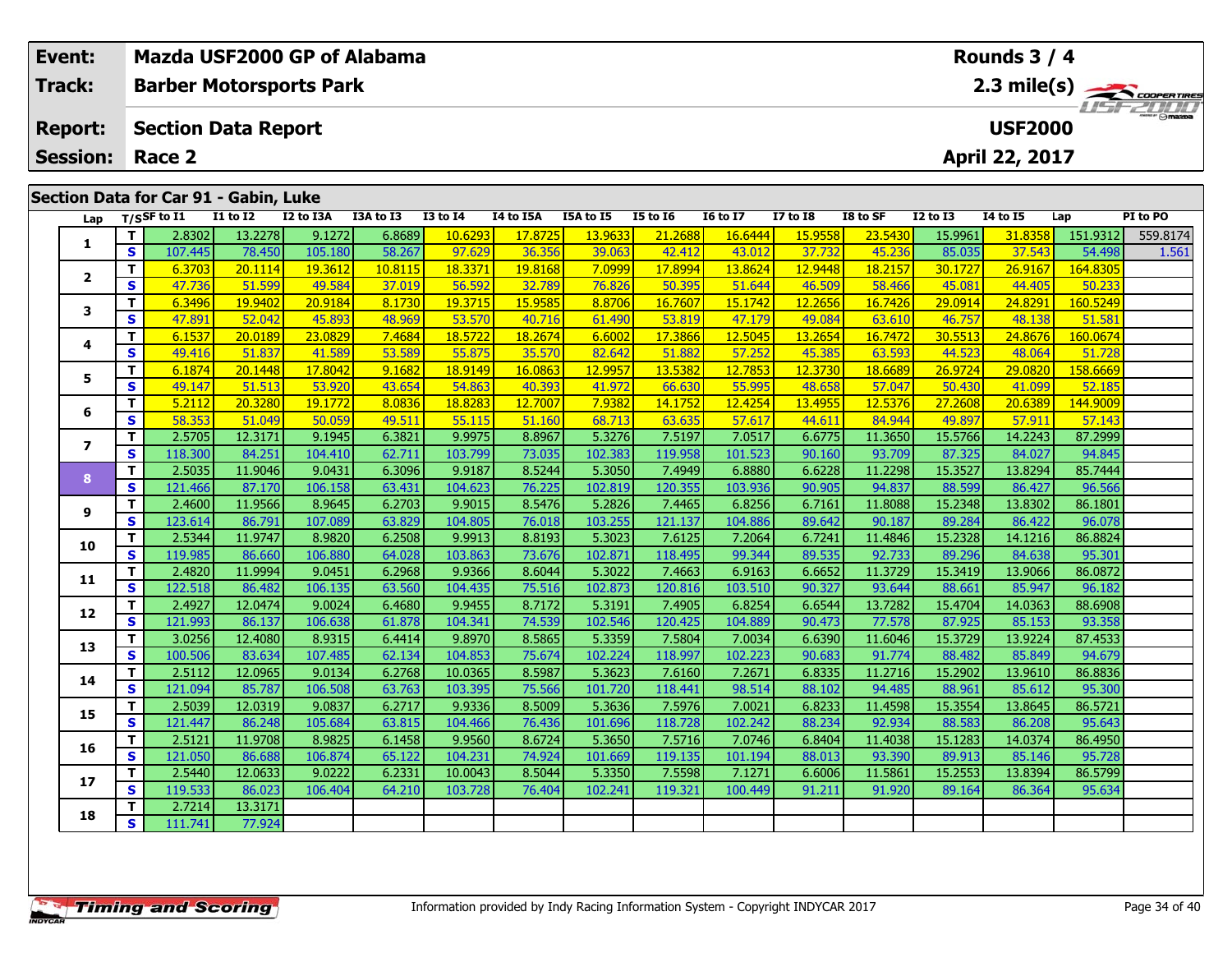| Event:                 | Mazda USF2000 GP of Alabama    | Rounds $3/4$                          |
|------------------------|--------------------------------|---------------------------------------|
| Track:                 | <b>Barber Motorsports Park</b> |                                       |
| Report:                | Section Data Report            | $\rightarrow$ mazpa<br><b>USF2000</b> |
| <b>Session: Race 2</b> |                                | <b>April 22, 2017</b>                 |

|                         |                                                    | Section Data for Car 91 - Gabin, Luke |
|-------------------------|----------------------------------------------------|---------------------------------------|
|                         | Lap T/SPO to SF                                    |                                       |
| $\mathbf{1}$            | 149.9974<br>T<br>$\mathbf{s}$<br>52.774            |                                       |
| $\overline{\mathbf{2}}$ | $\overline{\mathsf{T}}$<br>$\mathbf{s}$            |                                       |
| $\mathbf{3}$            | $\overline{\mathbf{r}}$                            |                                       |
| $\overline{\mathbf{4}}$ | $\overline{\mathbf{s}}$<br>$\mathbf{T}$            |                                       |
|                         | $\mathbf{s}$<br>$\overline{\mathbf{r}}$            |                                       |
| 5 <sub>5</sub>          | $\overline{\mathbf{s}}$<br>$\overline{\mathsf{T}}$ |                                       |
| $6\phantom{a}$          | $\mathbf{s}$                                       |                                       |
| $\overline{7}$          | $\overline{1}$<br>$\mathbf{s}$                     |                                       |
| 8 <sup>1</sup>          | $\overline{\mathsf{r}}$<br>$\overline{\mathbf{s}}$ |                                       |
| $\mathbf{9}$            | $\overline{\mathbf{r}}$<br>$\mathbf{s}$            |                                       |
| 10                      | $\overline{\mathbf{r}}$<br>$\overline{\mathbf{s}}$ |                                       |
| $11$                    | $\frac{1}{s}$                                      |                                       |
| $12$                    | $\overline{\mathbf{T}}$                            |                                       |
|                         | $\mathbf{s}$<br>$\overline{\mathbf{r}}$            |                                       |
| 13                      | $\mathbf{s}$<br>$\overline{\mathsf{T}}$            |                                       |
| 14                      | $\mathbf{s}$                                       |                                       |
| 15                      | $\overline{1}$<br>$\overline{\mathbf{s}}$          |                                       |
| 16                      | $\overline{\mathbf{r}}$<br>$\mathbf{s}$            |                                       |
| $17$                    | $\overline{\mathbf{r}}$<br>$\mathbf{s}$            |                                       |
| 18                      | $rac{1}{s}$                                        |                                       |
|                         |                                                    |                                       |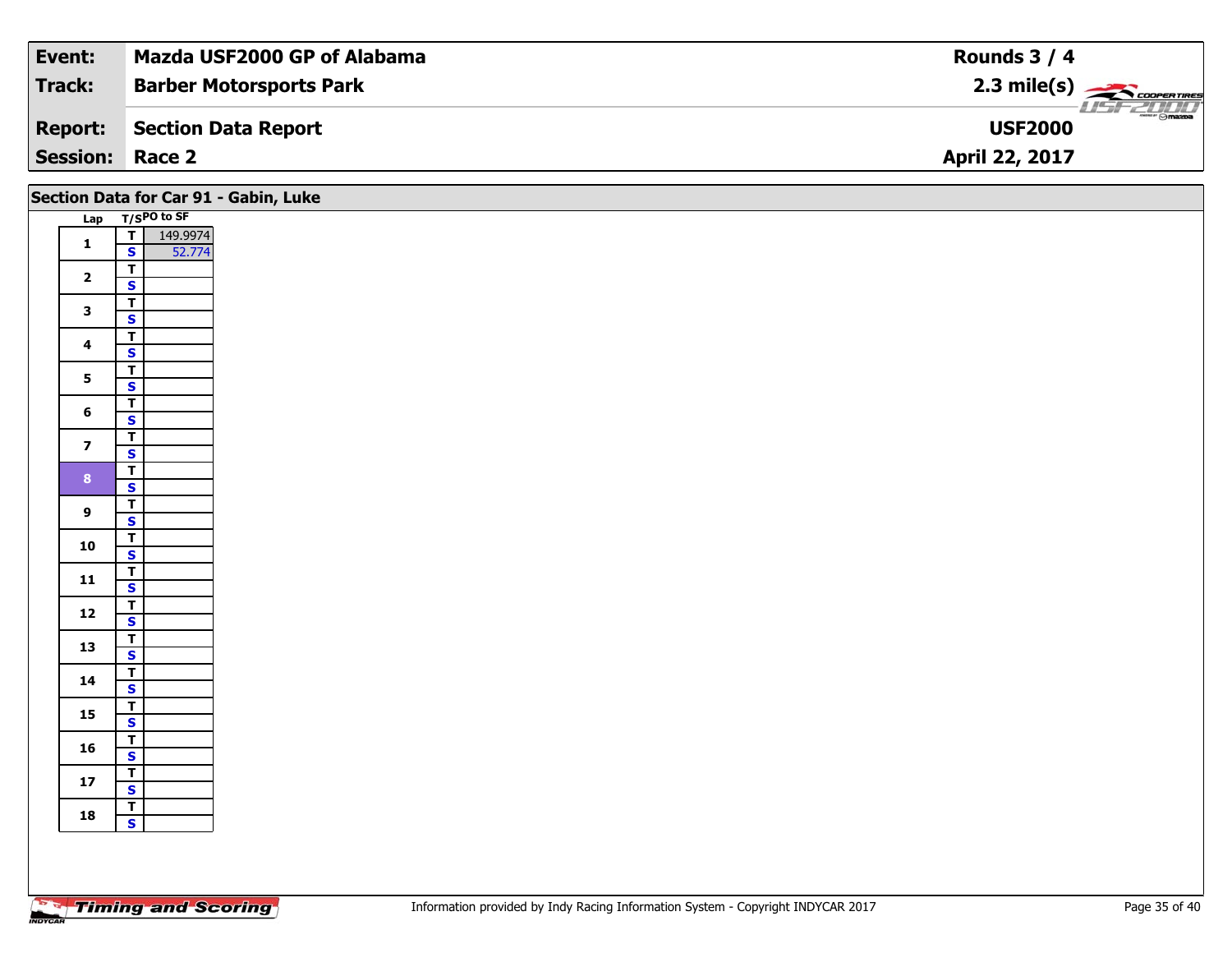| Event: |                                   |                         | Mazda USF2000 GP of Alabama             |                   |                   |                  |                                                                                                                                                                                                                                                                                                                                                                                                                                                         |                   |                   |                   |                   |                   |                   |                   | Rounds 3 / 4      |                    |          |  |  |  |
|--------|-----------------------------------|-------------------------|-----------------------------------------|-------------------|-------------------|------------------|---------------------------------------------------------------------------------------------------------------------------------------------------------------------------------------------------------------------------------------------------------------------------------------------------------------------------------------------------------------------------------------------------------------------------------------------------------|-------------------|-------------------|-------------------|-------------------|-------------------|-------------------|-------------------|-------------------|--------------------|----------|--|--|--|
|        | <b>Track:</b>                     |                         | <b>Barber Motorsports Park</b>          |                   |                   |                  |                                                                                                                                                                                                                                                                                                                                                                                                                                                         |                   |                   |                   |                   |                   |                   |                   |                   |                    |          |  |  |  |
|        | <b>Report:</b><br><b>Session:</b> |                         | <b>Section Data Report</b><br>Race 2    |                   |                   |                  | 2.3 mile(s) $\frac{1}{\sqrt{1-\frac{1}{2}}}\frac{1}{\sqrt{1-\frac{1}{2}}}\frac{1}{\sqrt{1-\frac{1}{2}}}\frac{1}{\sqrt{1-\frac{1}{2}}}\frac{1}{\sqrt{1-\frac{1}{2}}}\frac{1}{\sqrt{1-\frac{1}{2}}}\frac{1}{\sqrt{1-\frac{1}{2}}}\frac{1}{\sqrt{1-\frac{1}{2}}}\frac{1}{\sqrt{1-\frac{1}{2}}}\frac{1}{\sqrt{1-\frac{1}{2}}}\frac{1}{\sqrt{1-\frac{1}{2}}}\frac{1}{\sqrt{1-\frac{1}{2}}}\frac{1}{\sqrt{1-\frac{1}{2}}$<br><b>USF2000</b><br>April 22, 2017 |                   |                   |                   |                   |                   |                   |                   |                   |                    |          |  |  |  |
|        |                                   |                         |                                         |                   |                   |                  |                                                                                                                                                                                                                                                                                                                                                                                                                                                         |                   |                   |                   |                   |                   |                   |                   |                   |                    |          |  |  |  |
|        |                                   |                         | Section Data for Car 92 - Gore, Dev (R) |                   |                   |                  |                                                                                                                                                                                                                                                                                                                                                                                                                                                         |                   |                   |                   |                   |                   |                   |                   |                   |                    |          |  |  |  |
|        | Lap                               |                         | $T/S$ SF to I1                          | <b>I1 to I2</b>   | I2 to I3A         | I3A to I3        | <b>I3 to 14</b>                                                                                                                                                                                                                                                                                                                                                                                                                                         | I4 to I5A         | I5A to I5         | <b>I5 to 16</b>   | <b>16 to 17</b>   | <b>I7 to I8</b>   | I8 to SF          | <b>I2 to I3</b>   | <b>14 to 15</b>   | Lap                | PI to PO |  |  |  |
|        | 1                                 | T                       | 2.8070                                  | 14.7576           | 10.4404           | 7.0479           | 11.3076                                                                                                                                                                                                                                                                                                                                                                                                                                                 | 17.1116           | 13.8214           | 21.8469           | 15.8351           | 17.1856           | 22.3002           | 17.4883           | 30.9330           | 154.4613           | 549.7205 |  |  |  |
|        |                                   | $\mathbf{s}$            | 108.333                                 | 70.318            | 91.950            | 56.787           | 91.773                                                                                                                                                                                                                                                                                                                                                                                                                                                  | 37.973            | 39.464            | 41.289            | 45.210            | 35.032            | 47.757            | 77.779            | 38.639            | 53.606             | 1.590    |  |  |  |
|        | $\mathbf{2}$                      | T.                      | 6.7318                                  | 19.1956           | 20.9813           | 9.6781           | 19.5441                                                                                                                                                                                                                                                                                                                                                                                                                                                 | 22.4144           | 6.4997            | 16.4951           | 13.1586           | 13.0007           | 16.7955           | 30.6594           | 28.9141           | 164.4949           |          |  |  |  |
|        |                                   | $\mathbf{s}$            | 45.172                                  | 54.061            | 45.755            | 41.354           | 53.097                                                                                                                                                                                                                                                                                                                                                                                                                                                  | 28.989            | 83.920            | 54.686            | 54.406            | 46.309            | 63.410            | 44.366            | 41.337            | 50.336             |          |  |  |  |
|        | 3                                 | $\overline{\mathsf{T}}$ | 7.3938                                  | 18.6613           | 22.7091           | 8.3205           | 19.7842                                                                                                                                                                                                                                                                                                                                                                                                                                                 | 16.5955           | 6.9689            | 17.5653           | 14.2935           | 12.6138           | 16.5334           | 31.0296           | 23.5644           | 161.4393           |          |  |  |  |
|        |                                   | $\mathbf{s}$<br>T.      | 41.128<br>6.5796                        | 55.609<br>18.2847 | 42.274<br>24.6898 | 48.101<br>9.6227 | 52.452<br>20.175                                                                                                                                                                                                                                                                                                                                                                                                                                        | 39.154<br>18.1846 | 78.270<br>5.7162  | 51.354<br>14.3852 | 50.086<br>11.4396 | 47.729<br>14.2759 | 64.415<br>16.0134 | 43.836<br>34.3125 | 50.722<br>23.9008 | 51.289<br>159.3672 |          |  |  |  |
|        | 4                                 | $\mathbf{s}$            | 46.217                                  | 56.754            | 38.882            | 41.592           | 51.43                                                                                                                                                                                                                                                                                                                                                                                                                                                   | 35.732            | 95.423            | 62.706            | 62.582            | 42.172            | 66.507            | 39.642            | 50.008            | 51.955             |          |  |  |  |
|        |                                   | $\mathbf T$             | 6.9658                                  | 22.7166           | 20.3357           | 7.5519           | 16.7508                                                                                                                                                                                                                                                                                                                                                                                                                                                 | 16.3559           | 10.9120           | 13.6423           | 11.2776           | 15.4826           | 16.5275           | 27.8876           | 27.2679           | 158.5187           |          |  |  |  |
|        | 5                                 | <b>S</b>                | 43.655                                  | 45.681            | 47.208            | 52.997           | 61.951                                                                                                                                                                                                                                                                                                                                                                                                                                                  | 39.727            | 49.987            | 66.121            | 63.481            | 38.885            | 64.438            | 48.775            | 43.833            | 52.234             |          |  |  |  |
|        |                                   | T.                      | 4.3528                                  | 20.2163           | 19.9727           | 7.8103           | 18.4573                                                                                                                                                                                                                                                                                                                                                                                                                                                 | 14.5903           | 6.3448            | 13.1226           | 11.6123           | 13.4754           | 12.3537           | 27.7830           | 20.9351           | 142.3085           |          |  |  |  |
|        | 6                                 | <b>S</b>                | 69.861                                  | 51.331            | 48.066            | 51.244           | 56.223                                                                                                                                                                                                                                                                                                                                                                                                                                                  | 44.535            | 85.969            | 68.740            | 61.651            | 44.677            | 86.209            | 48.959            | 57.092            | 58.183             |          |  |  |  |
|        |                                   | T.                      | 2.6200                                  | 12.5686           | 9.1629            | 6.5221           | 10.2594                                                                                                                                                                                                                                                                                                                                                                                                                                                 | 8.9463            | 5.3798            | 7.6217            | 7.0822            | 6.9328            | 11.4122           | 15.6850           | 14.3261           | 88.5080            |          |  |  |  |
|        | $\overline{ }$                    | $\mathbf{s}$            | 116.065                                 | 82.565            | 104.770           | 61.365           | 101.149                                                                                                                                                                                                                                                                                                                                                                                                                                                 | 72.630            | 101.389           | 118.352           | 101.086           | 86.840            | 93.321            | 86.722            | 83.430            | 93.551             |          |  |  |  |
|        |                                   | T.                      | 2.5274                                  | 12.2785           | 9.0890            | 6.3302           | 9.9982                                                                                                                                                                                                                                                                                                                                                                                                                                                  | 8.6993            | 5.3880            | 7.5862            | 7.1404            | 6.7510            | 11.3584           | 15.4192           | 14.0873           | 87.1466            |          |  |  |  |
|        | 8                                 | <b>S</b>                | 120.318                                 | 84.516            | 105.622           | 63.225           | 103.791                                                                                                                                                                                                                                                                                                                                                                                                                                                 | 74.693            | 101.235           | 118.906           | 100.262           | 89.179            | 93.763            | 88.216            | 84.844            | 95.012             |          |  |  |  |
|        |                                   | $\overline{\mathbf{T}}$ | 2.5085                                  | 12.3722           | 9.0906            | 6.3674           | 9.9913                                                                                                                                                                                                                                                                                                                                                                                                                                                  | 8.9879            | 5.5022            | 7.6661            | 7.2018            | 6.8391            | 11.3753           | 15.4580           | 14.4901           | 87.9024            |          |  |  |  |
|        | 9                                 | $\mathbf{s}$            | 121.224                                 | 83.876            | 105.604           | 62.856           | 103.863                                                                                                                                                                                                                                                                                                                                                                                                                                                 | 72.294            | 99.134            | 117.667           | 99.407            | 88.030            | 93.624            | 87.995            | 82.486            | 94.195             |          |  |  |  |
|        | 10                                | T                       | 2.5151                                  | 12.1876           | 9.0516            | 6.2779           | 9.9589                                                                                                                                                                                                                                                                                                                                                                                                                                                  | 8.7067            | 5.3659            | 7.6357            | 7.2259            | 6.7415            | 11.4961           | 15.3295           | 14.0726           | 87.1629            |          |  |  |  |
|        |                                   | $\overline{\mathbf{s}}$ | 120.906                                 | 85.146            | 106.059           | 63.752           | 104.201                                                                                                                                                                                                                                                                                                                                                                                                                                                 | 74.629            | 101.652           | 118.135           | 99.075            | 89.304            | 92.640            | 88.733            | 84.933            | 94.995             |          |  |  |  |
|        | 11                                | T                       | 2.5181                                  | 12.0736           | 9.0516            | 6.3188           | 9.9780                                                                                                                                                                                                                                                                                                                                                                                                                                                  | 8.5472            | 5.3741            | 7.6046            | 7.0620            | 6.7295            | 11.5177           | 15.3704           | 13.9213           | 86.7752            |          |  |  |  |
|        |                                   | $\mathbf{s}$            | 120.762                                 | 85.950            | 106.059           | 63.339           | 104.002                                                                                                                                                                                                                                                                                                                                                                                                                                                 | 76.022            | 101.497           | 118.618           | 101.375           | 89.464            | 92.466            | 88.497            | 85.856            | 95.419             |          |  |  |  |
|        | 12                                | T                       | 2.5598                                  | 12.6345           | 9.1027            | 6.2847           | 10.0046                                                                                                                                                                                                                                                                                                                                                                                                                                                 | 8.6600            | 5.3938            | 7.6299            | 7.0851            | 6.7568            | 11.3905           | 15.3874           | 14.0538           | 87.5024            |          |  |  |  |
|        |                                   | <b>S</b>                | 118.795                                 | 82.134            | 105.463           | 63.683           | 103.725                                                                                                                                                                                                                                                                                                                                                                                                                                                 | 75.031            | 101.126           | 118.225           | 101.044           | 89.102            | 93.499            | 88.399            | 85.047            | 94.626             |          |  |  |  |
|        | 13                                | T.                      | 2.5193                                  | 12.1248           | 9.0977            | 6.5463           | 10.0425                                                                                                                                                                                                                                                                                                                                                                                                                                                 | 8.9344            | 5.3140            | 7.5588            | 7.1333            | 6.9692            | 11.6452           | 15.6440           | 14.2484           | 87.8855            |          |  |  |  |
|        |                                   | $\mathbf{s}$            | 120.705                                 | 85.587            | 105.521           | 61.138           | 103.334                                                                                                                                                                                                                                                                                                                                                                                                                                                 | 72.727            | 102.645           | 119.337           | 100.362           | 86.387            | 91.454            | 86.949            | 83.885            | 94.213             |          |  |  |  |
|        | 14                                | T.                      | 2.5122                                  | 12.2461           | 9.0341            | 6.4372           | 10.0499                                                                                                                                                                                                                                                                                                                                                                                                                                                 | 8.8785            | 5.3359            | 7.5492            | 7.1663            | 6.8297            | 11.3981           | 15.4713           | 14.2144           | 87.4372            |          |  |  |  |
|        |                                   | S                       | 121.046<br>2.4871                       | 84.739<br>12.1590 | 106.264<br>9.0031 | 62.174<br>6.4259 | 103.257<br>9.9295                                                                                                                                                                                                                                                                                                                                                                                                                                       | 73.185<br>8.5621  | 102.224<br>5.3435 | 119.489<br>7.5975 | 99.899<br>6.9979  | 88.151<br>6.7963  | 93.437<br>11.4875 | 87.919<br>15.4290 | 84.086            | 94.697<br>86.7894  |          |  |  |  |
|        | 15                                | Т<br><b>S</b>           | 122.267                                 | 85.346            | 106.630           | 62.283           | 104.510                                                                                                                                                                                                                                                                                                                                                                                                                                                 | 75.889            | 102.078           | 118.729           | 102.303           | 88.584            | 92.709            | 88.160            | 13.9056<br>85.953 | 95.403             |          |  |  |  |
|        |                                   | $\mathbf{T}$            | 2.5196                                  | 12.7210           | 9.0940            | 6.2091           | 9.9343                                                                                                                                                                                                                                                                                                                                                                                                                                                  | 8.6600            | 5.3751            | 7.6174            | 7.8093            | 6.9742            | 11.5759           | 15.3031           | 14.0351           | 88.4899            |          |  |  |  |
|        | 16                                | $\mathbf{s}$            | 120.690                                 | 81.576            | 105.564           | 64.458           | 104.459                                                                                                                                                                                                                                                                                                                                                                                                                                                 | 75.031            | 101.478           | 118.419           | 91.674            | 86.325            | 92.001            | 88.886            | 85.160            | 93.570             |          |  |  |  |
|        |                                   | T.                      | 2.5345                                  | 12.4090           | 9.0443            | 6.5301           | 10.1505                                                                                                                                                                                                                                                                                                                                                                                                                                                 | 8.9806            | 5.3681            | 7.6191            | 7.9685            | 7.1912            | 12.3449           | 15.5744           | 14.3487           | 90.1408            |          |  |  |  |
|        | 17                                | s.                      | 119,981                                 | 83.627            | 106.144           | 61.290           | 102.234                                                                                                                                                                                                                                                                                                                                                                                                                                                 | 72.353            | 101.610           | 118.393           | 89.842            | 83.720            | 86,270            | 87.337            | 83,299            | 91.856             |          |  |  |  |

**<sup>T</sup>** 2.6555 **<sup>S</sup>** 114.514

**18**

**Event:**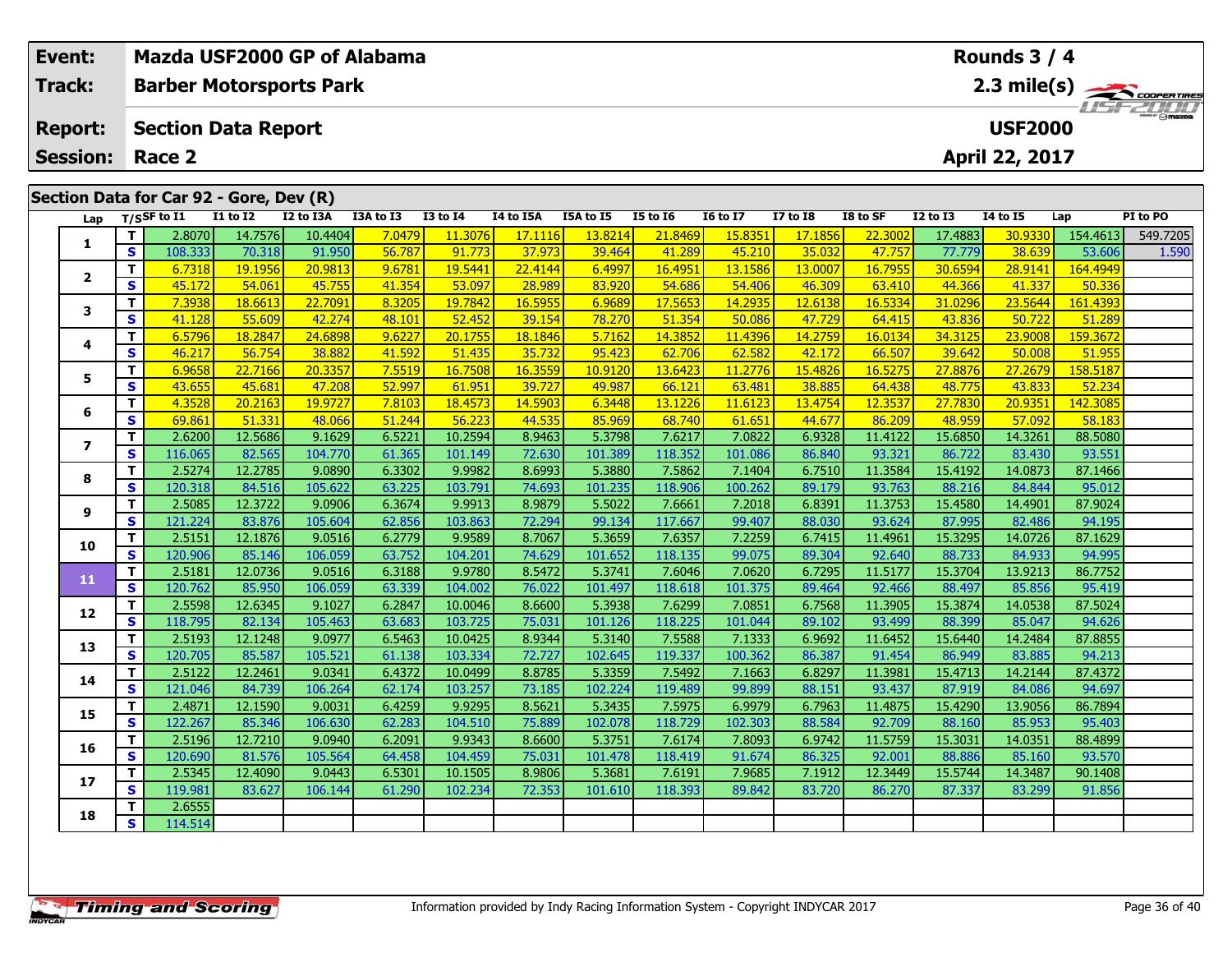| Event:                 | Mazda USF2000 GP of Alabama    | Rounds $3/4$                                  |
|------------------------|--------------------------------|-----------------------------------------------|
| Track:                 | <b>Barber Motorsports Park</b> | $2.3 \text{ mile(s)}$                         |
| <b>Report:</b>         | Section Data Report            | $\frac{2}{\sqrt{2}}$ omazoa<br><b>USF2000</b> |
| <b>Session: Race 2</b> |                                | <b>April 22, 2017</b>                         |
|                        |                                |                                               |

| Section Data for Car 92 - Gore, Dev (R) |                                           |  |  |  |  |  |  |  |  |  |
|-----------------------------------------|-------------------------------------------|--|--|--|--|--|--|--|--|--|
|                                         | Lap T/SPO to SF                           |  |  |  |  |  |  |  |  |  |
| $\mathbf{1}$                            | $T$ 130.0142                              |  |  |  |  |  |  |  |  |  |
|                                         | $\mathbf{s}$<br>60.885                    |  |  |  |  |  |  |  |  |  |
| $\overline{2}$                          | $\overline{\mathsf{T}}$                   |  |  |  |  |  |  |  |  |  |
|                                         | $\mathbf{s}$                              |  |  |  |  |  |  |  |  |  |
| $\mathbf{3}$                            | $\overline{r}$<br>$\mathbf{s}$            |  |  |  |  |  |  |  |  |  |
|                                         | $\overline{t}$                            |  |  |  |  |  |  |  |  |  |
| $\overline{\mathbf{4}}$                 | $\mathbf{s}$                              |  |  |  |  |  |  |  |  |  |
|                                         | $\overline{t}$                            |  |  |  |  |  |  |  |  |  |
| $5\phantom{a}$                          | $\overline{\mathbf{s}}$                   |  |  |  |  |  |  |  |  |  |
| $6\phantom{1}$                          | $\overline{T}$                            |  |  |  |  |  |  |  |  |  |
|                                         | $\mathbf{s}$                              |  |  |  |  |  |  |  |  |  |
| $\overline{\mathbf{z}}$                 | $\overline{t}$<br>$\overline{\mathbf{s}}$ |  |  |  |  |  |  |  |  |  |
|                                         | F                                         |  |  |  |  |  |  |  |  |  |
| $\bf{8}$                                | $\overline{\mathbf{s}}$                   |  |  |  |  |  |  |  |  |  |
|                                         | $\overline{I}$                            |  |  |  |  |  |  |  |  |  |
| $\overline{9}$                          | $\mathbf{s}$                              |  |  |  |  |  |  |  |  |  |
| 10                                      | $\mathbf{T}$                              |  |  |  |  |  |  |  |  |  |
|                                         | $\overline{\mathbf{s}}$                   |  |  |  |  |  |  |  |  |  |
| ${\bf 11}$                              | $\overline{I}$<br>$\mathbf{s}$            |  |  |  |  |  |  |  |  |  |
|                                         |                                           |  |  |  |  |  |  |  |  |  |
| $12$                                    | $\frac{1}{s}$                             |  |  |  |  |  |  |  |  |  |
|                                         | $\overline{\mathsf{r}}$                   |  |  |  |  |  |  |  |  |  |
| 13                                      | $\mathbf{s}$                              |  |  |  |  |  |  |  |  |  |
| 14                                      | $\overline{1}$                            |  |  |  |  |  |  |  |  |  |
|                                         | $\mathbf{s}$                              |  |  |  |  |  |  |  |  |  |
| 15                                      | $\mathbf{T}$<br>$\overline{\mathbf{s}}$   |  |  |  |  |  |  |  |  |  |
|                                         | $\overline{r}$                            |  |  |  |  |  |  |  |  |  |
| 16                                      | $\mathbf{s}$                              |  |  |  |  |  |  |  |  |  |
| 17                                      | $\overline{\mathbf{r}}$                   |  |  |  |  |  |  |  |  |  |
|                                         | $\overline{\mathbf{s}}$                   |  |  |  |  |  |  |  |  |  |
| 18                                      | $\overline{r}$                            |  |  |  |  |  |  |  |  |  |
|                                         | $\mathbf{s}$                              |  |  |  |  |  |  |  |  |  |
|                                         |                                           |  |  |  |  |  |  |  |  |  |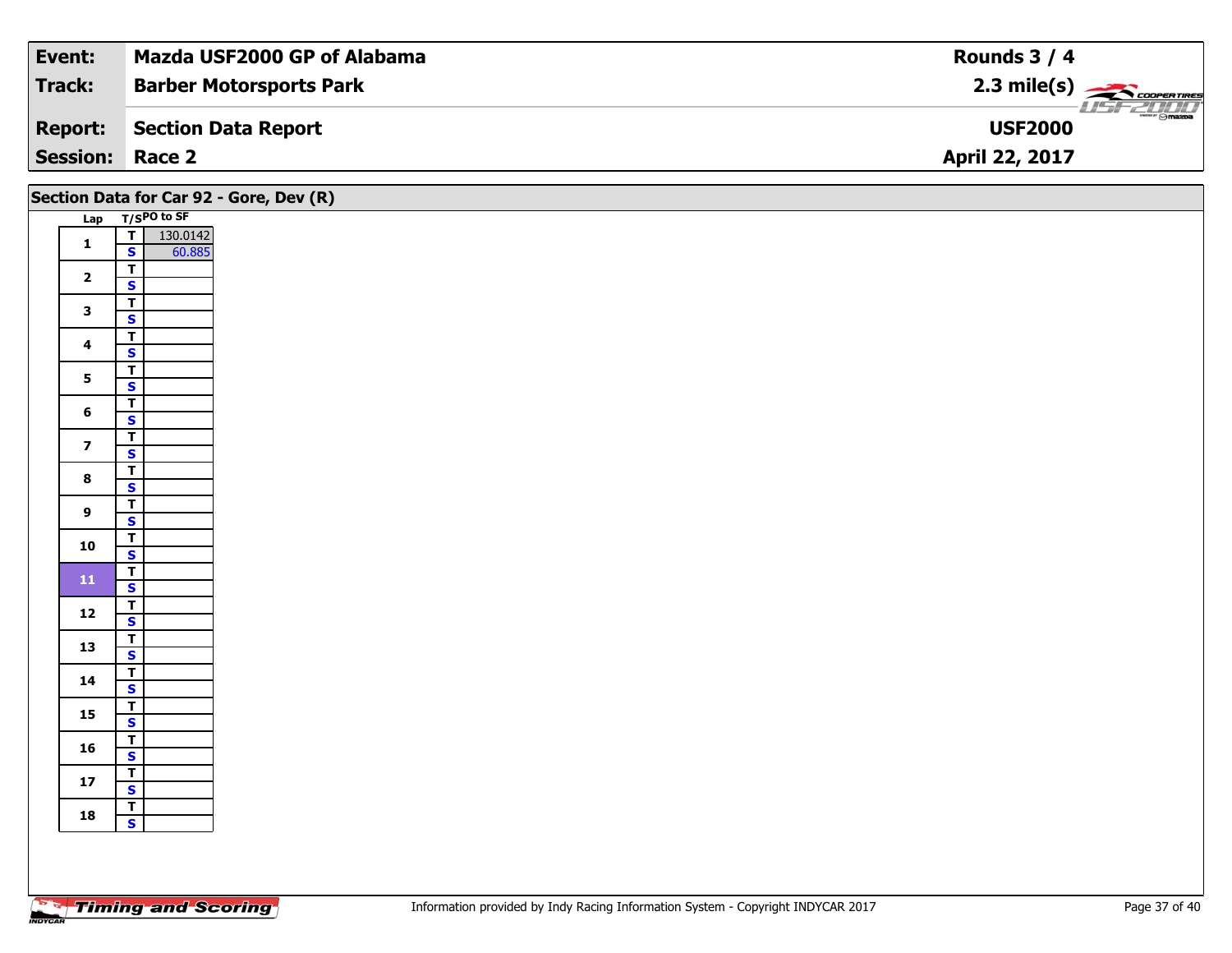|                                                | Event:                  |                         | Mazda USF2000 GP of Alabama    |                   |                   |                  |                    |                   |                   |                   |                   |                   |                   |                   | Rounds 3 / 4      |                    |                                                                          |  |  |  |  |  |  |
|------------------------------------------------|-------------------------|-------------------------|--------------------------------|-------------------|-------------------|------------------|--------------------|-------------------|-------------------|-------------------|-------------------|-------------------|-------------------|-------------------|-------------------|--------------------|--------------------------------------------------------------------------|--|--|--|--|--|--|
|                                                | <b>Track:</b>           |                         | <b>Barber Motorsports Park</b> |                   |                   |                  |                    |                   |                   |                   |                   |                   |                   |                   |                   |                    | $2.3$ mile(s) $\frac{1}{\sqrt{2}}$ COOPER TIRES<br><i><b>ISFZONI</b></i> |  |  |  |  |  |  |
|                                                | <b>Report:</b>          |                         | <b>Section Data Report</b>     |                   |                   |                  |                    |                   | <b>USF2000</b>    |                   |                   |                   |                   |                   |                   |                    |                                                                          |  |  |  |  |  |  |
|                                                | <b>Session:</b>         |                         | Race 2                         |                   |                   |                  |                    |                   |                   |                   |                   |                   |                   |                   | April 22, 2017    |                    |                                                                          |  |  |  |  |  |  |
| Section Data for Car 97 - Tomaselli, Bruna (R) |                         |                         |                                |                   |                   |                  |                    |                   |                   |                   |                   |                   |                   |                   |                   |                    |                                                                          |  |  |  |  |  |  |
|                                                | Lap                     |                         | $T/S$ SF to $I1$               | <b>I1 to I2</b>   | I2 to I3A         | I3A to I3        | <b>I3 to I4</b>    | <b>I4 to I5A</b>  | I5A to I5         | <b>I5 to 16</b>   | <b>I6 to I7</b>   | <b>I7 to 18</b>   | I8 to SF          | <b>I2 to I3</b>   | I4 to I5          | Lap                | PI to PO                                                                 |  |  |  |  |  |  |
|                                                |                         | Т                       | 2.8375                         | 15.7560           | 10.7039           | 6.5304           | 10.6412            | 16.9092           | 13.8823           | 21.5084           | 16.0151           | 16.9301           | 22.5484           | 17.2343           | 30.7915           | 154.2625           | 550.5731                                                                 |  |  |  |  |  |  |
|                                                | 1                       | S                       | 107.169                        | 65.862            | 89.687            | 61.287           | 97.520             | 38.427            | 39.291            | 41.939            | 44.702            | 35.561            | 47.232            | 78.926            | 38.817            | 53.675             | 1.588                                                                    |  |  |  |  |  |  |
|                                                | $\overline{2}$          | T.                      | 6.5342                         | 19.4307           | 20.7098           | 10.0850          | 19.0429            | 21.3938           | 6.6929            | 17.2905           | 13.0635           | 12.5847           | 17.6897           | 30.7948           | 28.0867           | 164.5177           |                                                                          |  |  |  |  |  |  |
|                                                |                         | S                       | 46.538                         | 53.407            | 46.355            | 39.685           | 54.494             | 30.372            | 81.497            | 52.170            | 54.802            | 47.839            | 60.205            | 44.171            | 42.555            | 50.329             |                                                                          |  |  |  |  |  |  |
|                                                | 3                       | T<br>S                  | 7.1866<br>42.314               | 18.6775<br>55.560 | 22.8606<br>41.994 | 7.6318<br>52,442 | 20.1397<br>51.526  | 16.1846<br>40.148 | 7.5361<br>72.379  | 17,8281<br>50.597 | 14.0916<br>50.804 | 12.5693<br>47.898 | 16.6626<br>63.916 | 30,4924<br>44.609 | 23.7207<br>50.388 | 161.3685<br>51.311 |                                                                          |  |  |  |  |  |  |
|                                                |                         | T.                      | 6.4640                         | 18.3799           | 24.6989           | 9.1686           | 20.2649            | 17.3200           | 5.7679            | 15.3991           | 11.6055           | 14.2875           | 16.1405           | 33.8675           | 23.0879           | 159.4968           |                                                                          |  |  |  |  |  |  |
|                                                | 4                       | S                       | 47.044                         | 56.460            | 38.868            | 43.652           | 51.208             | 37.516            | 94.567            | 58.578            | 61.687            | 42.138            | 65.983            | 40.163            | 51.769            | 51.913             |                                                                          |  |  |  |  |  |  |
|                                                |                         | T                       | 6.6929                         | 22.4904           | 20.4574           | 7.2455           | 16.8403            | 15.9548           | 11.6309           | 13.7466           | 11.382            | 15.3663           | 17.1153           | 27.7029           | 27.5857           | 158.9225           |                                                                          |  |  |  |  |  |  |
|                                                | 5                       | $\mathbf{s}$            | 45.435                         | 46.141            | 46.927            | 55.238           | 61.622             | 40.726            | 46.897            | 65.620            | 62.898            | 39.180            | 62.225            | 49.101            | 43.328            | 52.101             |                                                                          |  |  |  |  |  |  |
|                                                | 6                       | T.                      | 4.8892                         | 20.4225           | 20.4604           | 7.5588           | 18.6739            | 14.5511           | 6.0892            | 13.4324           | 11.0645           | 13.4712           | 12.2769           | 28.0192           | 20.6403           | 142.8901           |                                                                          |  |  |  |  |  |  |
|                                                |                         | $\mathbf{s}$            | 62.196                         | 50.813            | 46.920            | 52.949           | 55.571             | 44.655            | 89.577            | 67.154            | 64.703            | 44.691            | 86.748            | 48.546            | 57.907            | 57.947             |                                                                          |  |  |  |  |  |  |
|                                                | $\overline{\mathbf{z}}$ | $\mathbf T$             | 2.6124                         | 12.7782           | 9.2063            | 6.5679           | 10.2362            | 9.0172            | 5.3420            | 7.5274            | 7.2404            | 6.8253            | 11.3899           | 15.7742           | 14.3592           | 88.7432            |                                                                          |  |  |  |  |  |  |
|                                                |                         | S                       | 116.403                        | 81.211            | 104.276           | 60.937           | 101.378            | 72.059            | 102.107           | 119.835           | 98.877            | 88.208            | 93.504            | 86.231            | 83.238            | 93.303             |                                                                          |  |  |  |  |  |  |
|                                                | 8                       | T.                      | 2.4852                         | 12.2837           | 9.1351            | 6.6828           | 10.2011            | 8.8691            | 5.3007            | 7.4756            | 7.1824            | 6.6915            | 11.3432           | 15.8179           | 14.1698           | 87.6504            |                                                                          |  |  |  |  |  |  |
|                                                |                         | S<br>T.                 | 122.361<br>2.4988              | 84.480<br>12.1303 | 105.089<br>9.0807 | 59.889<br>6.3666 | 101.727<br>10.0120 | 73.263<br>8.8125  | 102.902<br>5.3332 | 120.665<br>7.4998 | 99.675<br>7.2109  | 89.972<br>6.8708  | 93.889<br>11.4158 | 85.993<br>15.4473 | 84.350<br>14.1457 | 94.466<br>87.2314  |                                                                          |  |  |  |  |  |  |
|                                                | 9                       | <b>S</b>                | 121.695                        | 85.548            | 105.719           | 62.864           | 103.648            | 73.733            | 102.275           | 120.276           | 99.282            | 87.624            | 93.292            | 88.056            | 84.494            | 94.920             |                                                                          |  |  |  |  |  |  |
|                                                |                         | T                       | 2.5127                         | 12.1652           | 9.0239            | 6.3220           | 10.0198            | 8.7216            | 5.3113            | 7.4871            | 7.2128            | 6.8440            | 11.4597           | 15.3459           | 14.0329           | 87.0801            |                                                                          |  |  |  |  |  |  |
|                                                | 10                      | $\mathbf{s}$            | 121.022                        | 85.303            | 106.384           | 63.307           | 103.568            | 74.502            | 102.697           | 120.480           | 99.255            | 87.967            | 92.934            | 88.638            | 85.173            | 95.085             |                                                                          |  |  |  |  |  |  |
|                                                |                         | T                       | 2.4930                         | 12.0962           | 9.0699            | 6.3119           | 9.9541             | 8.6843            | 5.2830            | 7.4536            | 7.1263            | 6.8317            | 11.2211           | 15.3818           | 13.9673           | 86.5251            |                                                                          |  |  |  |  |  |  |
|                                                | 11                      | $\mathbf{s}$            | 121.978                        | 85.790            | 105.845           | 63.408           | 104.251            | 74.822            | 103.247           | 121.021           | 100.460           | 88.125            | 94.910            | 88.431            | 85.573            | 95.695             |                                                                          |  |  |  |  |  |  |
|                                                | 12                      | T.                      | 2.5369                         | 12.9597           | 9.1442            | 6.7457           | 10.0638            | 8.7625            | 5.2758            | 7.4149            | 7.1276            | 6.6741            | 12.4314           | 15.8899           | 14.0383           | 89.1366            |                                                                          |  |  |  |  |  |  |
|                                                |                         | S                       | 119.867                        | 80.073            | 104.985           | 59.331           | 103.115            | 74.154            | 103.388           | 121.653           | 100.442           | 90.206            | 85.670            | 85.603            | 85.140            | 92.891             |                                                                          |  |  |  |  |  |  |
|                                                | 13                      | T.                      | 2.6089                         | 12.1469           | 8.9164            | 6.3228           | 9.9570             | 8.8325            | 5.2689            | 7.4442            | 7.0918            | 6.6228            | 11.3972           | 15.2392           | 14.1014           | 86.6094            |                                                                          |  |  |  |  |  |  |
|                                                |                         | $\mathbf{s}$            | 116.559                        | 85.431            | 107.667           | 63.299           | 104.221            | 73.566            | 103.523           | 121.174           | 100.949           | 90.905            | 93.444            | 89.258            | 84.759            | 95.602             |                                                                          |  |  |  |  |  |  |
|                                                | 14                      | T.                      | 2.5068<br>121.306              | 12.4890<br>83.091 | 8.9723<br>106.996 | 6.3466<br>63.062 | 9.9630             | 8.7275            | 5.2681            | 7.5269<br>119.843 | 7.2046            | 6.8620            | 11.2464<br>94.697 | 15.3189<br>88.794 | 13.9956           | 87.1132<br>95.049  |                                                                          |  |  |  |  |  |  |
|                                                |                         | S<br>T                  | 2.5202                         | 12.2664           | 9.0107            | 6.3530           | 104.158<br>10.0362 | 74.451<br>8.6639  | 103.539<br>5.2623 | 7.4791            | 99.368<br>7.0887  | 87.736<br>6.7473  | 11.2991           | 15.3637           | 85.400<br>13.9262 | 86.7269            |                                                                          |  |  |  |  |  |  |
|                                                | 15                      | $\mathbf{s}$            | 120.661                        | 84.599            | 106.540           | 62.998           | 103.398            | 74.998            | 103.653           | 120.609           | 100.993           | 89.228            | 94.255            | 88.535            | 85,826            | 95.472             |                                                                          |  |  |  |  |  |  |
|                                                |                         | T.                      | 2.4925                         | 13.1555           | 8.9774            | 6.2409           | 9.8802             | 8.6547            | 5.2777            | 7.4630            | 7.8760            | 7.1378            | 11.4044           | 15.2183           | 13.9324           | 88.5601            |                                                                          |  |  |  |  |  |  |
|                                                | 16                      | $\mathbf{s}$            | 122.002                        | 78.882            | 106.935           | 64.130           | 105.031            | 75.077            | 103.351           | 120.869           | 90.898            | 84.346            | 93.385            | 89.381            | 85.788            | 93.496             |                                                                          |  |  |  |  |  |  |
|                                                |                         | $\overline{\mathbf{T}}$ | 2.5691                         | 12.4124           | 8.9526            | 6.6572           | 10.1521            | 8.9488            | 5.3343            | 7.6376            | 7.8510            | 7.4077            | 12.2175           | 15.6098           | 14.2831           | 90.1403            |                                                                          |  |  |  |  |  |  |
|                                                | 17                      | S                       | 118.365                        | 83.604            | 107.231           | 60.119           | 102.218            | 72.610            | 102.254           | 118.106           | 91.187            | 81.273            | 87.170            | 87.139            | 83.681            | 91.857             |                                                                          |  |  |  |  |  |  |
|                                                |                         | T.                      | 2.7142                         |                   |                   |                  |                    |                   |                   |                   |                   |                   |                   |                   |                   |                    |                                                                          |  |  |  |  |  |  |
|                                                | 18                      | <b>S</b>                | 112.037                        |                   |                   |                  |                    |                   |                   |                   |                   |                   |                   |                   |                   |                    |                                                                          |  |  |  |  |  |  |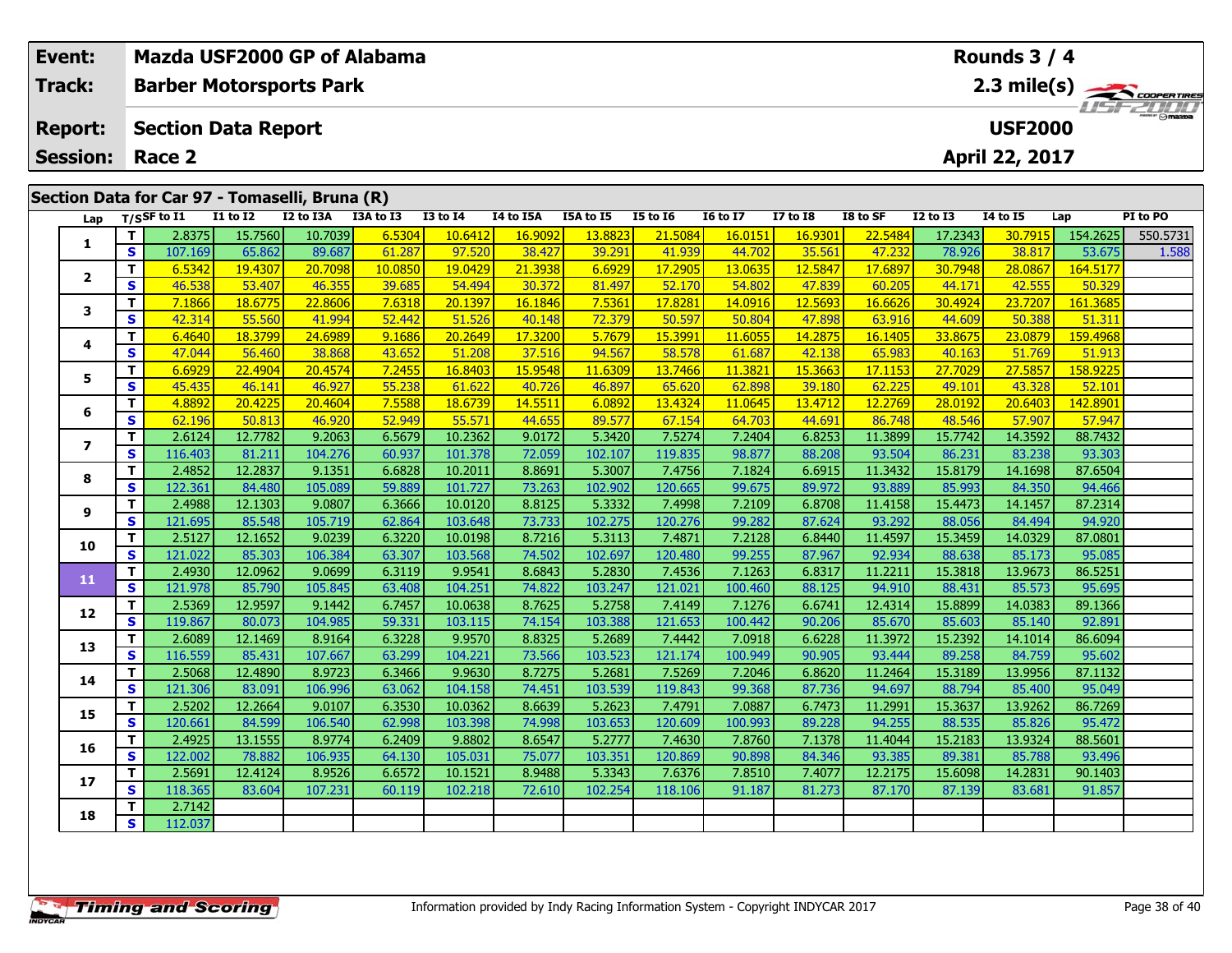| Event:                 | Mazda USF2000 GP of Alabama    | Rounds $3/4$                                               |
|------------------------|--------------------------------|------------------------------------------------------------|
| Track:                 | <b>Barber Motorsports Park</b> | $2.3 \text{ mile(s)}$                                      |
| <b>Report:</b>         | Section Data Report            | $\overline{\phantom{a}}$ $\otimes$ mazoa<br><b>USF2000</b> |
| <b>Session: Race 2</b> |                                | April 22, 2017                                             |

|                         |                                                    | Section Data for Car 97 - Tomaselli, Bruna (R) |
|-------------------------|----------------------------------------------------|------------------------------------------------|
|                         | Lap T/SPO to SF                                    |                                                |
| $\mathbf{1}$            | T<br>138.7936<br>57.034<br>$\mathbf{s}$            |                                                |
| $\overline{\mathbf{2}}$ | $\overline{r}$<br>$\overline{\mathbf{s}}$          |                                                |
| $\mathbf{3}$            | $\frac{1}{s}$                                      |                                                |
| $\overline{\mathbf{4}}$ | $\top$<br>$\mathbf{s}$                             |                                                |
| 5 <sub>5</sub>          | $\overline{1}$<br>$\overline{\mathbf{s}}$          |                                                |
| $6\phantom{1}$          | $\overline{t}$<br>$\mathbf{s}$                     |                                                |
| $\overline{\mathbf{z}}$ | $\overline{\mathsf{T}}$<br>$\mathbf{s}$            |                                                |
| $\bf{8}$                | $\overline{r}$<br>$\overline{\mathbf{s}}$          |                                                |
| $\mathbf{9}$            | $\overline{\mathsf{T}}$<br>$\mathsf{s}$            |                                                |
| 10                      | $\mathbf{T}$<br>$\overline{\mathbf{s}}$            |                                                |
| ${\bf 11}$              | $\frac{T}{S}$                                      |                                                |
| 12                      | $\mathbf{T}$<br>$\overline{\mathbf{s}}$            |                                                |
| 13                      | $\overline{\mathsf{T}}$<br>$\overline{\mathbf{s}}$ |                                                |
| 14                      | $\overline{\mathsf{r}}$<br>$\mathbf{s}$            |                                                |
| 15                      | $\overline{1}$<br>$\overline{\mathbf{s}}$          |                                                |
| 16                      | $\overline{r}$<br>$\mathsf{s}$                     |                                                |
| $17$                    | $\mathbf{I}$<br>$\mathbf{s}$                       |                                                |
| 18                      | $\frac{1}{s}$                                      |                                                |
|                         |                                                    |                                                |